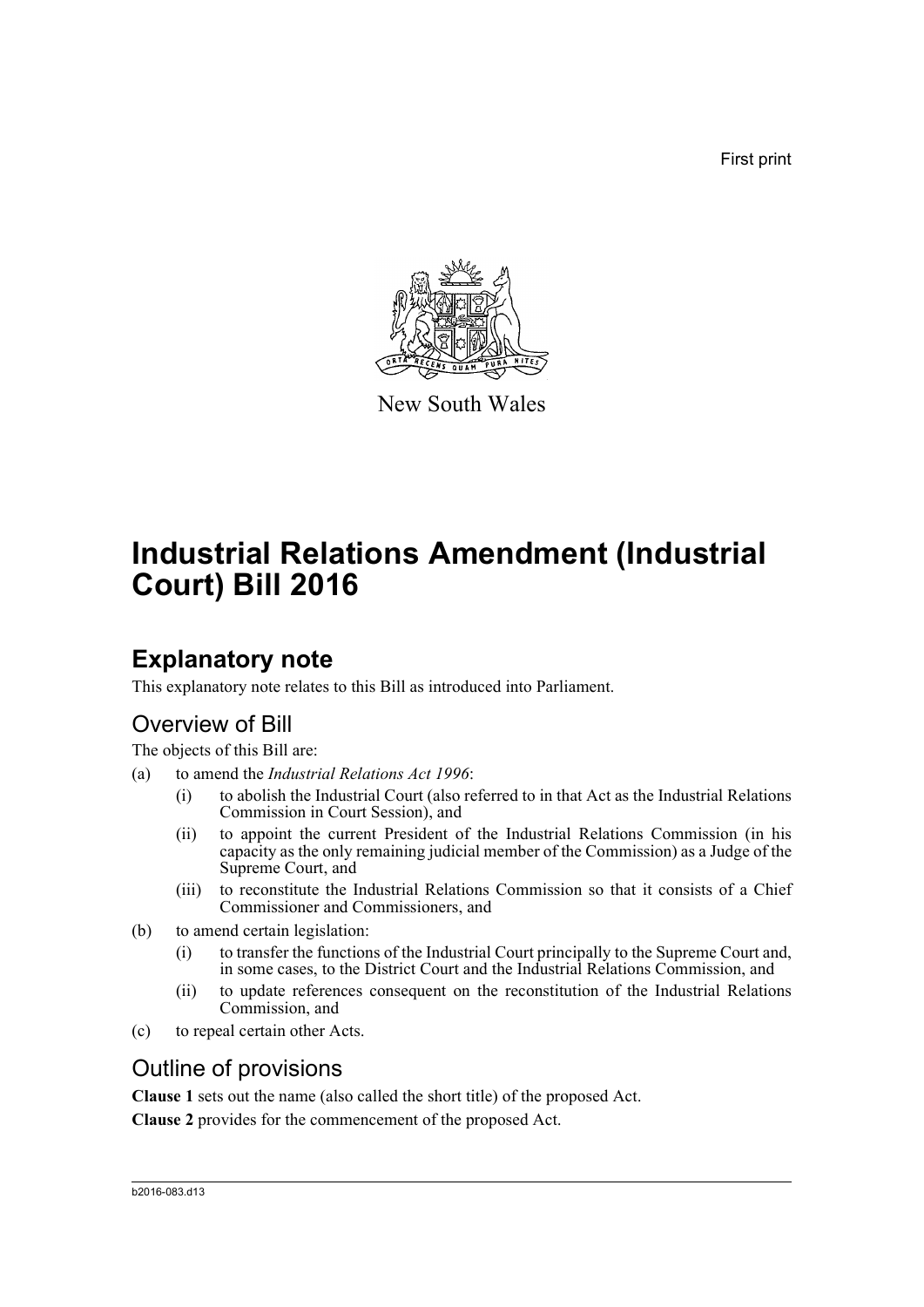### **Schedule 1 Amendment of Industrial Relations Act 1996 No 17**

**Schedule 1** amends the *Industrial Relations Act 1996*:

- (a) to abolish the Industrial Court, and
- (b) to transfer its functions under the Act in relation to the cancellation of the registration of associations of employing contractors for public vehicles and carriers to the Industrial Relations Commission, and
- (c) to transfer its other functions under the Act to the Supreme Court, and
- (d) to appoint the current President of the Industrial Relations Commission (in his capacity as the only remaining judicial member of the Commission) as a Judge of the Supreme Court and preserve his current remuneration until that of a Judge of the Supreme Court exceeds it, and
- (e) to reconstitute the Industrial Relations Commission by:
	- (i) abolishing the office of President of the Commission and replacing it with the office of Chief Commissioner, and
	- (ii) abolishing the offices of judicial member, Vice-President and Deputy President of the Commission, and
	- (iii) retaining the office of Commissioner of the Commission, and
- (f) to make other consequential amendments to the Act.

## **Schedule 2 Consequential amendment of other legislation**

**Schedule 2** makes consequential amendments to other legislation. In particular, the Schedule:

- (a) amends certain Acts and statutory rules to update references to abolished offices of the Industrial Relations Commission, and
- (b) amends the *Dangerous Goods (Road and Rail Transport) Act 2008*, *Explosives Act 2003*, *Work Health and Safety Act 2011* and *Workplace Injury Management and Workers Compensation Act 1998* to provide for the District Court to exercise functions under them instead of the Industrial Court, and
- (c) amends the *Employment Protection Act 1982* to provide for certain appeals to be heard by a Full Bench of the Industrial Relations Commission instead of the Industrial Court, and
- (d) amends certain other Acts and statutory rules to provide for the Supreme Court to exercise the functions under them instead of the Industrial Court, and
- (e) amends the *Judges' Pensions Act 1953* to ensure that former Presidents, Vice-Presidents and Deputy Presidents of the Industrial Relations Commission (and their families) will continue to have their entitlements under that Act determined by reference to current comparable offices, and
- (f) amends the *Supreme Court Act 1970* to enable certain persons (in addition to the parties to certain industrial proceedings) who can currently appeal against decisions of the Industrial Court to continue to be able to appeal to the Court of Appeal against decisions in industrial proceedings before the Supreme Court, and
- (g) amends the *Workplace Surveillance Act 2005* to provide for Judges of the Supreme Court who have agreed to be eligible Judges under the *Surveillance Devices Act 2007* to exercise certain functions concerning covert surveillance that are currently exercised by judicial members of the Industrial Relations Commission in their personal capacities.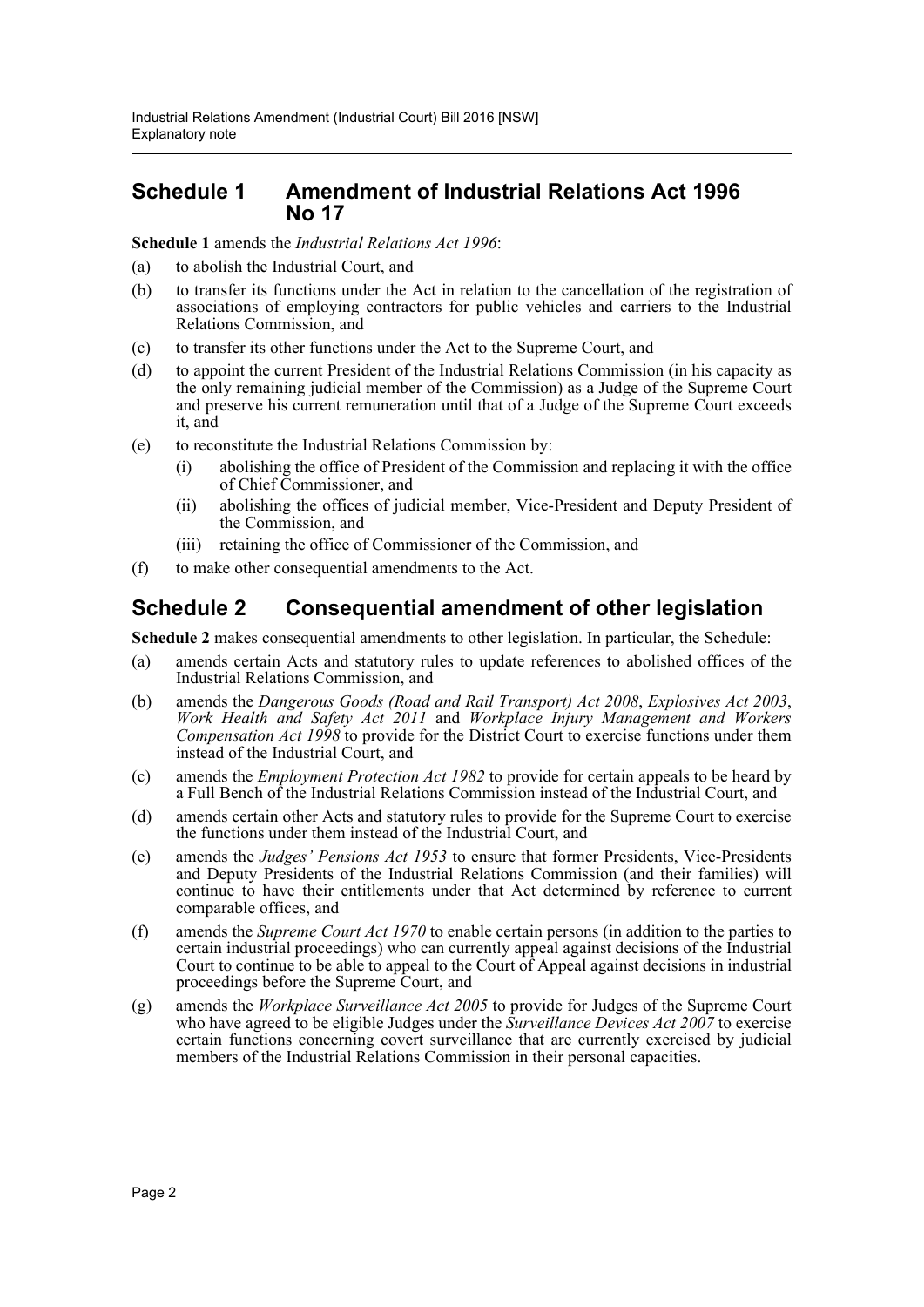## **Schedule 3 Repeals**

**Schedule 3** repeals each of the following amending Acts because they will not be of practical utility once the Industrial Court is abolished:

- (a) the *Courts and Crimes Legislation Amendment Act 2009*,
- (b) the *Courts and Crimes Legislation Further Amendment Act 2010*,
- (c) the *Industrial Relations Amendment (Jurisdiction of Industrial Relations Commission) Act 2009*,
- (d) the *Industrial Relations Further Amendment (Jurisdiction of Industrial Relations Commission) Act 2009*.

The Schedule also repeals the *Transport Appeal Boards Act 1980*, which conferred appellate jurisdiction on the Industrial Court, and is now spent.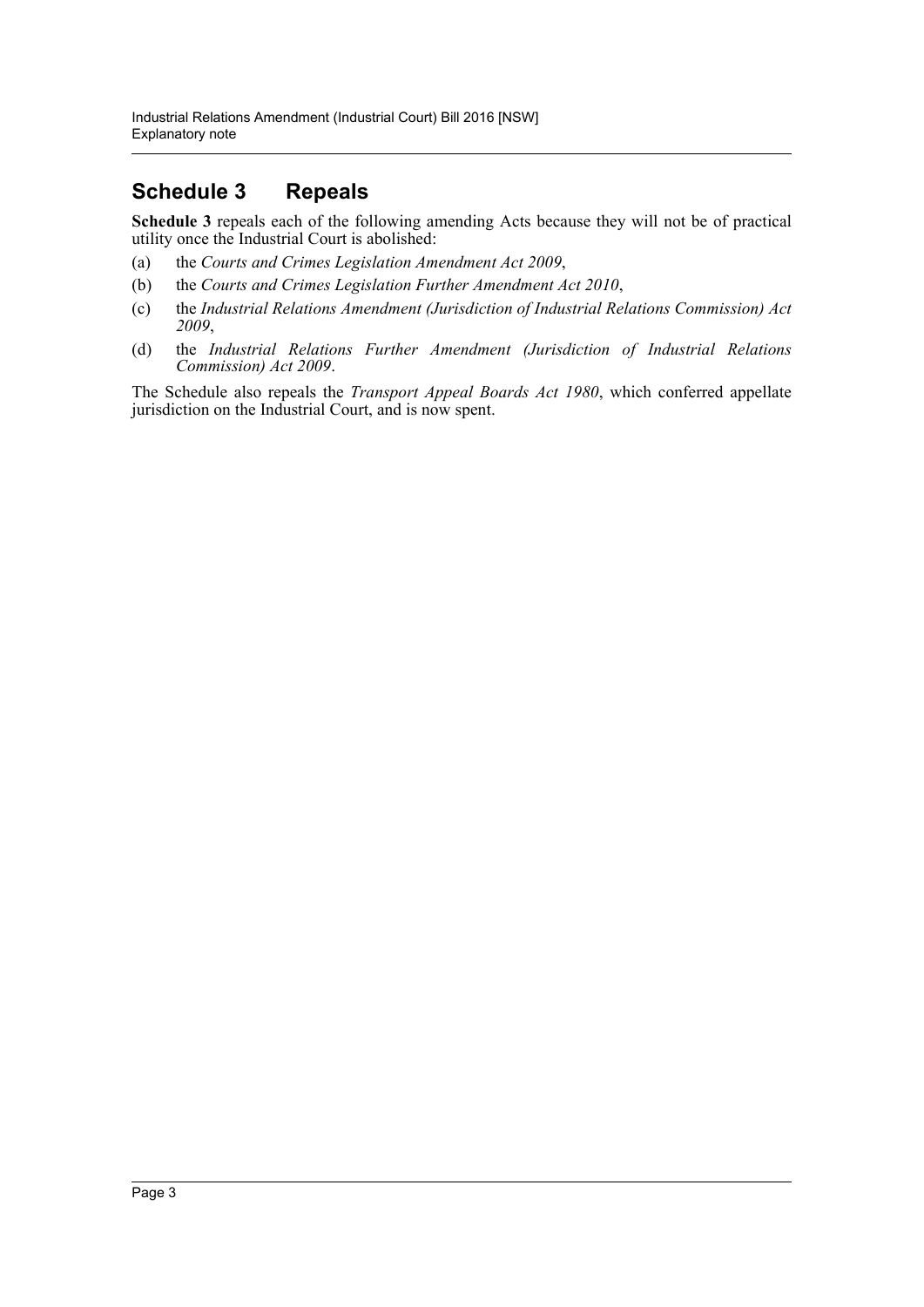First print



New South Wales

# **Industrial Relations Amendment (Industrial Court) Bill 2016**

# **Contents**

|                   |                                                  | Page |
|-------------------|--------------------------------------------------|------|
|                   | Name of Act                                      | 2    |
|                   | Commencement                                     | 2    |
| Schedule 1        | Amendment of Industrial Relations Act 1996 No 17 |      |
| <b>Schedule 2</b> | Consequential amendment of other legislation     | 24   |
| Schedule 3        | <b>Repeals</b>                                   | 39   |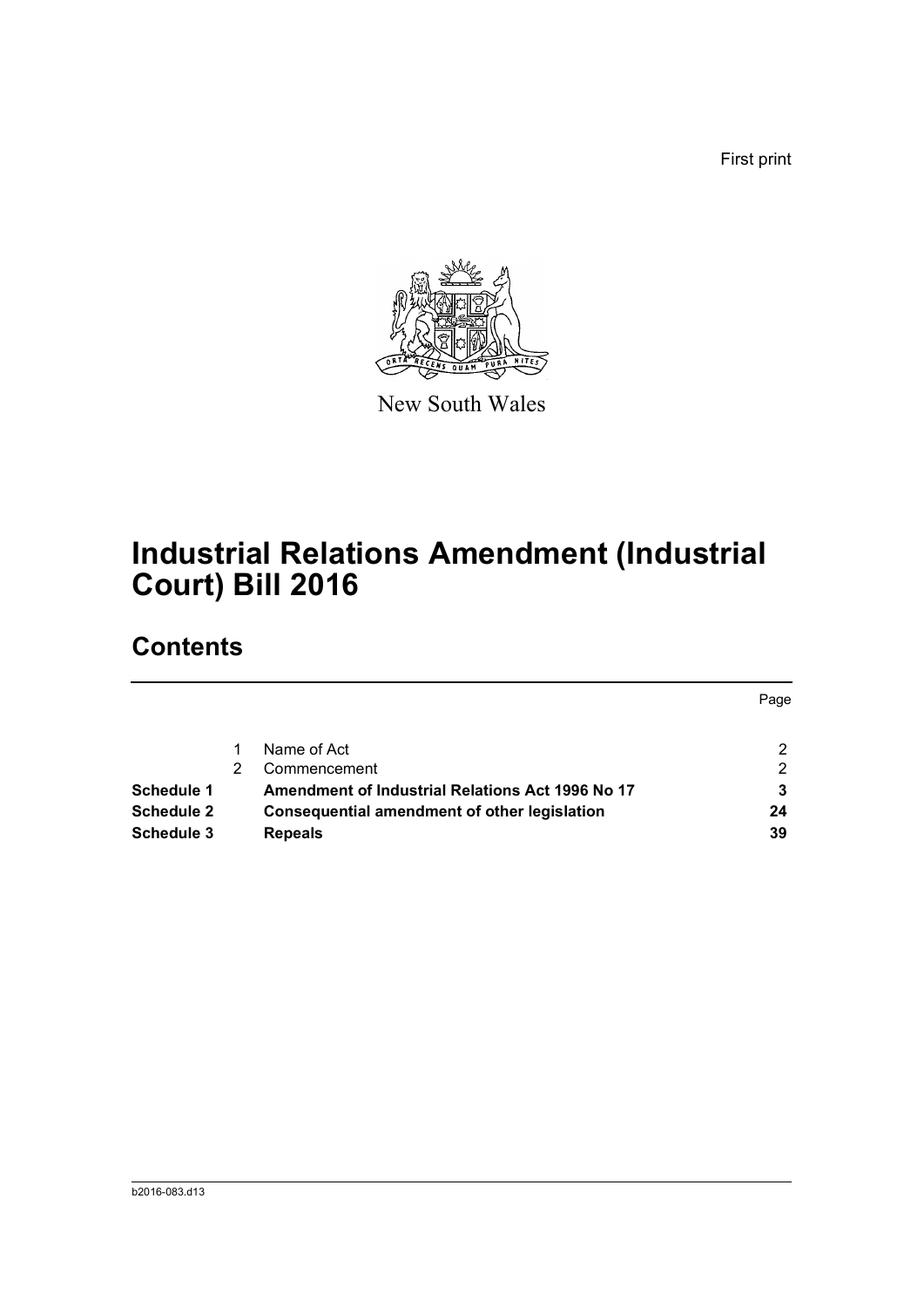

New South Wales

# **Industrial Relations Amendment (Industrial Court) Bill 2016**

No , 2016

### **A Bill for**

An Act to amend the *Industrial Relations Act 1996* and certain other legislation to abolish the Industrial Court and transfer its functions and reconstitute the Industrial Relations Commission; to repeal and amend certain legislation consequentially; and for other purposes.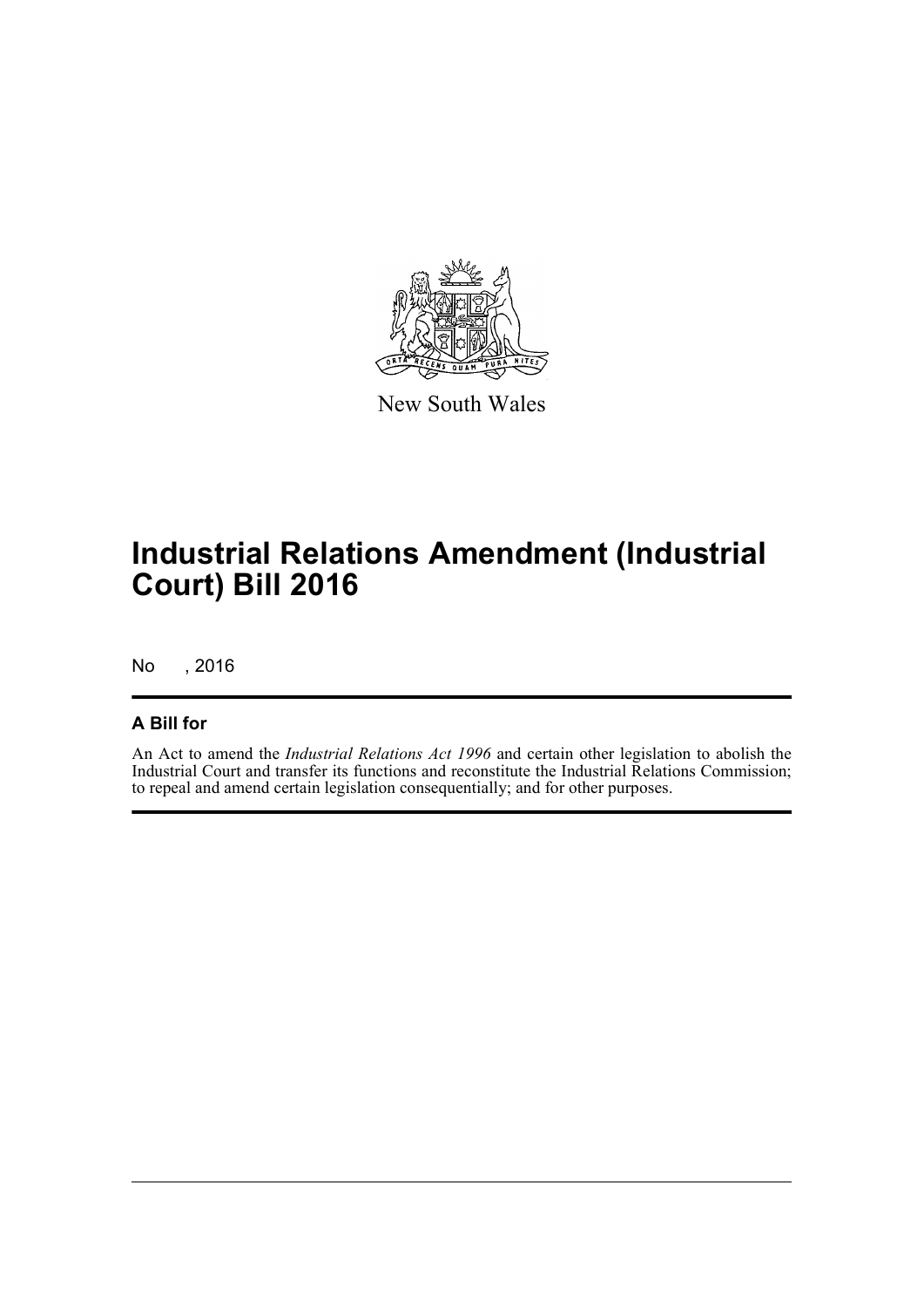Industrial Relations Amendment (Industrial Court) Bill 2016 [NSW]

<span id="page-5-1"></span><span id="page-5-0"></span>

|                     | The Legislature of New South Wales enacts:                                                                    |                |
|---------------------|---------------------------------------------------------------------------------------------------------------|----------------|
|                     | Name of Act                                                                                                   | $\overline{c}$ |
|                     | This Act is the Industrial Relations Amendment (Industrial Court) Act 2016.                                   | 3              |
| <b>Commencement</b> |                                                                                                               |                |
| (1)                 | This Act commences on a day or days to be appointed by proclamation, except as<br>provided by subsection (2). | 5<br>6         |
| (2)                 | Schedule 1 [115]–[117] commence on the date of assent to this Act.                                            |                |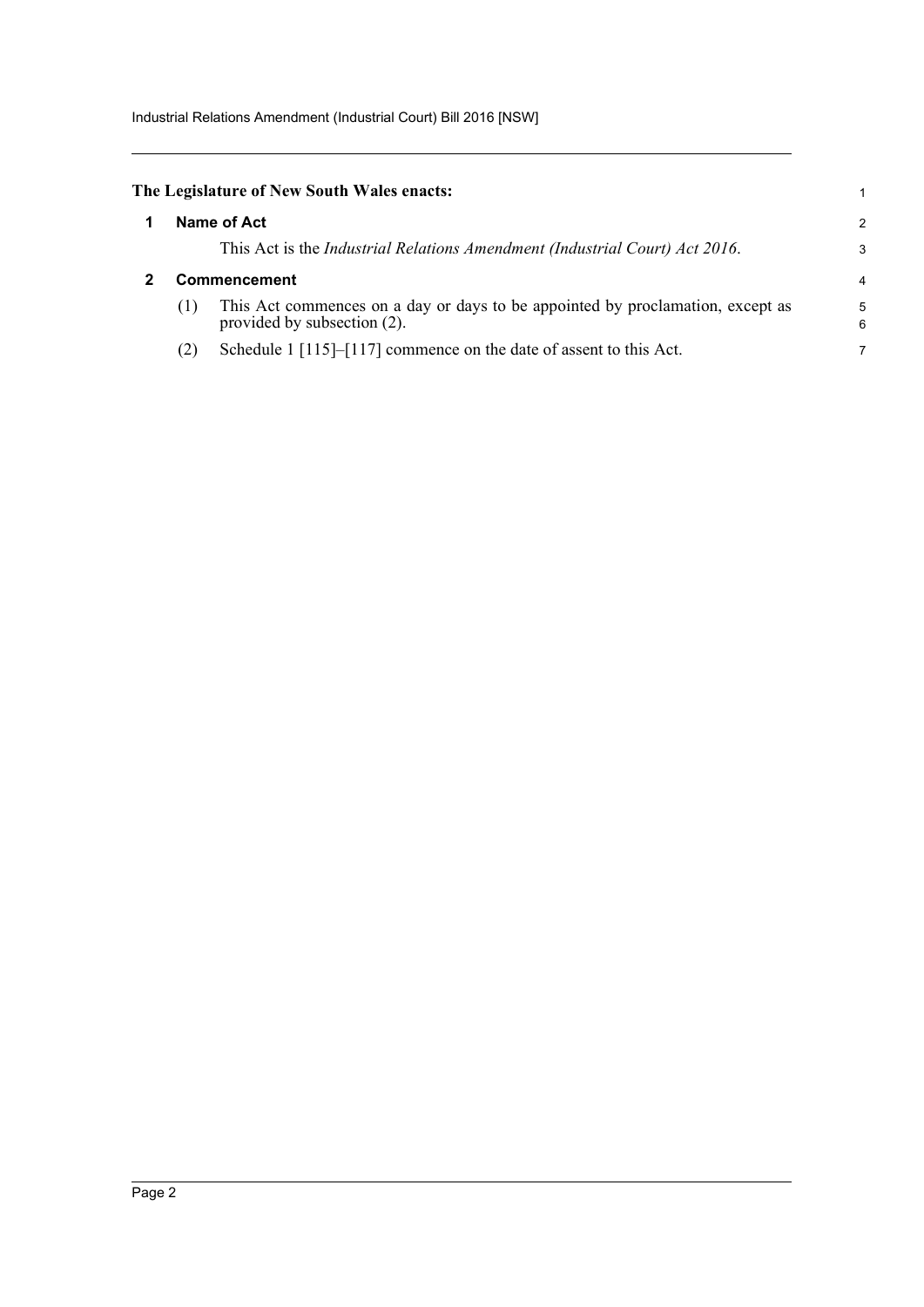<span id="page-6-0"></span>

|       | <b>Schedule 1</b> |                    | <b>Amendment of Industrial Relations Act 1996</b><br><b>No 17</b>                                                                                                                                                                                                      | 1<br>$\overline{c}$  |  |  |
|-------|-------------------|--------------------|------------------------------------------------------------------------------------------------------------------------------------------------------------------------------------------------------------------------------------------------------------------------|----------------------|--|--|
| [1]   |                   |                    | <b>Section 15 Commencement of award</b>                                                                                                                                                                                                                                | 3                    |  |  |
|       |                   |                    | Omit "a Presidential Member" from the note at the end of the section.                                                                                                                                                                                                  | 4                    |  |  |
|       |                   |                    | Insert instead "the Chief Commissioner".                                                                                                                                                                                                                               | 5                    |  |  |
| $[2]$ |                   |                    | <b>Section 91 Interpretation</b>                                                                                                                                                                                                                                       | 6                    |  |  |
|       |                   |                    | Omit "President of the Commission" from the definition of <i>approved form</i> in section 91 (1).                                                                                                                                                                      | 7                    |  |  |
|       |                   |                    | Insert instead "Chief Commissioner".                                                                                                                                                                                                                                   | 8                    |  |  |
| $[3]$ |                   |                    | <b>Chapter 2, Part 9 Unfair contracts</b>                                                                                                                                                                                                                              | 9                    |  |  |
|       |                   |                    | Omit "Commission" wherever occurring (except sections 105 and 109).                                                                                                                                                                                                    | 10                   |  |  |
|       |                   |                    | Insert instead "Supreme Court".                                                                                                                                                                                                                                        | 11                   |  |  |
| [4]   |                   |                    | <b>Section 105 Definitions</b>                                                                                                                                                                                                                                         | 12                   |  |  |
|       |                   |                    | Omit the note at the end of the section.                                                                                                                                                                                                                               | 13                   |  |  |
| [5]   |                   | <b>Section 109</b> |                                                                                                                                                                                                                                                                        |                      |  |  |
|       |                   |                    | Omit the section. Insert instead:                                                                                                                                                                                                                                      | 14<br>15             |  |  |
|       | 109               |                    | Supreme Court may refer applications to Commission for conciliation                                                                                                                                                                                                    | 16                   |  |  |
|       |                   | (1)                | If the Supreme Court considers it appropriate to do so, it is to refer an<br>application to the Commission for conciliation within the period (if any) that<br>it may order.                                                                                           | 17<br>18<br>19       |  |  |
|       |                   | (2)                | The Chief Commissioner must, if satisfied that all reasonable attempts have<br>been made to settle the matter but have been unsuccessful, issue a certificate<br>to that effect to the parties to the application and the Principal Registrar of the<br>Supreme Court. | 20<br>21<br>22<br>23 |  |  |
|       |                   | (3)                | If a certificate has been issued under subsection $(2)$ , the Supreme Court is to<br>determine the application in accordance with this Act.                                                                                                                            | 24<br>25             |  |  |
|       |                   | (4)                | However, if the application is settled by conciliation, the Supreme Court may:                                                                                                                                                                                         | 26                   |  |  |
|       |                   |                    | dismiss the application, or<br>(a)                                                                                                                                                                                                                                     | 27                   |  |  |
|       |                   |                    | (b) make an order on the agreed terms of the settlement.                                                                                                                                                                                                               | 28                   |  |  |
| [6]   |                   |                    | Section 135 Arbitration after attempted conciliation                                                                                                                                                                                                                   | 29                   |  |  |
|       |                   | section $135(3)$ . | Omit "President of the Commission" and "constituted by the President" from                                                                                                                                                                                             | 30<br>31             |  |  |
|       |                   | respectively.      | Insert instead "Chief Commissioner" and "constituted by the Chief Commissioner",                                                                                                                                                                                       | 32<br>33             |  |  |
| $[7]$ |                   |                    | Section 139 Contravention of dispute order                                                                                                                                                                                                                             | 34                   |  |  |
|       |                   |                    | Omit "Commission" wherever occurring (except the note). Insert instead "Supreme Court".                                                                                                                                                                                | 35                   |  |  |
| [8]   |                   | <b>Section 139</b> |                                                                                                                                                                                                                                                                        | 36                   |  |  |
|       |                   |                    | Omit the note at the end of the section.                                                                                                                                                                                                                               | 37                   |  |  |
|       |                   |                    |                                                                                                                                                                                                                                                                        |                      |  |  |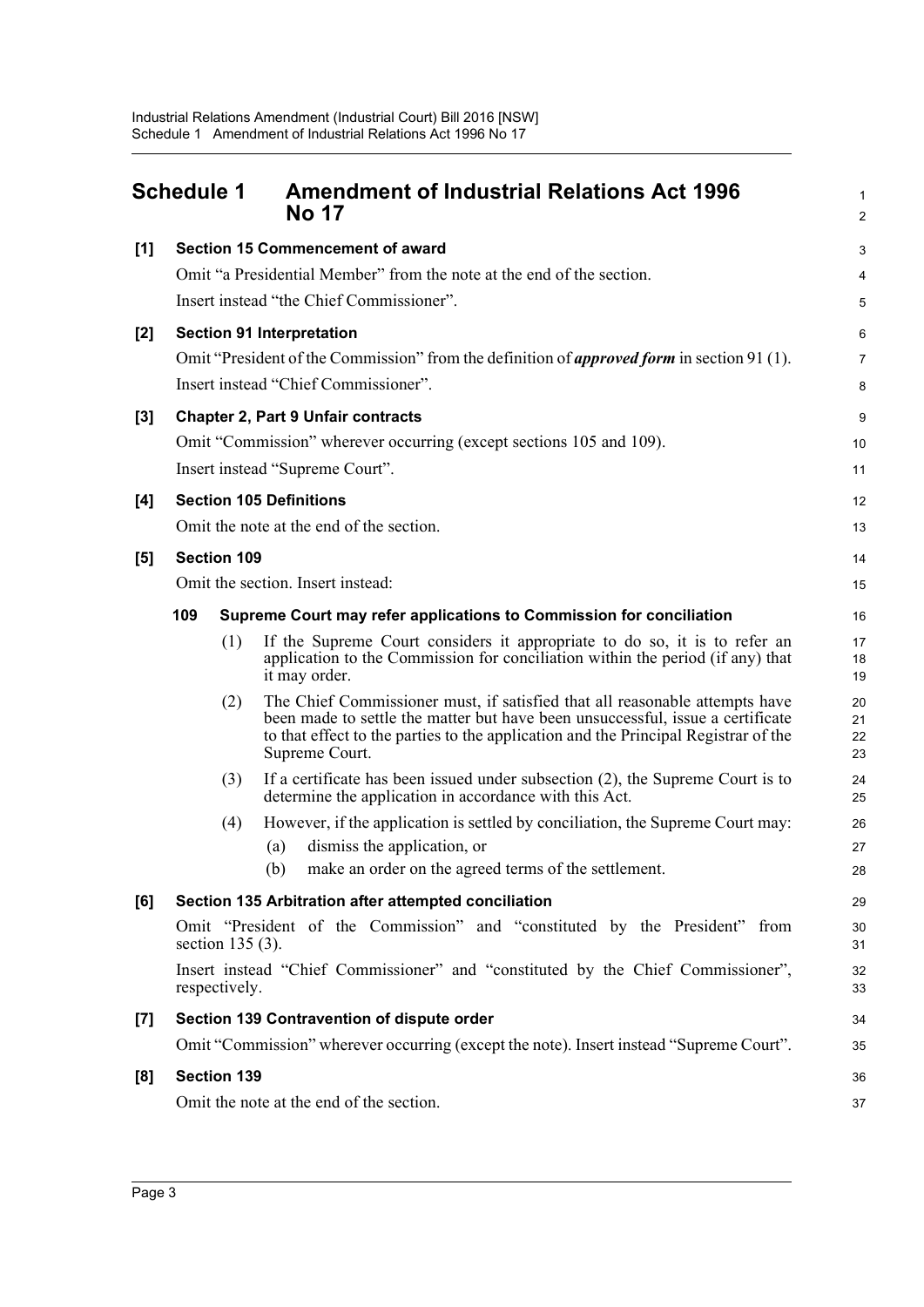| [9]    | <b>Section 146 General functions of Commission</b>                                                                                | $\mathbf{1}$        |
|--------|-----------------------------------------------------------------------------------------------------------------------------------|---------------------|
|        | Omit the second sentence of section 146 (2).                                                                                      | $\overline{2}$      |
| $[10]$ | Section 146C Commission to give effect to certain aspects of government policy on<br>public sector employment                     | 3<br>4              |
|        | Omit section $146C(5)$ .                                                                                                          | 5                   |
| $[11]$ | Section 146D Commission has no jurisdiction in respect of death and disability<br>payments for police officers                    | 6<br>$\overline{7}$ |
|        | Omit section $146D(6)$ .                                                                                                          | 8                   |
| $[12]$ | <b>Section 147</b>                                                                                                                | 9                   |
|        | Omit the section. Insert instead:                                                                                                 | 10                  |
|        | <b>Constitution of Commission</b><br>147                                                                                          | 11                  |
|        | The Commission consists of the following members:                                                                                 | 12                  |
|        | a Chief Commissioner,<br>(a)                                                                                                      | 13                  |
|        | Commissioners.<br>(b)                                                                                                             | 14                  |
| $[13]$ | Section 148 Appointment of members of the Commission                                                                              | 15                  |
|        | Insert at the end of the section:                                                                                                 | 16                  |
|        | (2)<br>A person is not eligible to be appointed as the Chief Commissioner unless the<br>person is:                                | 17<br>18            |
|        | a person who holds or has held a judicial office of this State or of the<br>(a)<br>Commonwealth, another State or a Territory, or | 19<br>20            |
|        | an Australian lawyer.<br>(b)                                                                                                      | 21                  |
| $[14]$ | <b>Section 149 Judicial members</b>                                                                                               | 22                  |
|        | Omit the section.                                                                                                                 | 23                  |
| $[15]$ | Section 150 Provisions relating to members of Commission                                                                          | 24                  |
|        | Omit "(including judicial members)" and the note to the section.                                                                  | 25                  |
| $[16]$ | <b>Chapter 4, Part 3 The Commission in Court Session</b>                                                                          | 26                  |
|        | Omit the Part.                                                                                                                    | 27                  |
| $[17]$ | Section 155 Constitution of Commission for exercise of functions                                                                  | 28                  |
|        | Omit "except in the case of the Commission in Court Session," from section 155 (1) (b).                                           | 29                  |
| $[18]$ | <b>Section 155 (2)</b>                                                                                                            | 30                  |
|        | Omit the subsection.                                                                                                              | 31                  |
| $[19]$ | <b>Section 156 Full Bench of Commission</b>                                                                                       | 32                  |
|        | Omit "Subject to section 155 (2), a" and "President" from section 156 (1).                                                        | 33                  |
|        | Insert instead "A" and "Chief Commissioner", respectively.                                                                        | 34                  |
| $[20]$ | Section 156 (1), note                                                                                                             | 35                  |
|        | Omit the note.                                                                                                                    | 36                  |
|        |                                                                                                                                   |                     |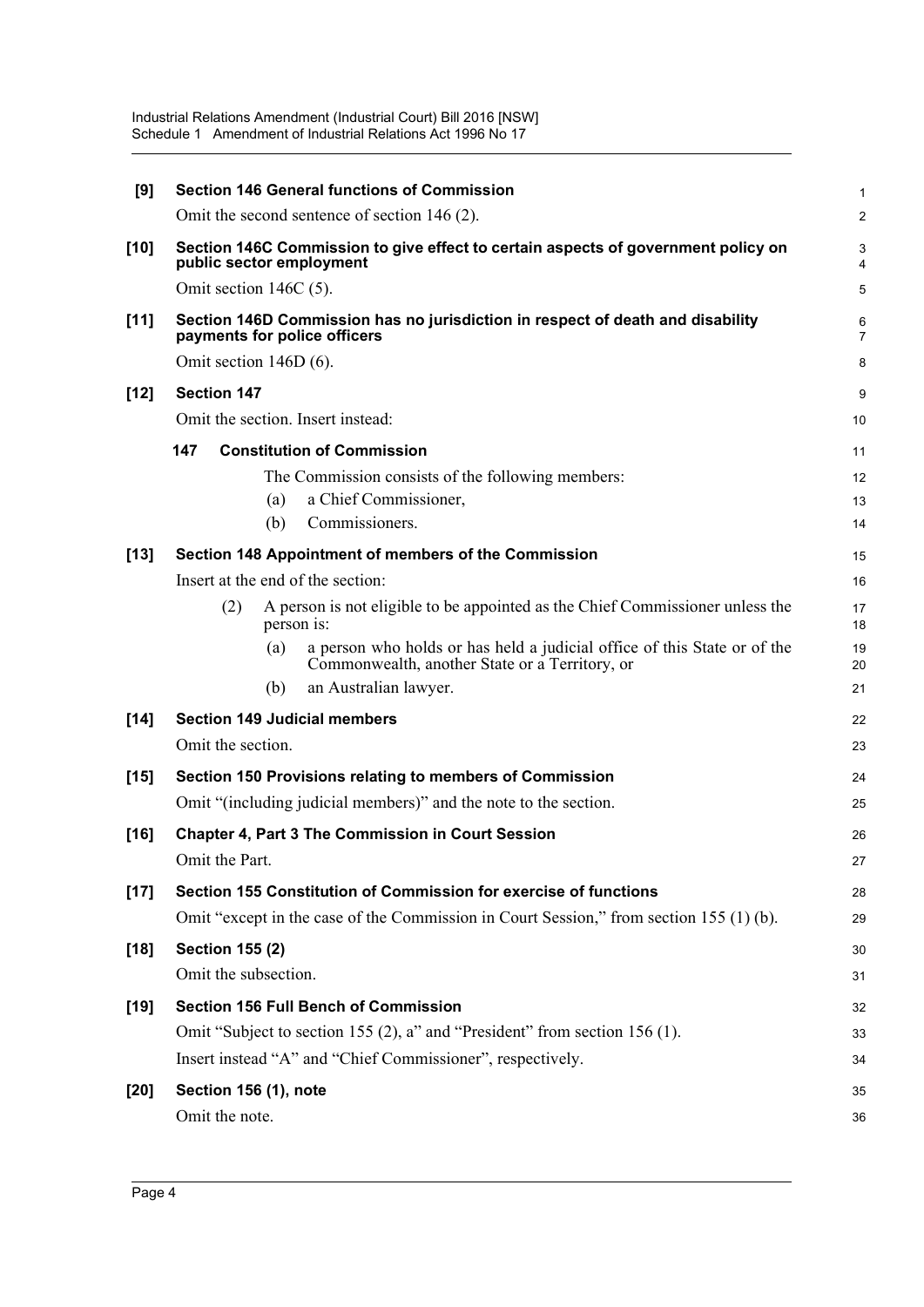| $[21]$ | <b>Section 156 (2)</b> |                                                                                                                                                                                                                                                                                                                                   | 1                          |
|--------|------------------------|-----------------------------------------------------------------------------------------------------------------------------------------------------------------------------------------------------------------------------------------------------------------------------------------------------------------------------------|----------------------------|
|        | Omit the subsection.   |                                                                                                                                                                                                                                                                                                                                   | $\overline{c}$             |
| $[22]$ |                        | <b>Section 157 Regional matters</b>                                                                                                                                                                                                                                                                                               | 3                          |
|        |                        | Omit "President of the Commission" wherever occurring in section 157 (1) and (2).                                                                                                                                                                                                                                                 | 4                          |
|        |                        | Insert instead "Chief Commissioner".                                                                                                                                                                                                                                                                                              | 5                          |
| $[23]$ | <b>Section 157 (2)</b> |                                                                                                                                                                                                                                                                                                                                   | 6                          |
|        |                        | Omit "that the President". Insert instead "that the Chief Commissioner".                                                                                                                                                                                                                                                          | 7                          |
| $[24]$ | <b>Section 157 (3)</b> |                                                                                                                                                                                                                                                                                                                                   | 8                          |
|        |                        | Omit ", and a regional office of the Industrial Registry must be established in,".                                                                                                                                                                                                                                                | 9                          |
| $[25]$ |                        | Section 158 Matters relating to general award review or discrimination in workplace                                                                                                                                                                                                                                               | 10                         |
|        | wherever occurring.    | Omit "President of the Commission", "Deputy Presidents" and "Deputy President"                                                                                                                                                                                                                                                    | 11<br>12                   |
|        | respectively.          | Insert instead "Chief Commissioner", "Commissioners"<br>"Commissioner",<br>and                                                                                                                                                                                                                                                    | 13<br>14                   |
| $[26]$ |                        | <b>Section 159 Arrangement of business</b>                                                                                                                                                                                                                                                                                        | 15                         |
|        |                        | Omit "President of the Commission" from section 159 (1).                                                                                                                                                                                                                                                                          | 16                         |
|        |                        | Insert instead "Chief Commissioner".                                                                                                                                                                                                                                                                                              | 17                         |
| $[27]$ | <b>Section 159 (2)</b> |                                                                                                                                                                                                                                                                                                                                   | 18                         |
|        | Omit the subsection.   |                                                                                                                                                                                                                                                                                                                                   | 19                         |
| $[28]$ | <b>Section 160</b>     |                                                                                                                                                                                                                                                                                                                                   | 20                         |
|        |                        | Omit the section. Insert instead:                                                                                                                                                                                                                                                                                                 | 21                         |
|        | 160                    | <b>Delegation by Chief Commissioner</b>                                                                                                                                                                                                                                                                                           | 22                         |
|        |                        | The Chief Commissioner may delegate to a Commissioner any of the<br>functions of the Chief Commissioner, other than this power of delegation.                                                                                                                                                                                     | 23<br>24                   |
| $[29]$ |                        | <b>Section 161 Annual report</b>                                                                                                                                                                                                                                                                                                  | 25                         |
|        |                        | Omit "President of the Commission". Insert instead "Chief Commissioner".                                                                                                                                                                                                                                                          | 26                         |
| $[30]$ |                        | <b>Section 162 Procedure generally</b>                                                                                                                                                                                                                                                                                            | 27                         |
|        |                        | Omit "(except when it is in Court Session)" from section 162 (2) (i).                                                                                                                                                                                                                                                             | 28                         |
| $[31]$ |                        | Section 162A Transfer of certain proceedings to Industrial Magistrates                                                                                                                                                                                                                                                            | 29                         |
|        |                        | Omit section 162A (2) and (3). Insert instead:                                                                                                                                                                                                                                                                                    | 30                         |
|        | (2)                    | If any proceedings to which this section applies have been instituted in or<br>before the Supreme Court, but the hearing of the matter has not been<br>commenced, the Chief Justice or another Judge of the Supreme Court may<br>order the transfer of the proceedings to the Local Court to be dealt with by the<br>Local Court. | 31<br>32<br>33<br>34<br>35 |
|        | (3)                    | The Chief Justice or Judge of the Supreme Court is not to make an order under<br>this section unless:                                                                                                                                                                                                                             | 36<br>37                   |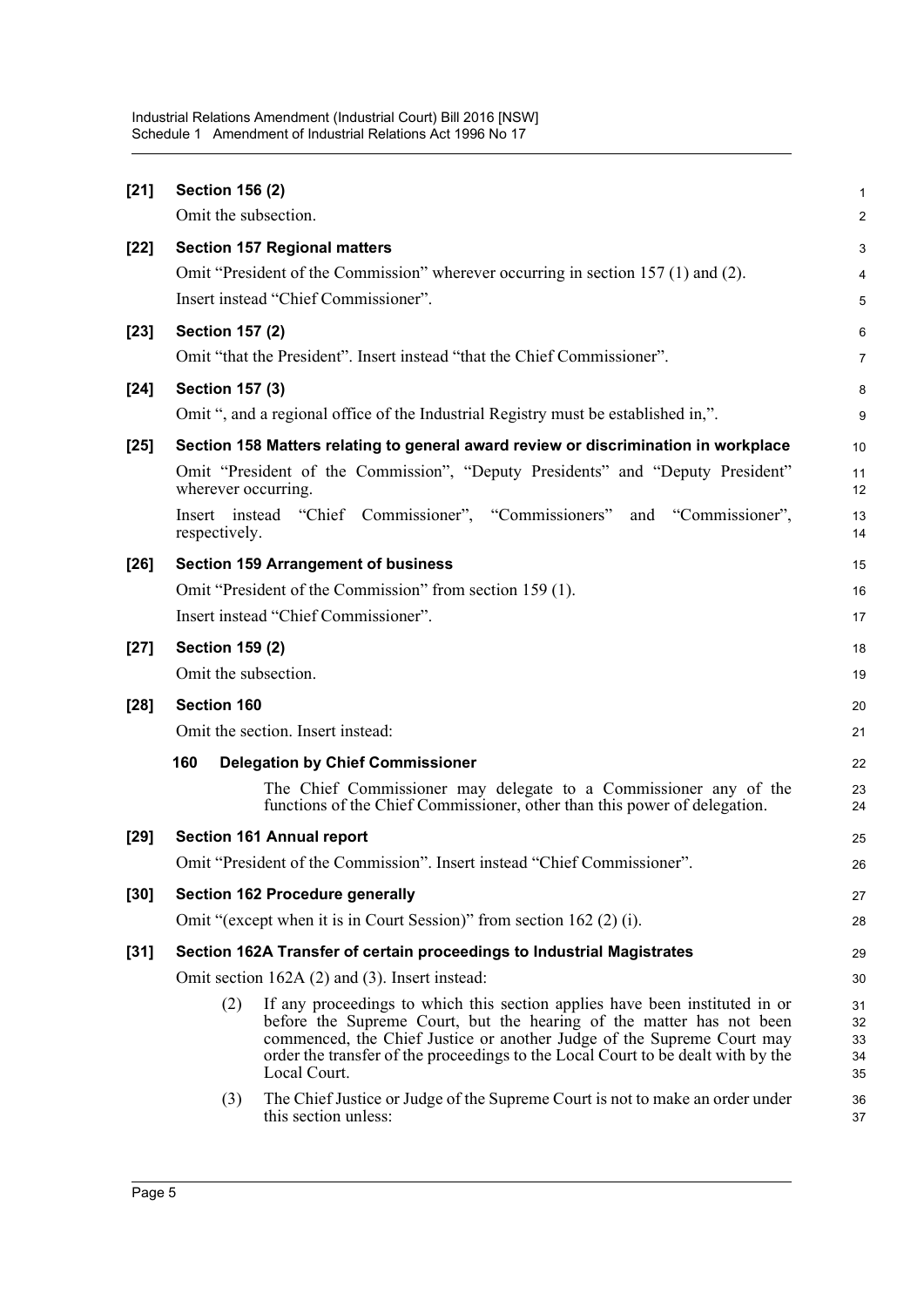|        | the Chief Justice or Judge is satisfied that the proceedings concerned<br>(a)<br>should have been instituted in the Local Court because of the nature of<br>the proceedings, or | $\mathbf{1}$<br>$\overline{2}$<br>3 |
|--------|---------------------------------------------------------------------------------------------------------------------------------------------------------------------------------|-------------------------------------|
|        | the Local Court has jurisdiction to deal with the proceedings.<br>(b)                                                                                                           | $\overline{4}$                      |
| $[32]$ | Section 162B Exercise of Commission's functions by Industrial Registrar and<br><b>Registry officers</b>                                                                         | 5<br>6                              |
|        | Omit "President" from section 162B (1). Insert instead "Chief Commissioner".                                                                                                    | $\overline{7}$                      |
| $[33]$ | Section 163 Rules of evidence and legal formality                                                                                                                               | 8                                   |
|        | Omit section $163(2)$ .                                                                                                                                                         | 9                                   |
| $[34]$ | Section 164 Powers of Commission as to the production of evidence and perjury                                                                                                   | 10                                  |
|        | Omit section 164 (2). Insert at the end of the section:                                                                                                                         | 11                                  |
|        | Note. See also sections 180 (Contempt of Commission-offence) and 355D<br>(Proceedings for contempt of Commission).                                                              | 12<br>13                            |
| $[35]$ | Section 164A Powers of Commission as to the disclosure of matters before the<br><b>Commission</b>                                                                               | 14<br>15                            |
|        | Omit section 164A $(2)$ and $(5)$ .                                                                                                                                             | 16                                  |
| $[36]$ | <b>Section 164A (3)</b>                                                                                                                                                         | 17                                  |
|        | Omit "(other than in Court Session)".                                                                                                                                           | 18                                  |
| $[37]$ | <b>Section 168 Criminal procedure</b>                                                                                                                                           | 19                                  |
|        | Omit the section.                                                                                                                                                               | 20                                  |
| $[38]$ | <b>Section 169 Anti-discrimination matters</b>                                                                                                                                  | 21                                  |
|        | Omit section $169(5)$ .                                                                                                                                                         | 22                                  |
| $[39]$ | Section 172 Power to order secret ballot                                                                                                                                        | 23                                  |
|        | Omit section $172(8)$ .                                                                                                                                                         | 24                                  |
| [40]   | Section 176 Reconstitution of Commission during hearing                                                                                                                         | 25                                  |
|        | Omit "President of the Commission" from section 176 (1).                                                                                                                        | 26                                  |
|        | Insert instead "Chief Commissioner".                                                                                                                                            | 27                                  |
| $[41]$ | <b>Section 176 (1)</b>                                                                                                                                                          | 28                                  |
|        | Omit the second sentence.                                                                                                                                                       | 29                                  |
| $[42]$ | Section 176 (3) and (4)                                                                                                                                                         | 30                                  |
|        | Omit the subsections.                                                                                                                                                           | 31                                  |
| $[43]$ | Section 178 Commission divided in opinion                                                                                                                                       | 32                                  |
|        | Omit section 178 (2). Insert instead:                                                                                                                                           | 33                                  |
|        | If the members are equally divided in their opinion, the opinion that prevails<br>(2)<br>$1S$ :                                                                                 | 34<br>35                            |
|        | the opinion of the Chief Commissioner if the Chief Commissioner is<br>(a)<br>sitting, or                                                                                        | 36<br>37                            |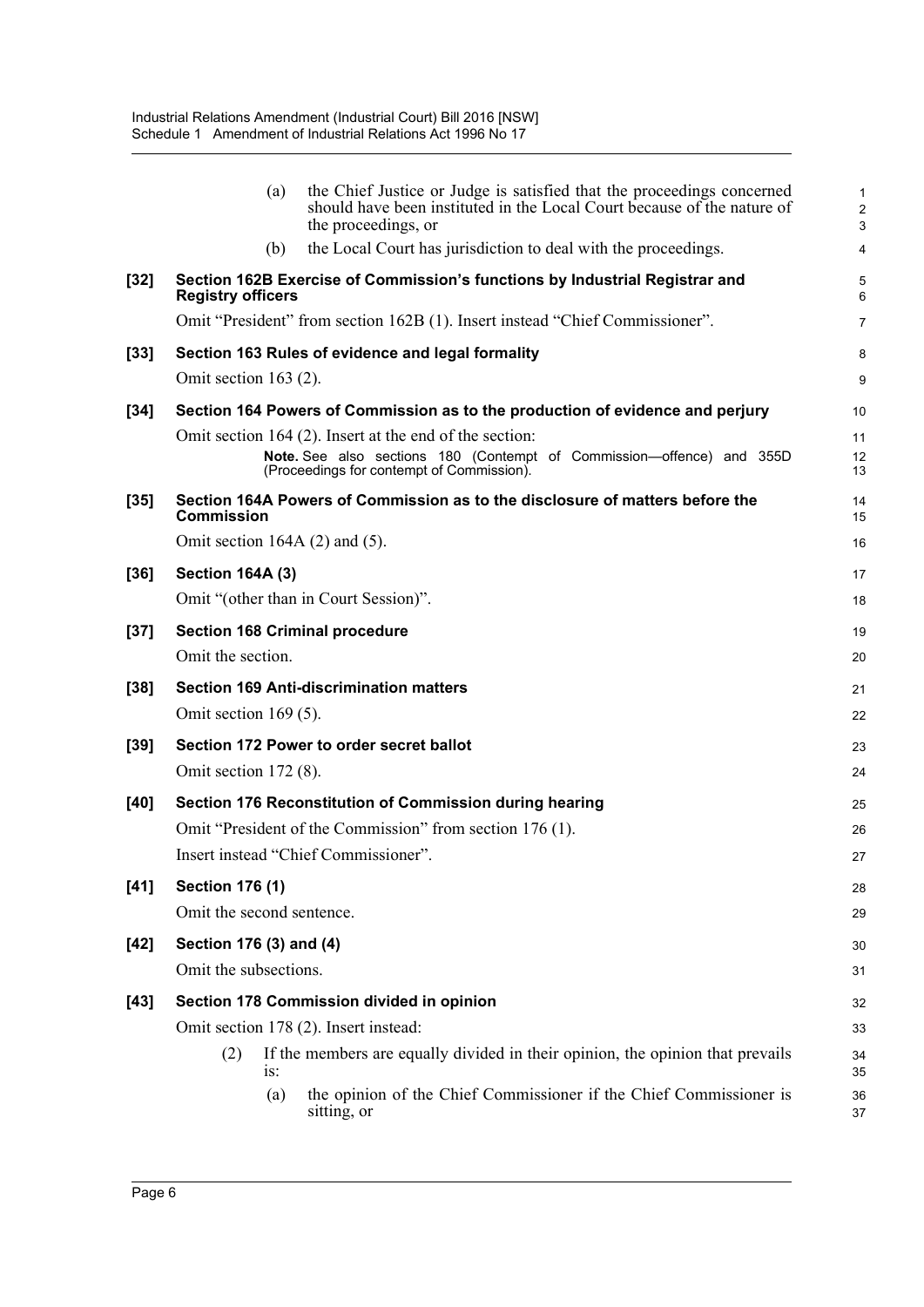|        |      |     | (b)                       | if the Chief Commissioner is not sitting—the opinion of the senior<br>member of the Commission sitting.                                                                                                                                                                        | $\mathbf{1}$<br>$\overline{2}$ |
|--------|------|-----|---------------------------|--------------------------------------------------------------------------------------------------------------------------------------------------------------------------------------------------------------------------------------------------------------------------------|--------------------------------|
| $[44]$ |      |     |                           | Sections 178A and 178B                                                                                                                                                                                                                                                         | 3                              |
|        |      |     | Insert after section 178: |                                                                                                                                                                                                                                                                                | $\overline{\mathbf{4}}$        |
|        | 178A |     |                           | Reference of questions of law to Supreme Court                                                                                                                                                                                                                                 | 5                              |
|        |      | (1) |                           | The Commission may, of its own motion or at the request of a party, refer a<br>question of law arising in the proceedings to the Supreme Court for the opinion<br>of the Court.                                                                                                | 6<br>$\overline{7}$<br>8       |
|        |      | (2) |                           | The Commission may refer a question of law under this section only if the<br>Chief Commissioner has consented in writing to the question being referred.                                                                                                                       | 9<br>10                        |
|        |      | (3) |                           | The Supreme Court has jurisdiction to hear and determine any question of law<br>referred to it under this section, but may decline to exercise that jurisdiction if<br>it considers it appropriate to do so.                                                                   | 11<br>12<br>13                 |
|        |      | (4) |                           | If a question of law arising in proceedings has been referred to the Supreme<br>Court under this section, the Commission is not:                                                                                                                                               | 14<br>15                       |
|        |      |     | (a)                       | to give a decision in the proceedings to which the question is relevant<br>while the reference is pending, or                                                                                                                                                                  | 16<br>17                       |
|        |      |     | (b)                       | to proceed in a manner, or make a decision, that is inconsistent with the<br>opinion of the Supreme Court on the question.                                                                                                                                                     | 18<br>19                       |
|        |      | (5) |                           | Subsection (4) extends to a Full Bench of the Commission that is determining<br>an appeal from a decision of the Commission in proceedings before which a<br>question of law has been referred by the Commission at first instance to the<br>Supreme Court under this section. | 20<br>21<br>22<br>23           |
|        | 178B |     |                           | <b>Transfer of proceedings from Commission to Supreme Court</b>                                                                                                                                                                                                                | 24                             |
|        |      | (1) |                           | The Supreme Court may, on application or of its own motion, order that<br>proceedings before the Commission be transferred to the Court if it is satisfied<br>that the Court (and not the Commission) has jurisdiction to deal with the<br>proceedings.                        | 25<br>26<br>27<br>28           |
|        |      | (2) |                           | An application may be made under subsection $(1)$ by a party to proceedings<br>before the Commission or proceedings before the Supreme Court (including<br>proceedings under section 178A).                                                                                    | 29<br>30<br>31                 |
|        |      | (3) |                           | The Supreme Court may make such other orders as it considers necessary to<br>facilitate the transfer of the proceedings (including orders that continue or<br>preserve the effect of matters already done in or for the proceedings in the<br>Commission).                     | 32<br>33<br>34<br>35           |
| $[45]$ |      |     |                           | <b>Section 179 Finality of decisions</b>                                                                                                                                                                                                                                       | 36                             |
|        |      |     |                           | Omit ", but does not extend to any such purported decision of the Commission in Court<br>Session" from section 179 (4).                                                                                                                                                        | 37<br>38                       |
| [46]   |      |     |                           | Section 180 Contempt of Commission-offence                                                                                                                                                                                                                                     | 39                             |
|        |      |     | Omit section $180(3)$ .   |                                                                                                                                                                                                                                                                                | 40                             |
| $[47]$ |      |     | <b>Section 181 Costs</b>  |                                                                                                                                                                                                                                                                                | 41                             |
|        |      |     |                           | Omit "when it is not in Court Session" from section 181 (2).                                                                                                                                                                                                                   | 42                             |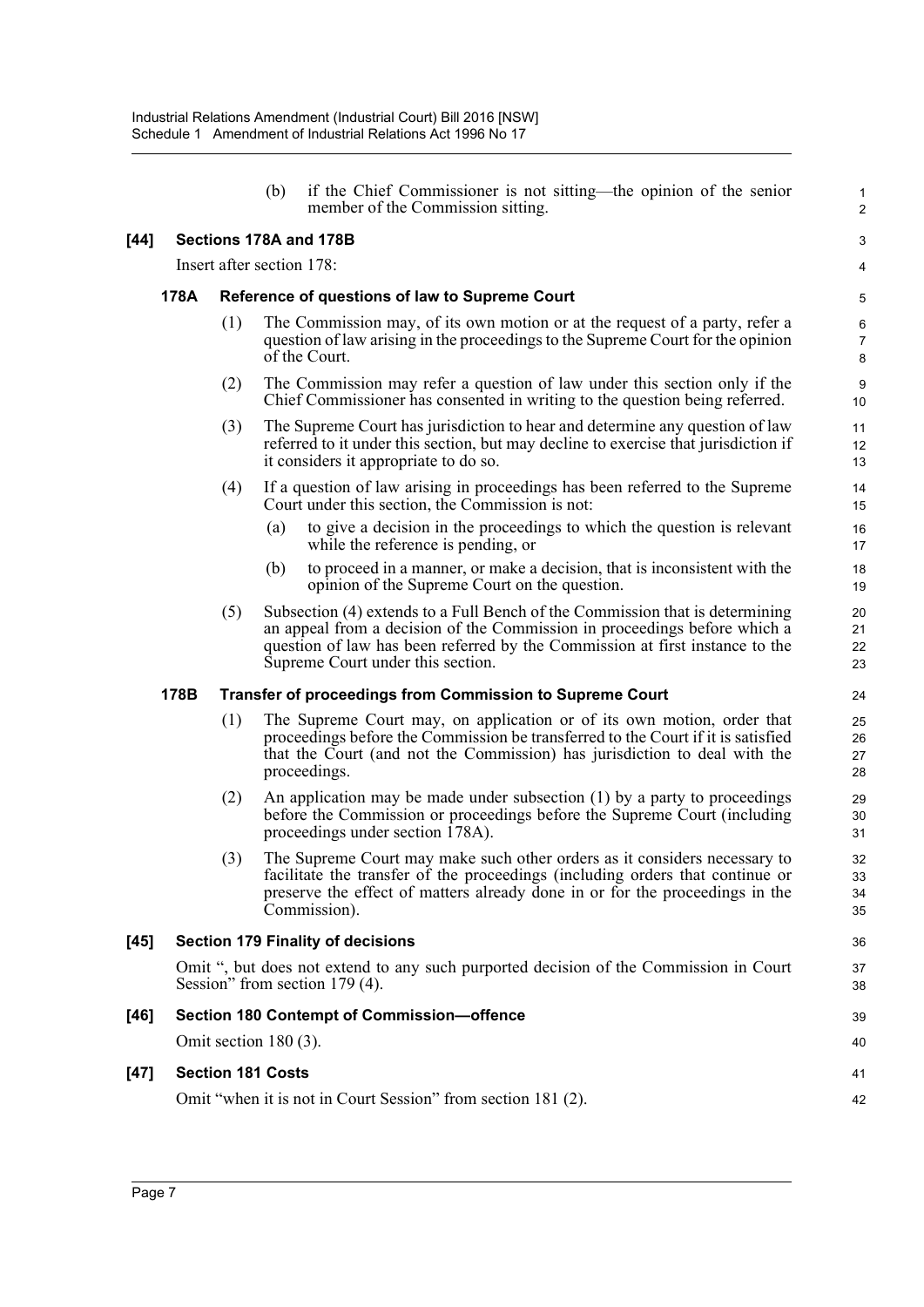| $[48]$ | <b>Section 181 (3)</b>                                                                              | $\mathbf 1$    |
|--------|-----------------------------------------------------------------------------------------------------|----------------|
|        | Omit the subsection.                                                                                | $\overline{2}$ |
| $[49]$ | Section 182 Recovery of amounts ordered to be paid                                                  | 3              |
|        | Omit ", but not including a criminal or civil penalty" from section 182 (1).                        | 4              |
| [50]   | <b>Section 185 Rules of Commission</b>                                                              | 5              |
|        | Omit section 185 (4).                                                                               | 6              |
| [51]   | <b>Section 185A Practice notes</b>                                                                  | 7              |
|        | Omit "President" from section 185A (1). Insert instead "Chief Commissioner".                        | 8              |
| $[52]$ | <b>Section 185A (1)</b>                                                                             | 9              |
|        | Omit the note.                                                                                      | 10             |
| $[53]$ | Section 186 Establishment and procedure of the Rule Committee of the Commission                     | 11             |
|        | Omit "President of the Commission" wherever occurring.                                              | 12             |
|        | Insert instead "Chief Commissioner".                                                                | 13             |
| $[54]$ | Section 186 (1) (b)                                                                                 | 14             |
|        | Omit the paragraph. Insert instead:                                                                 | 15             |
|        | 2 Commissioners appointed by the Chief Commissioner.<br>(b)                                         | 16             |
| $[55]$ | Section 186 (4) (b)                                                                                 | 17             |
|        | Omit "President" wherever occurring. Insert instead "Chief Commissioner".                           | 18             |
| $[56]$ | Section 187 Appeal to Full Bench from decision of Commission                                        | 19             |
|        | Omit section $187(2)$ (including the note).                                                         | 20             |
| $[57]$ | Section 189 Time and procedure for making appeals                                                   | 21             |
|        | Omit "a Presidential Member" from section 189 (1).                                                  | 22             |
|        | Insert instead "the Chief Commissioner (or a Commissioner nominated by the Chief<br>Commissioner)". | 23<br>24       |
| $[58]$ | Section 190 Stay of decision appealed against                                                       | 25             |
|        | Omit "a Presidential Member".                                                                       | 26             |
|        | Insert instead "the Chief Commissioner (or a Commissioner nominated by the Chief<br>Commissioner)". | 27<br>28       |
| $[59]$ | Section 190A Interlocutory and other matters in proceedings on appeal                               | 29             |
|        | Omit "President" wherever occurring in section 190A (1).                                            | 30             |
|        | Insert instead "Chief Commissioner".                                                                | 31             |
| [60]   | Section 193 References by members to Full Bench                                                     | 32             |
|        | Omit "President" wherever occurring in section 193 (1) and (2).                                     | 33             |
|        | Insert instead "Chief Commissioner".                                                                | 34             |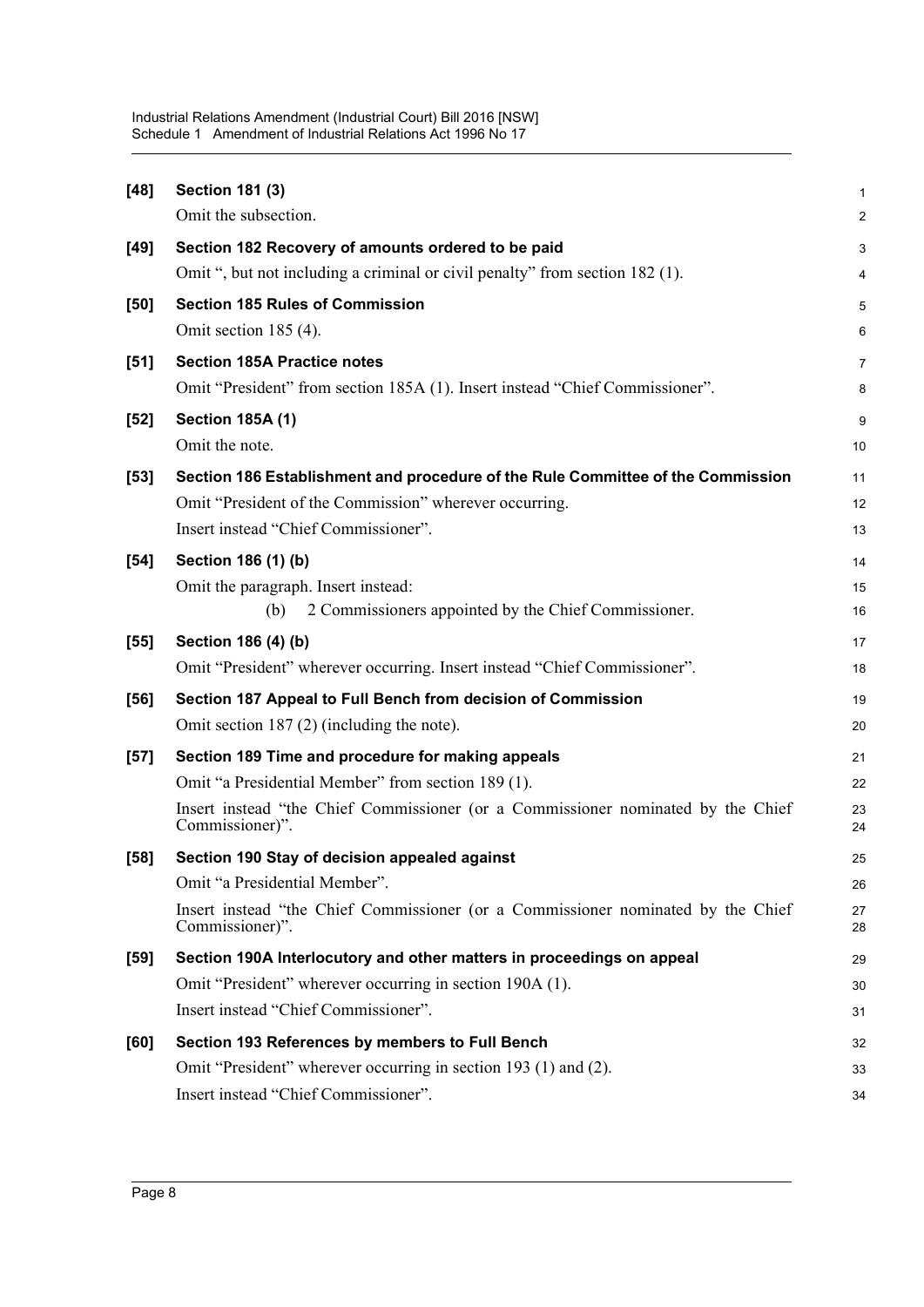| [61]   | <b>Section 193 (5)</b>                                                                                                                                                                                                                            | $\mathbf{1}$   |
|--------|---------------------------------------------------------------------------------------------------------------------------------------------------------------------------------------------------------------------------------------------------|----------------|
|        | Omit the subsection.                                                                                                                                                                                                                              | $\overline{2}$ |
| $[62]$ | Section 195 Reference by, or removal from, Industrial Registrar to Commission                                                                                                                                                                     | 3              |
|        | Omit "President" wherever occurring. Insert instead "Chief Commissioner".                                                                                                                                                                         | 4              |
| [63]   | <b>Section 197 Appeals from Local Court</b>                                                                                                                                                                                                       | 5              |
|        | Omit "Commission in Court Session" wherever occurring in section 197 (1) and (4).                                                                                                                                                                 | 6              |
|        | Insert instead "Supreme Court".                                                                                                                                                                                                                   | $\overline{7}$ |
| [64]   | <b>Section 197 (5)</b>                                                                                                                                                                                                                            | 8              |
|        | Omit the subsection. Insert instead:                                                                                                                                                                                                              | 9              |
|        | (5)<br>Section 179 (Finality of decisions) applies to a decision or purported decision<br>of the Local Court in proceedings to which this section applies in the same way<br>as it applies to a decision or purported decision of the Commission. | 10<br>11<br>12 |
| [65]   | Section 197B Appeals on questions of law in relation to public sector promotional<br>and disciplinary matters                                                                                                                                     | 13<br>14       |
|        | Omit "Commission in Court Session" wherever occurring. Insert instead "Supreme Court".                                                                                                                                                            | 15             |
| [66]   | <b>Section 198 Establishment of Industrial Committees</b>                                                                                                                                                                                         | 16             |
|        | Omit "a Presidential Member" from section 198 (1).                                                                                                                                                                                                | 17             |
|        | Insert instead "the Chief Commissioner".                                                                                                                                                                                                          | 18             |
| [67]   | <b>Section 199 Functions of Industrial Committee</b>                                                                                                                                                                                              | 19             |
|        | Omit "President of the Commission" from section 199 (2) (a).                                                                                                                                                                                      | 20             |
|        | Insert instead "Chief Commissioner".                                                                                                                                                                                                              | 21             |
| [68]   | <b>Section 199 (5)</b>                                                                                                                                                                                                                            | 22             |
|        | Omit the subsection.                                                                                                                                                                                                                              | 23             |
| [69]   | Section 200 Duration and dissolution of Industrial Committees                                                                                                                                                                                     | 24             |
|        | Omit "a Presidential Member" wherever occurring in section 200 (2) and (3).                                                                                                                                                                       | 25             |
|        | Insert instead "the Chief Commissioner".                                                                                                                                                                                                          | 26             |
| $[70]$ | <b>Section 202 Definitions</b>                                                                                                                                                                                                                    | 27             |
|        | Omit "the President" from the definition of <b>State President</b> .                                                                                                                                                                              | 28             |
|        | Insert instead "the Chief Commissioner".                                                                                                                                                                                                          | 29             |
| $[71]$ | Section 204 Referral of matter by State President to Federal Commission                                                                                                                                                                           | 30             |
|        | Omit section 204 (5).                                                                                                                                                                                                                             | 31             |
| $[72]$ | Section 206 Dual Federal and State appointments of members                                                                                                                                                                                        | 32             |
|        | Omit the definition of <i>member of the State Commission</i> from section 206 (6).                                                                                                                                                                | 33             |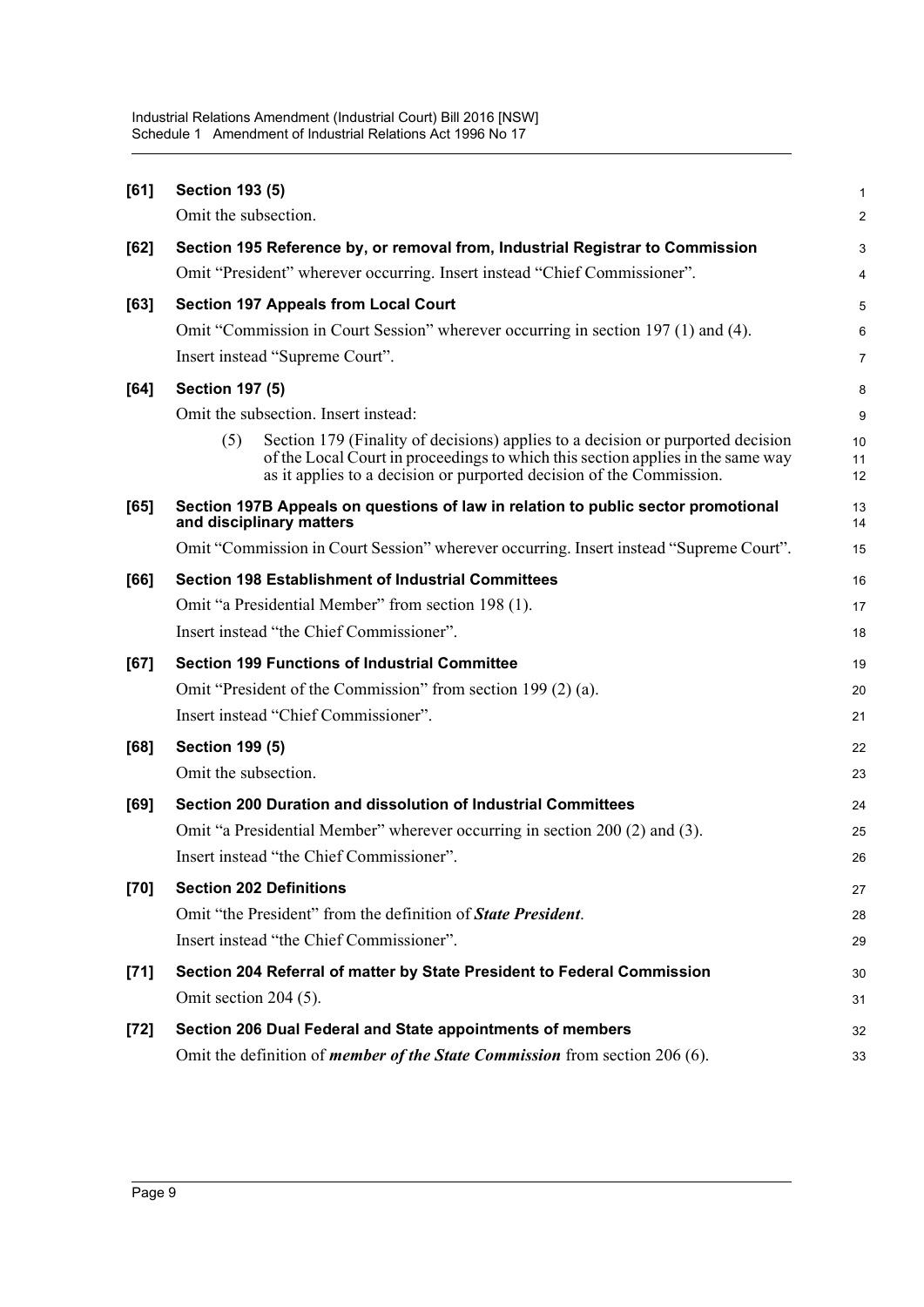| $[73]$ |                           |     | <b>Chapter 5 Industrial organisations</b>                                                                                                                                                                                                                                    | $\mathbf{1}$         |
|--------|---------------------------|-----|------------------------------------------------------------------------------------------------------------------------------------------------------------------------------------------------------------------------------------------------------------------------------|----------------------|
|        | Chapter 5.                |     | Omit "Commission" wherever occurring in Parts 3, 4 (except Division 3) and 5 of                                                                                                                                                                                              | $\overline{2}$<br>3  |
|        |                           |     | Insert instead "Supreme Court".                                                                                                                                                                                                                                              | 4                    |
| $[74]$ | <b>Section 231A</b>       |     |                                                                                                                                                                                                                                                                              | 5                    |
|        | Insert after section 231: |     |                                                                                                                                                                                                                                                                              | 6                    |
|        | 231A                      |     | Notification of cancellation proceedings and decisions                                                                                                                                                                                                                       | $\overline{7}$       |
|        |                           |     | The Principal Registrar of the Supreme Court must notify the Industrial<br>Registrar about each of the following:                                                                                                                                                            | 8<br>9               |
|        |                           | (a) | that an application for the cancellation of the registration of an industrial<br>organisation has been filed with the Supreme Court,                                                                                                                                         | 10<br>11             |
|        |                           | (b) | that the Supreme Court has cancelled the registration of an industrial<br>organisation.                                                                                                                                                                                      | 12<br>13             |
| $[75]$ |                           |     | Section 233 Application of Part to State organisations                                                                                                                                                                                                                       | 14                   |
|        |                           |     | Omit the note to the section.                                                                                                                                                                                                                                                | 15                   |
| $[76]$ |                           |     | <b>Section 318 Commencement of determination</b>                                                                                                                                                                                                                             | 16                   |
|        |                           |     | Omit "a Presidential Member" from the note at the end of the section.                                                                                                                                                                                                        | 17                   |
|        | Commissioner)".           |     | Insert instead "the Chief Commissioner (or a Commissioner nominated by the Chief                                                                                                                                                                                             | 18<br>19             |
| $[77]$ |                           |     | <b>Section 334 Cancellation of registration</b>                                                                                                                                                                                                                              | 20                   |
|        |                           |     | Omit "The Commission in Court Session" and "the Commission" wherever occurring.                                                                                                                                                                                              | 21                   |
|        |                           |     | Insert instead "A Full Bench of the Commission" and "the Full Bench", respectively.                                                                                                                                                                                          | 22                   |
| $[78]$ |                           |     | Section 338 Withdrawal or cancellation of registration                                                                                                                                                                                                                       | 23                   |
|        |                           |     | Omit "The Commission in Court Session" and "the Commission" wherever occurring.                                                                                                                                                                                              | 24                   |
|        |                           |     | Insert instead "The Supreme Court" and "the Supreme Court", respectively.                                                                                                                                                                                                    | 25                   |
| $[79]$ |                           |     | <b>Section 347 Contract of Carriage Tribunal</b>                                                                                                                                                                                                                             | 26                   |
|        |                           |     | Omit section 347 (2) and (3). Insert instead:                                                                                                                                                                                                                                | 27                   |
|        | (2)                       |     | Except as provided by subsection $(3)$ , the Tribunal is constituted by a member<br>of the Commission sitting alone.                                                                                                                                                         | 28<br>29             |
|        | (3)                       |     | In the case of arbitration proceedings under this Part, the Tribunal is, for the<br>purposes of the proceedings, constituted by a member of the Commission and<br>2 part-time members nominated by the member of the Commission, one from<br>each of the arbitration panels. | 30<br>31<br>32<br>33 |
| [80]   | Section 347 (8) (b)       |     |                                                                                                                                                                                                                                                                              | 34                   |
|        |                           |     | Omit "Presidential member". Insert instead "member of the Commission".                                                                                                                                                                                                       | 35                   |
| [81]   |                           |     | Section 348 Compulsory conference with respect to claims                                                                                                                                                                                                                     | 36                   |
|        |                           |     | Omit "President of the Commission" wherever occurring in section 348 (4) and (5).                                                                                                                                                                                            | 37                   |
|        |                           |     | Insert instead "Chief Commissioner".                                                                                                                                                                                                                                         | 38                   |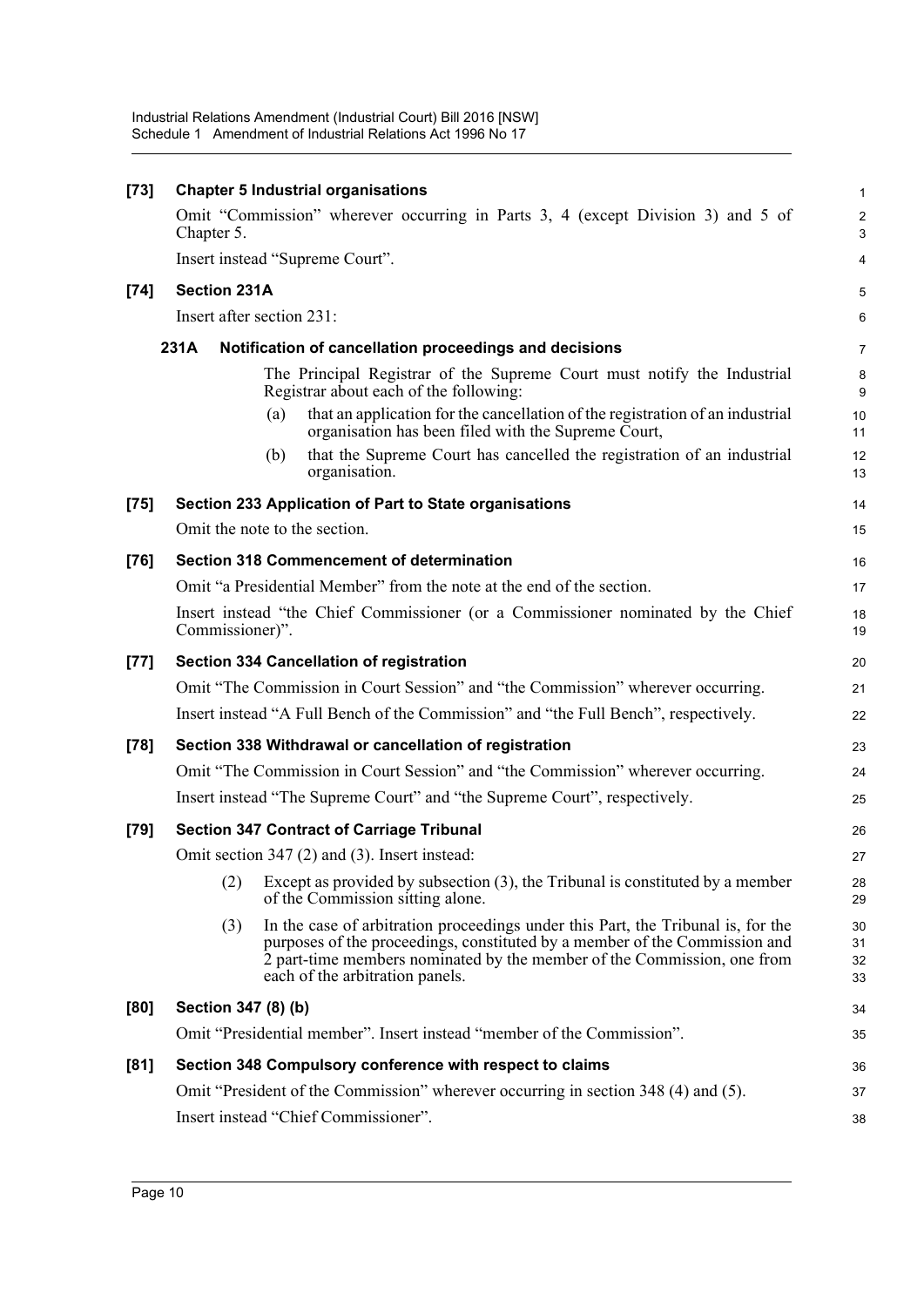| [82] |      | <b>Section 348 (5)</b>   |                                                                                                                                                 | 1                       |
|------|------|--------------------------|-------------------------------------------------------------------------------------------------------------------------------------------------|-------------------------|
|      |      |                          | Omit "Presidential Member". Insert instead "member of the Commission".                                                                          | $\overline{\mathbf{c}}$ |
| [83] |      |                          | Section 351 General procedure and powers of Tribunal                                                                                            | 3                       |
|      |      |                          | Omit "other than in Court Session" from section 351 (1).                                                                                        | 4                       |
| [84] |      |                          | Section 352 Voting by members of Tribunal                                                                                                       | 5                       |
|      |      |                          | Omit "Presidential Member" wherever occurring in section 352 (3).                                                                               | 6                       |
|      |      |                          | Insert instead "member of the Commission".                                                                                                      | 7                       |
| [85] |      | <b>Section 353 Costs</b> |                                                                                                                                                 | 8                       |
|      |      |                          | Omit "Presidential Member" from section 353 (2).                                                                                                | 9                       |
|      |      |                          | Insert instead "member of the Commission".                                                                                                      | 10                      |
|      |      |                          |                                                                                                                                                 |                         |
| [86] |      | <b>Chapter 6A</b>        |                                                                                                                                                 | 11                      |
|      |      | Insert after Chapter 6:  |                                                                                                                                                 | 12                      |
|      |      |                          | <b>Chapter 6A Industrial proceedings before Supreme</b>                                                                                         | 13                      |
|      |      |                          | Court                                                                                                                                           | 14                      |
|      | 355A | <b>Definitions</b>       |                                                                                                                                                 | 15                      |
|      |      |                          | In this Chapter:                                                                                                                                | 16                      |
|      |      |                          | <i>industrial legislation</i> means any of the following:                                                                                       | 17                      |
|      |      | (a)                      | this Act,                                                                                                                                       | 18                      |
|      |      | (b)                      | the Annual Holidays Act 1944,                                                                                                                   | 19                      |
|      |      | (c)                      | the Coal and Oil Shale Mine Workers (Superannuation) Act 1941,                                                                                  | 20                      |
|      |      | (d)                      | the Contract Cleaning Industry (Portable Long Service Leave Scheme)<br>Act 2010,                                                                | 21<br>22                |
|      |      | (e)                      | the Employment Protection Act 1982,                                                                                                             | 23                      |
|      |      | (f)                      | the Entertainment Industry Act 2013,                                                                                                            | 24                      |
|      |      | (g)                      | the Health Services Act 1997,                                                                                                                   | 25                      |
|      |      | (h)                      | the Industrial Relations (Child Employment) Act 2006,                                                                                           | 26                      |
|      |      | (i)                      | the Long Service Leave Act 1955,                                                                                                                | 27                      |
|      |      | (i)                      | the Long Service Leave (Metalliferous Mining Industry) Act 1963,                                                                                | 28                      |
|      |      | (k)                      | the Superannuation Administration Act 1996,                                                                                                     | 29                      |
|      |      | (1)                      | a statutory rule under any of those Acts.                                                                                                       | 30                      |
|      |      |                          | <i>industrial proceedings</i> means proceedings before the Supreme Court for the<br>exercise of its functions under any industrial legislation. | 31<br>32                |
|      | 355B |                          | <b>Jurisdiction of Supreme Court</b>                                                                                                            | 33                      |
|      |      |                          | The Supreme Court has jurisdiction over the following proceedings:                                                                              | 34                      |
|      |      | (a)                      | proceedings for an offence against any industrial legislation (including<br>proceedings for contempt of the Commission),                        | 35<br>36                |
|      |      | (b)                      | proceedings under Part 9 of Chapter 2 (Unfair contracts),                                                                                       | 37                      |
|      |      | (c)                      | proceedings under section 139 (Contravention of dispute order),                                                                                 | 38                      |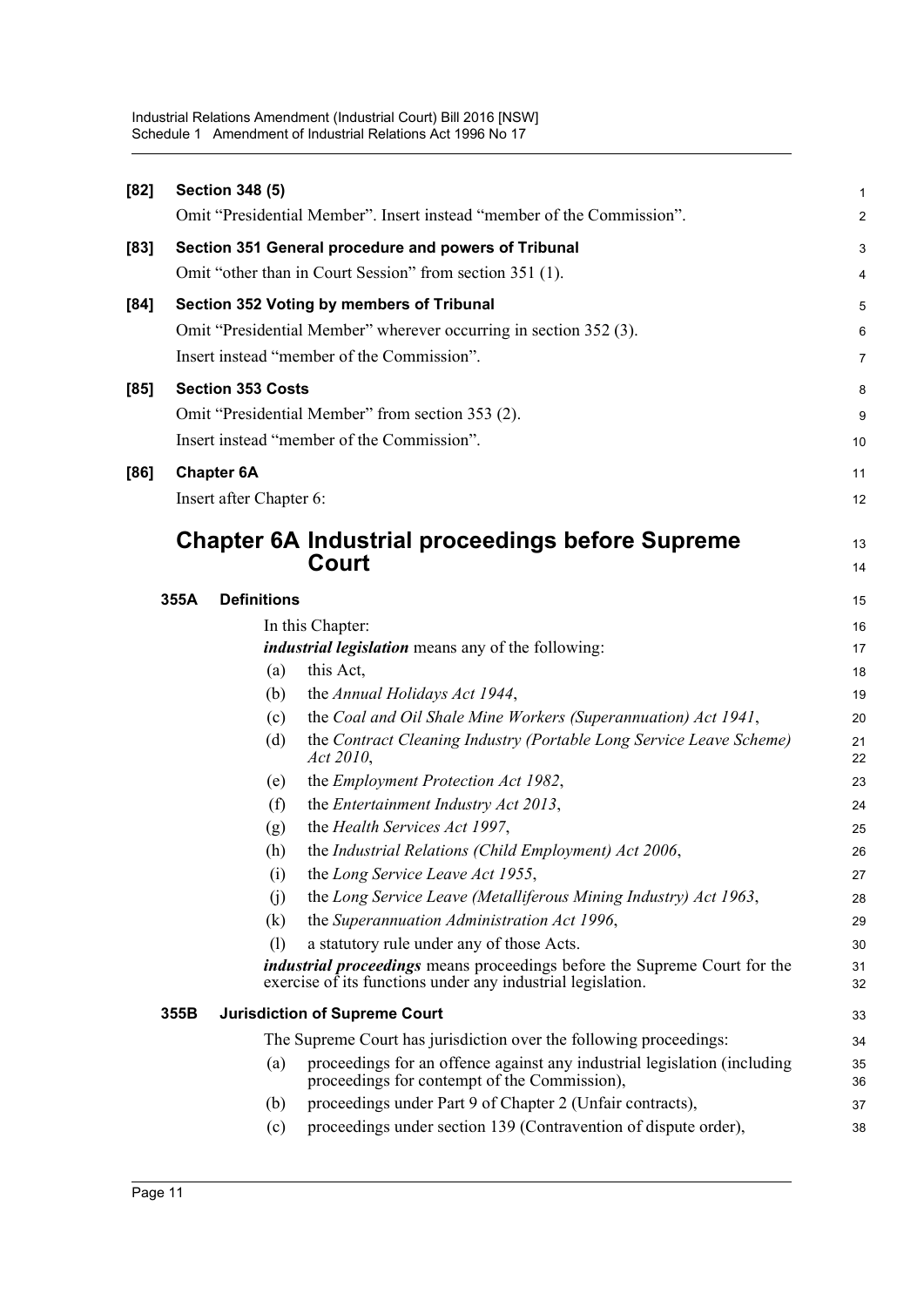|      |     | (d)         | proceedings under section 197B (Appeals on questions of law in<br>relation to public sector promotional and disciplinary matters),                                                                                                      | 1<br>$\overline{2}$                          |
|------|-----|-------------|-----------------------------------------------------------------------------------------------------------------------------------------------------------------------------------------------------------------------------------------|----------------------------------------------|
|      |     | (e)         | proceedings under Parts 3, 4 and 5 of Chapter 5 (which deal with the<br>registration and regulation of industrial organisations), other than<br>Division 3 of Part 4 (Election of officers),                                            | $\mathbf{3}$<br>$\overline{\mathbf{4}}$<br>5 |
|      |     | (f)         | proceedings for declarations of right under section 355C (Declaratory<br>jurisdiction),                                                                                                                                                 | 6<br>$\overline{7}$                          |
|      |     | (g)         | proceedings under Part 1 of Chapter 7 (Breach of industrial<br>instruments),                                                                                                                                                            | 8<br>9                                       |
|      |     | (h)         | proceedings for the recovery of money under Part 2 of Chapter 7 (other<br>than small claims under section 380),                                                                                                                         | 10<br>11                                     |
|      |     | (i)         | proceedings on a superannuation appeal under section 88 of the<br>Superannuation Administration Act 1996,                                                                                                                               | 12<br>13                                     |
|      |     | (j)         | proceedings on an appeal or case stated under any industrial legislation<br>from an Industrial Magistrate or any other court,                                                                                                           | 14<br>15                                     |
|      |     | (k)         | any other industrial proceedings.                                                                                                                                                                                                       | 16                                           |
| 355C |     |             | <b>Declaratory jurisdiction</b>                                                                                                                                                                                                         | 17                                           |
|      | (1) | be claimed. | The Supreme Court may make binding declarations of right in relation to a<br>matter in which the Commission (however constituted) has jurisdiction. The<br>Supreme Court may do so, whether or not any consequential relief is or could | 18<br>19<br>20<br>21                         |
|      | (2) |             | Proceedings before the Supreme Court are not open to objection on the ground<br>that a declaration of right only is sought.                                                                                                             | 22<br>23                                     |
|      | (3) |             | This section does not limit any jurisdiction or power that the Supreme Court<br>has apart from this section to make binding declarations of right.<br>Note. See, for example, section 75 of the Supreme Court Act 1970.                 | 24<br>25<br>26                               |
| 355D |     |             | <b>Proceedings for contempt of Commission</b>                                                                                                                                                                                           | 27                                           |
|      | (1) |             | If it is alleged, or appears to the Commission on its own view, that a person is<br>guilty of contempt of the Commission, the Commission may refer the matter<br>to the Supreme Court for determination.                                | 28<br>29<br>30                               |
|      | (2) | Court.      | For the purposes of subsection $(1)$ , conduct is contempt only if the same<br>conduct in relation to the Supreme Court would be a contempt of the Supreme                                                                              | 31<br>32<br>33                               |
|      | (3) |             | The Supreme Court is to dispose of any matter referred to it under this section<br>in the manner it considers appropriate.                                                                                                              | 34<br>35                                     |
|      | (4) |             | Conduct may be punished as a contempt of the Commission even though it<br>could be punished as an offence against section 180.                                                                                                          | 36<br>37                                     |
|      | (5) | Commission. | However, a person is not liable to be punished twice if the person's conduct<br>constitutes both an offence against section 180 and a contempt of the                                                                                   | 38<br>39<br>40                               |
| 355E |     |             | Special provisions applicable to industrial proceedings                                                                                                                                                                                 | 41                                           |
|      | (1) |             | Each of the following provisions apply in relation to industrial proceedings as<br>if references to the Commission were references to the Supreme Court:                                                                                | 42<br>43                                     |
|      |     | (a)         | section 167 (Intervention by Minister, ADB and State peak council),                                                                                                                                                                     | 44                                           |
|      |     | (b)         | section 169 $(1)$ – $(3)$ (Anti-discrimination matters),                                                                                                                                                                                | 45                                           |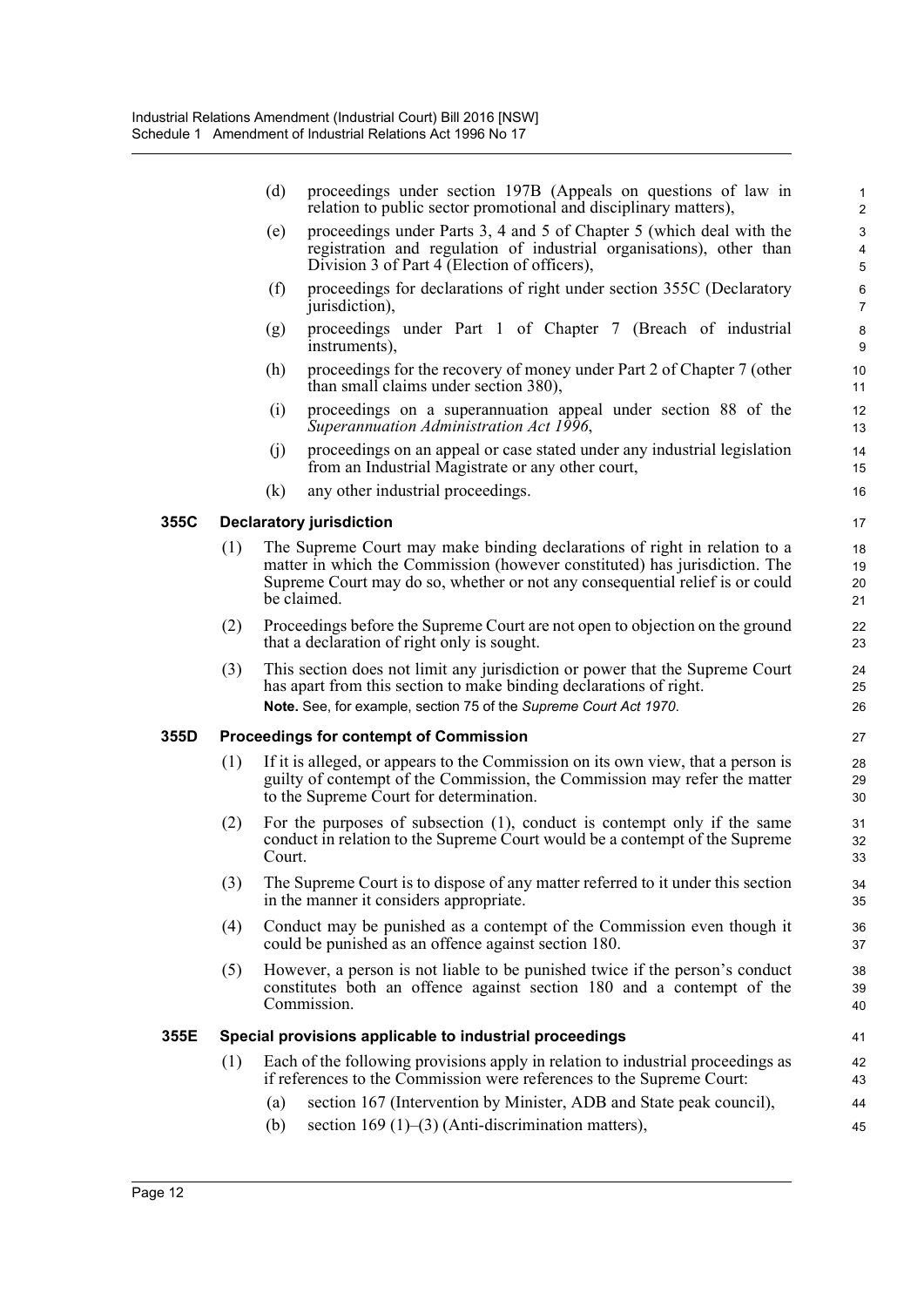|      |                                     | (c) | section 181A (Obligation to disclose costs to clients and Commission).                                                                                                                                                                                                                              | 1                                           |
|------|-------------------------------------|-----|-----------------------------------------------------------------------------------------------------------------------------------------------------------------------------------------------------------------------------------------------------------------------------------------------------|---------------------------------------------|
|      | (2)                                 |     | Unless it determines that it is not appropriate to do so, the Supreme Court must                                                                                                                                                                                                                    | $\overline{c}$                              |
|      |                                     |     | take into account the public interest in the exercise of its functions in industrial<br>proceedings and, for that purpose, must have regard to:                                                                                                                                                     | $\ensuremath{\mathsf{3}}$<br>$\overline{4}$ |
|      |                                     | (a) | the objects of this Act, and                                                                                                                                                                                                                                                                        | 5                                           |
|      |                                     | (b) | the state of the economy of New South Wales and the likely effect of its<br>decisions on that economy.                                                                                                                                                                                              | 6<br>$\overline{7}$                         |
|      | (3)                                 |     | The Supreme Court may not award costs in proceedings for a contravention of<br>a dispute order or in proceedings under Division 2 of Part 4 of Chapter 5<br>(which deals with rules of industrial organisations).                                                                                   | 8<br>$\boldsymbol{9}$<br>10                 |
|      | (4)                                 |     | The Supreme Court may, on the application of a party to industrial<br>proceedings, grant leave for the party to be represented by an agent who is not<br>an Australian legal practitioner if it considers it appropriate to do so.                                                                  | 11<br>12<br>13                              |
|      | (5)                                 |     | This section applies despite anything to the contrary in the Supreme Court Act<br>1970 or the Civil Procedure Act 2005 (or the statutory rules under either of<br>those Acts).                                                                                                                      | 14<br>15<br>16                              |
|      | (6)                                 |     | In this section:                                                                                                                                                                                                                                                                                    | 17                                          |
|      |                                     |     | <i>industrial proceedings</i> do not include:                                                                                                                                                                                                                                                       | 18                                          |
|      |                                     | (a) | proceedings for an offence against any industrial legislation, or                                                                                                                                                                                                                                   | 19                                          |
|      |                                     | (b) | proceedings before the Court of Appeal for a judicial review of, or on<br>an appeal against, a judgment, order, opinion, direction, determination<br>or other decision of the Supreme Court in a Division in exercise (or<br>purported exercise) of a function under any industrial legislation, or | 20<br>21<br>22<br>23                        |
|      |                                     | (c) | proceedings of a kind excluded by the regulations.                                                                                                                                                                                                                                                  | 24                                          |
| [87] | <b>Section 356 Definition</b>       |     |                                                                                                                                                                                                                                                                                                     | 25                                          |
|      | court.                              |     | Omit "Commission in Court Session" from paragraph (a) of the definition of <i>industrial</i>                                                                                                                                                                                                        | 26<br>27                                    |
|      |                                     |     | Insert instead "Supreme Court".                                                                                                                                                                                                                                                                     | 28                                          |
| [88] |                                     |     | Section 359 Injunction to restrain further contraventions of industrial instruments                                                                                                                                                                                                                 | 29                                          |
|      |                                     |     | Omit "Commission in Court Session", "the Commission's" and "the Commission".                                                                                                                                                                                                                        | 30                                          |
|      | respectively.                       |     | Insert instead "Supreme Court", "the Supreme Court's" and "the Supreme Court",                                                                                                                                                                                                                      | 31<br>32                                    |
| [89] | <b>Section 364 Definitions</b>      |     |                                                                                                                                                                                                                                                                                                     | 33                                          |
|      | <i>court</i> in section 364 $(1)$ . |     | Omit "Commission in Court Session" from paragraph (a) of the definition of <i>industrial</i>                                                                                                                                                                                                        | 34<br>35                                    |
|      |                                     |     | Insert instead "Supreme Court".                                                                                                                                                                                                                                                                     | 36                                          |
| [90] |                                     |     | Section 364 (1), definition of "industrial court"                                                                                                                                                                                                                                                   | 37                                          |
|      |                                     |     | Omit ", whether or not in Court Session" from paragraph (b).                                                                                                                                                                                                                                        | 38                                          |

[87]

**[89]**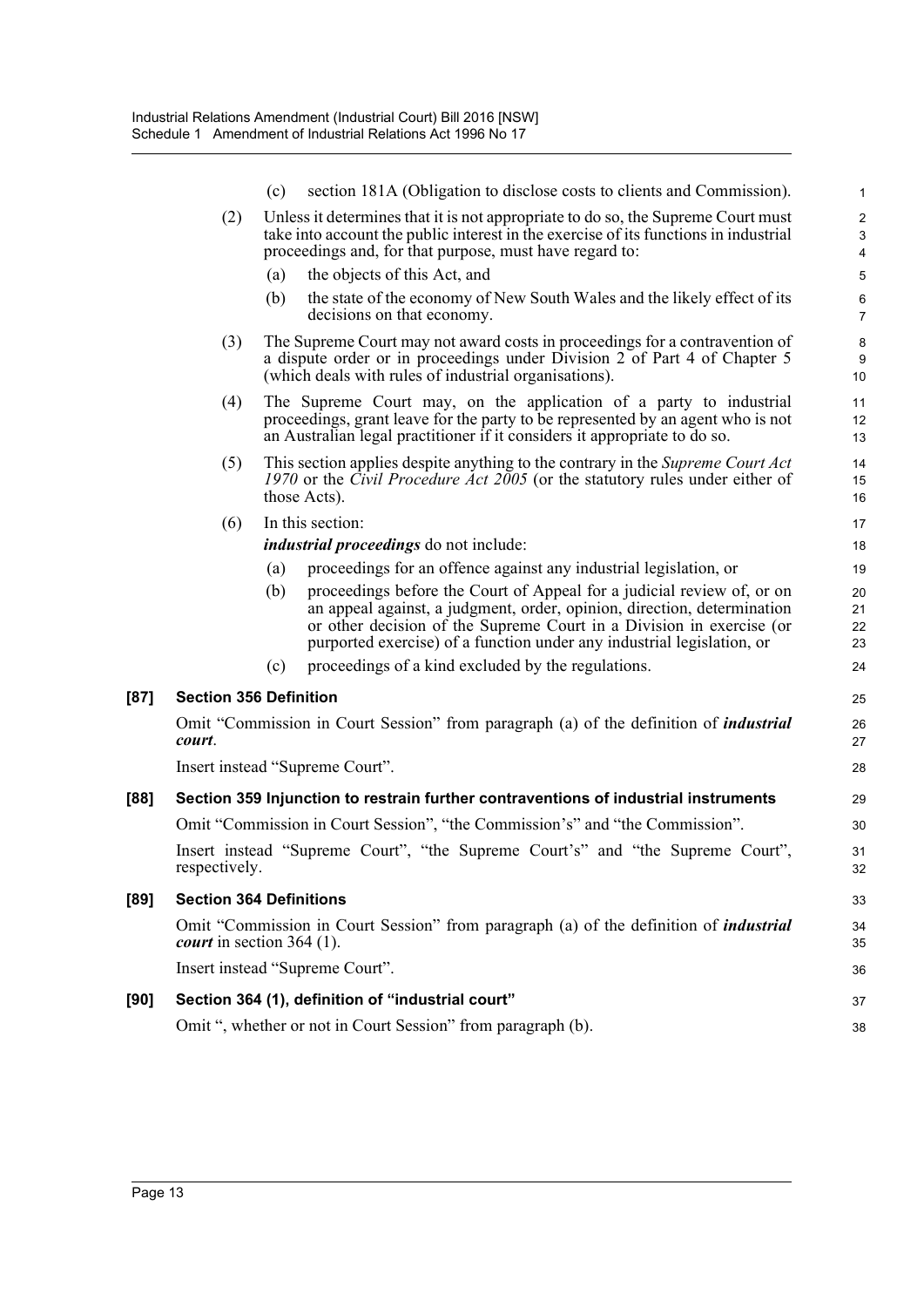| [91]   |     |                       |       | Section 371 Conciliation to be attempted before order made                                                                                                                                                                              | 1                                                   |
|--------|-----|-----------------------|-------|-----------------------------------------------------------------------------------------------------------------------------------------------------------------------------------------------------------------------------------------|-----------------------------------------------------|
|        |     |                       |       | Omit section 371 (1). Insert instead:                                                                                                                                                                                                   | $\overline{\mathbf{c}}$                             |
|        |     | (1)                   |       | The industrial court is not to make an order under this Part until:                                                                                                                                                                     | 3                                                   |
|        |     |                       | (a)   | for proceedings before the Supreme Court—the parties to the<br>application for the order satisfy the Court that they unsuccessfully<br>attempted to settle the matter by means of a conciliation conducted by<br>the Commission, or     | $\overline{\mathbf{4}}$<br>5<br>6<br>$\overline{7}$ |
|        |     |                       | (b)   | for proceedings before another industrial court—the court has brought,<br>or has used its best endeavours to bring, the parties to the application for<br>the order to a settlement acceptable to those parties.                        | $\bf 8$<br>9<br>10                                  |
| $[92]$ |     |                       |       | Section 380 Small claims during other Commission hearings                                                                                                                                                                               | 11                                                  |
|        |     | section $380(4)$ .    |       | Omit "even though it is not constituted as the Commission in Court Session" from                                                                                                                                                        | 12<br>13                                            |
| $[93]$ |     | <b>Section 397</b>    |       |                                                                                                                                                                                                                                         | 14                                                  |
|        |     |                       |       | Omit the section. Insert instead:                                                                                                                                                                                                       | 15                                                  |
|        | 397 |                       |       | Nature of proceedings for offences                                                                                                                                                                                                      | 16                                                  |
|        |     | (1)                   | with: | Proceedings for an offence against this Act or the regulations may be dealt                                                                                                                                                             | 17<br>18                                            |
|        |     |                       | (a)   | summarily before the Local Court, or                                                                                                                                                                                                    | 19                                                  |
|        |     |                       | (b)   | summarily before the Supreme Court in its summary jurisdiction.                                                                                                                                                                         | 20                                                  |
|        |     | (2)                   |       | However, proceedings for an offence against section 180 may only be dealt<br>with by the Supreme Court.                                                                                                                                 | 21<br>22                                            |
|        |     | (3)                   |       | If proceedings are brought in the Local Court, the maximum monetary penalty<br>that the Local Court may impose for the offence is 100 penalty units, despite<br>any higher maximum monetary penalty provided in respect of the offence. | 23<br>24<br>25                                      |
| $[94]$ |     |                       |       | <b>Section 399 Authority to prosecute</b>                                                                                                                                                                                               | 26                                                  |
|        |     | Omit section 399 (4). |       |                                                                                                                                                                                                                                         | 27                                                  |
| [95]   |     |                       |       | Section 402 Recovery of penalty by appointment of receiver                                                                                                                                                                              | 28                                                  |
|        |     |                       |       | Omit "Commission in Court Session" and "the Commission" wherever occurring in<br>section 402 (4) and (5) (a).                                                                                                                           | 29<br>30                                            |
|        |     |                       |       | Insert instead "Supreme Court" and "the Supreme Court", respectively.                                                                                                                                                                   | 31                                                  |
| [96]   |     |                       |       | <b>Chapter 7A Appeals to Supreme Court</b>                                                                                                                                                                                              | 32                                                  |
|        |     | Omit the Chapter.     |       |                                                                                                                                                                                                                                         | 33                                                  |
| $[97]$ |     |                       |       | Schedule 2 Provisions relating to members of Commission                                                                                                                                                                                 | 34                                                  |
|        |     |                       |       | Omit clause 1. Insert instead:                                                                                                                                                                                                          | 35                                                  |
|        | 1   |                       |       | <b>Acting Chief Commissioner</b>                                                                                                                                                                                                        | 36                                                  |
|        |     | (1)                   |       | The Minister may appoint a member of the Commission (including an Acting<br>Commissioner) to be Acting Chief Commissioner during the absence from<br>duty of the Chief Commissioner.                                                    | 37<br>38<br>39                                      |
|        |     | (2)                   |       | The next most senior Commissioner is the Acting Chief Commissioner during<br>the absence from duty of the Chief Commissioner if:                                                                                                        | 40<br>41                                            |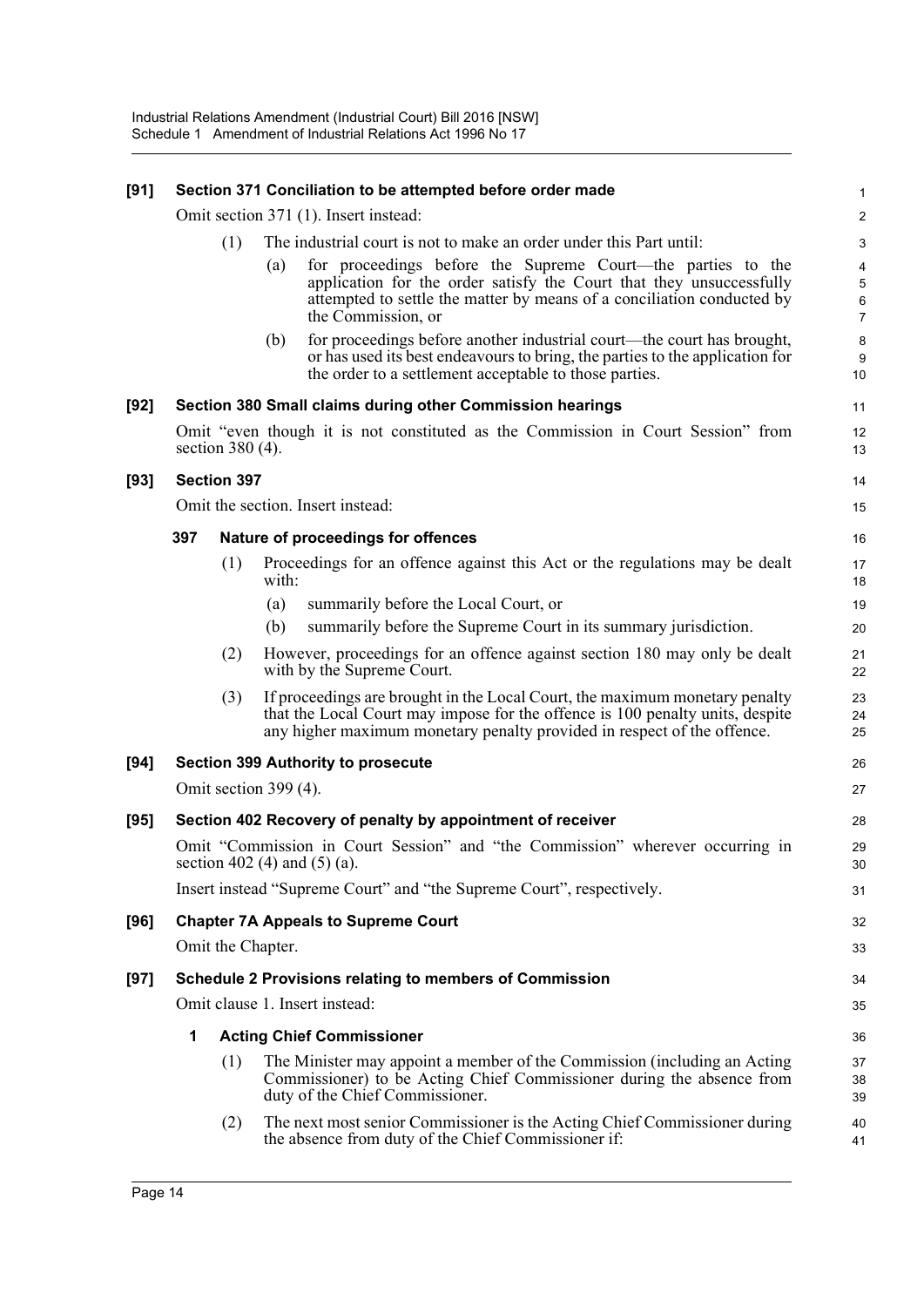|         |                      | an Acting Chief Commissioner has not been appointed under<br>(a)<br>subclause $(1)$ , or                                                                                                                                                                                                                                                     | 1<br>$\overline{2}$            |
|---------|----------------------|----------------------------------------------------------------------------------------------------------------------------------------------------------------------------------------------------------------------------------------------------------------------------------------------------------------------------------------------|--------------------------------|
|         |                      | a Commissioner appointed as Acting Chief Commissioner under<br>(b)<br>subclause (1) is absent from duty.                                                                                                                                                                                                                                     | $\ensuremath{\mathsf{3}}$<br>4 |
|         | (3)                  | An Acting Chief Commissioner has the functions of the Chief Commissioner<br>and anything done by an Acting Chief Commissioner in the exercise of those<br>functions has effect as if it had been done by the Chief Commissioner.                                                                                                             | 5<br>6<br>$\overline{7}$       |
|         | (4)                  | In this clause, absence from duty includes a vacancy in the office of Chief<br>Commissioner (whether at the time the office is first created or subsequently).                                                                                                                                                                               | 8<br>9                         |
| $[98]$  | Schedule 2, clause 2 |                                                                                                                                                                                                                                                                                                                                              | 10                             |
|         |                      | Omit the clause. Insert instead:                                                                                                                                                                                                                                                                                                             | 11                             |
|         | $\mathbf 2$          | <b>Acting Commissioners</b>                                                                                                                                                                                                                                                                                                                  | 12                             |
|         | (1)                  | The Governor may, by commission under the public seal of the State, appoint<br>as an Acting Commissioner a person qualified for appointment as such if<br>satisfied that the additional member is necessary to enable the Commission to<br>exercise its functions effectively during the period of the appointment.                          | 13<br>14<br>15<br>16           |
|         | (2)                  | The person's appointment is for the period (not exceeding 12 months)<br>specified in the person's commission.                                                                                                                                                                                                                                | 17<br>18                       |
|         | (3)                  | A retired member of the Commission may be appointed as an Acting<br>Commissioner even though the retired member has reached the age of 65 years<br>(or will have reached that age before the appointment expires), but may not be<br>appointed for any period that extends beyond the day on which he or she<br>reaches the age of 72 years. | 19<br>20<br>21<br>22<br>23     |
|         | (4)                  | An Acting Commissioner has the functions of, and is taken to be, a<br>Commissioner, subject to any conditions or limitations as are specified in the<br>Acting Commissioner's commission.                                                                                                                                                    | 24<br>25<br>26                 |
|         | (5)                  | The person so appointed may, despite the expiration of the period of the<br>person's appointment, complete or otherwise continue to deal with any matters<br>relating to proceedings that have been heard, or partly heard, by the person<br>before the expiration of that period.                                                           | 27<br>28<br>29<br>30           |
| $[99]$  |                      | Schedule 2, clauses 3, 4 and 7                                                                                                                                                                                                                                                                                                               | 31                             |
|         | Omit the clauses.    |                                                                                                                                                                                                                                                                                                                                              | 32                             |
| $[100]$ |                      | Schedule 2, clause 5 Age of members                                                                                                                                                                                                                                                                                                          | 33                             |
|         |                      | Omit ", unless the person is or is to be appointed as a judicial member" from clause 5 (1).                                                                                                                                                                                                                                                  | 34                             |
| [101]   | Schedule 2, clause 6 |                                                                                                                                                                                                                                                                                                                                              | 35                             |
|         |                      | Omit "(including judicial members)".                                                                                                                                                                                                                                                                                                         | 36                             |
| $[102]$ | Schedule 2, clause 8 |                                                                                                                                                                                                                                                                                                                                              | 37                             |
|         |                      | Omit the clause. Insert instead:                                                                                                                                                                                                                                                                                                             | 38                             |
|         | 8                    | <b>Protection and immunities of members</b>                                                                                                                                                                                                                                                                                                  | 39                             |
|         |                      | A member of the Commission has the same protection and immunities as a<br>Judge of the Supreme Court.                                                                                                                                                                                                                                        | 40<br>41                       |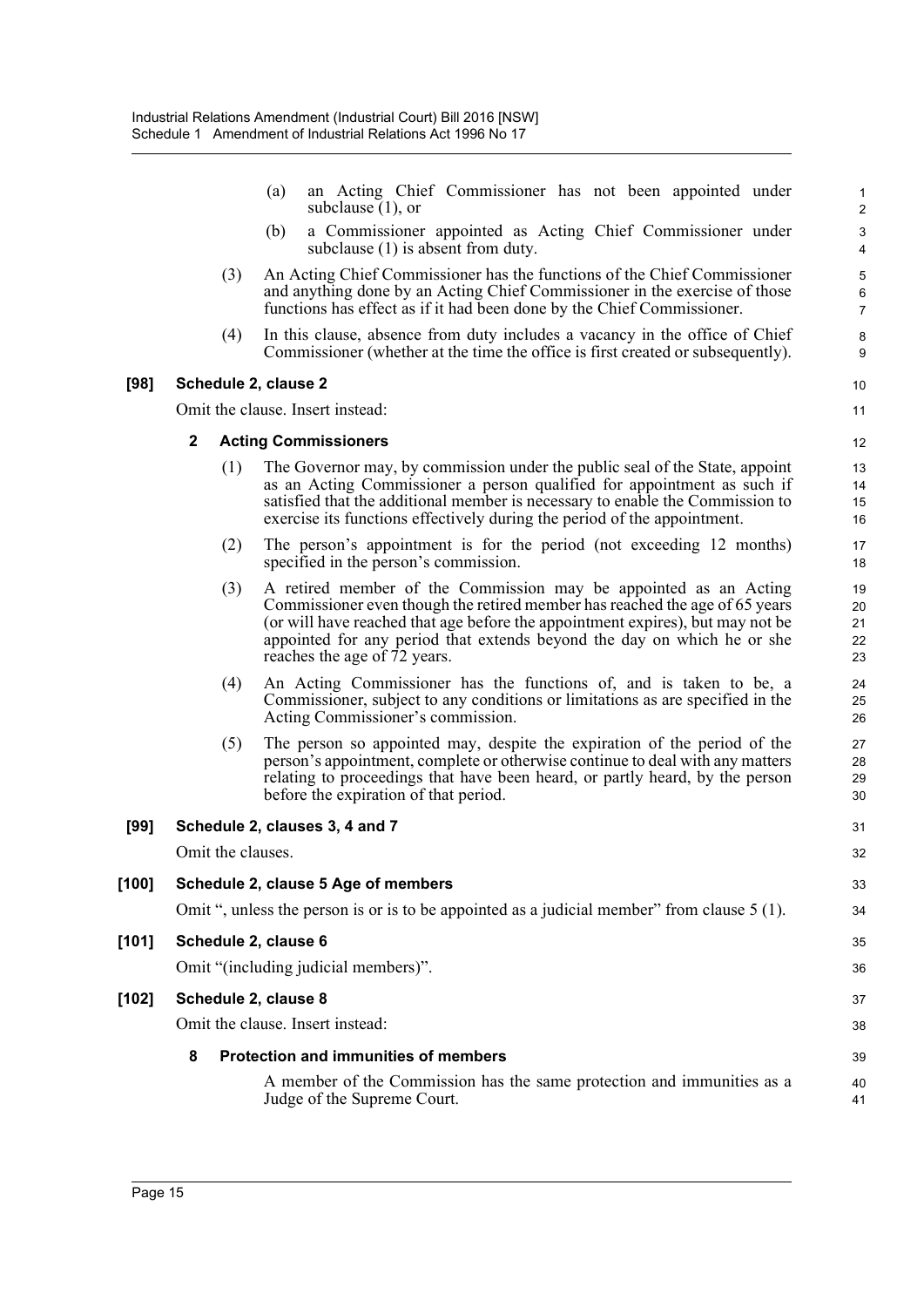| $[103]$ | Schedule 2, clause 9 Remuneration of members                                     | $\mathbf 1$    |
|---------|----------------------------------------------------------------------------------|----------------|
|         | Omit "(other than a member who is also a judicial member)" from clause $9(1)$ .  | $\overline{2}$ |
| $[104]$ | Schedule 2, clause 9 (2)                                                         | 3              |
|         | Omit the subclause.                                                              | 4              |
| [105]   | Schedule 2, clause 10 (1)                                                        | 5              |
|         | Omit "(including a judicial member)".                                            | 6              |
| [106]   | Schedule 2, clause 10 (1A)                                                       | 7              |
|         | Omit "who is not a judicial member".                                             | 8              |
| $[107]$ | Schedule 2, clause 10 (1A)                                                       | 9              |
|         | Omit "the removal from office of judicial members".                              | 10             |
|         | Insert instead "removal from judicial office".                                   | 11             |
| $[108]$ | Schedule 2, clause 10 (2)                                                        | 12             |
|         | Omit the subclause.                                                              | 13             |
| [109]   | Schedule 2, clause 10A (3A)                                                      | 14             |
|         | Omit the subclause.                                                              | 15             |
| [110]   | Schedule 2, clause 10A (4)                                                       | 16             |
|         | Omit the subclause and the note.                                                 | 17             |
| [111]   | Schedule 2, clause 11 (1) (a)-(c)                                                | 18             |
|         | Omit the paragraphs. Insert instead:                                             | 19             |
|         | the Chief Commissioner,<br>(a)                                                   | 20             |
| [112]   | Schedule 2, clause 12 (2)                                                        | 21             |
|         | Omit "President" wherever occurring. Insert instead "Chief Commissioner".        | 22             |
| [113]   | Schedule 2, clause 12 (3)                                                        | 23             |
|         | Omit the subclause.                                                              | 24             |
| [114]   | Schedule 3 Provisions relating to members and procedure of Industrial Committees | 25             |
|         | Omit "other than in Court Session" from clause 8 (1).                            | 26             |
| [115]   | Schedule 4 Savings, transitional and other provisions                            | 27             |
|         | Insert at the end of clause $2(1)$ :                                             | 28             |
|         | any other Act that amends this Act                                               | 29             |
| [116]   | Schedule 4, clause 2 (3)                                                         | 30             |
|         | Omit "in the Gazette". Insert instead "on the NSW legislation website".          | 31             |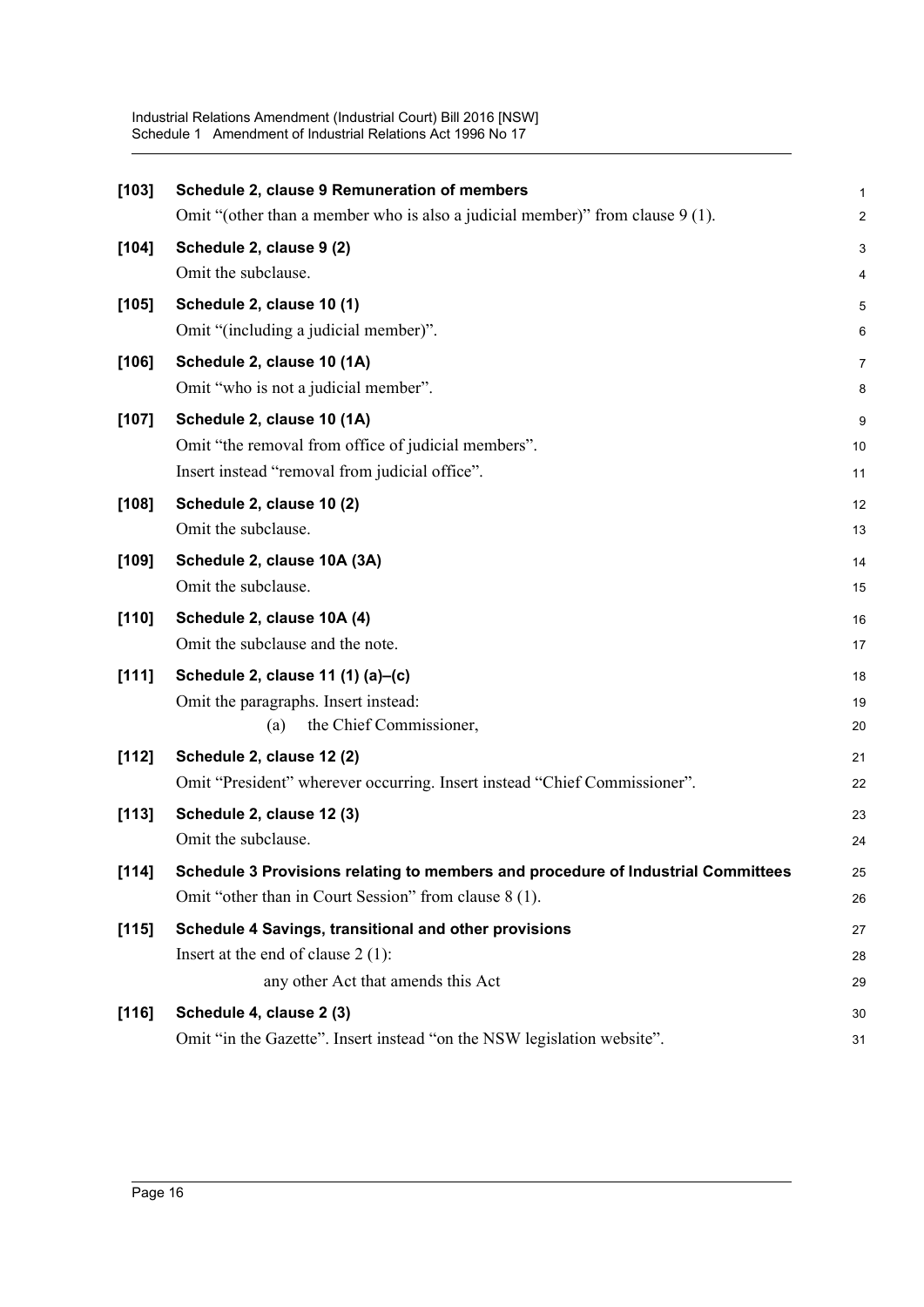| [117] | <b>Schedule 4</b><br>Insert after Part 17: |                   |                                                                                                                                                                                                                                                          |                      |  |
|-------|--------------------------------------------|-------------------|----------------------------------------------------------------------------------------------------------------------------------------------------------------------------------------------------------------------------------------------------------|----------------------|--|
|       |                                            |                   | Part 18 Provisions relating to Industrial Relations<br><b>Amendment (Industrial Court) Act 2016</b>                                                                                                                                                      | 3<br>4               |  |
|       |                                            | <b>Division 1</b> | Interpretation                                                                                                                                                                                                                                           | 5                    |  |
|       | 60                                         |                   | <b>Definitions</b>                                                                                                                                                                                                                                       | 6                    |  |
|       |                                            |                   | In this Part:                                                                                                                                                                                                                                            | 7                    |  |
|       |                                            |                   | <i>abolition day</i> means the day on which Part 3 of Chapter 4 is repealed by the<br>amending Act.                                                                                                                                                      | 8<br>9               |  |
|       |                                            |                   | <b>amending Act</b> means the Industrial Relations Amendment (Industrial Court)<br>Act 2016.                                                                                                                                                             | 10<br>11             |  |
|       |                                            |                   | <b>Deputy President</b> of the Commission has the same meaning as it had<br>immediately before the abolition day.                                                                                                                                        | 12<br>13             |  |
|       |                                            |                   | <b>Industrial Court</b> means the Industrial Court of New South Wales as referred<br>to in section 151A immediately before the abolition day (also referred to in this<br>Act as the Commission in Court Session).                                       | 14<br>15<br>16       |  |
|       |                                            |                   | <i>judicial member</i> has the same meaning as it had immediately before the<br>abolition day.                                                                                                                                                           | 17<br>18             |  |
|       |                                            |                   | <b>President</b> of the Commission has the same meaning as it had immediately<br>before the abolition day.                                                                                                                                               | 19<br>20             |  |
|       |                                            |                   | Vice-President of the Commission has the same meaning as it had<br>immediately before the abolition day.                                                                                                                                                 | 21<br>22             |  |
|       |                                            | <b>Division 2</b> | <b>Industrial Court</b>                                                                                                                                                                                                                                  | 23                   |  |
|       | 61                                         |                   | <b>Abolition of Industrial Court</b>                                                                                                                                                                                                                     | 24                   |  |
|       |                                            | (1)               | The Industrial Court is abolished on the abolition day.                                                                                                                                                                                                  | 25                   |  |
|       |                                            | (2)               | The abolition of the Industrial Court does not affect the continuation in<br>existence of the Commission (except when constituted as the Industrial Court).                                                                                              | 26<br>27             |  |
|       | 62                                         |                   | Judicial member to become Judge of Supreme Court on abolition day                                                                                                                                                                                        | 28                   |  |
|       |                                            | (1)               | On the abolition day, a person holding office as a judicial member<br>immediately before that day ceases to hold that office and is, by this clause,<br>appointed as a Judge of the Supreme Court (without the need for a commission<br>to be issued).   | 29<br>30<br>31<br>32 |  |
|       |                                            | (2)               | Subclause (1) does not extend to a Judge of the Supreme Court who is acting<br>as a judicial member under section 151B (Supreme Court Judges may act as<br>judicial members of the Commission in Court Session) immediately before the<br>abolition day. | 33<br>34<br>35<br>36 |  |
|       |                                            | (3)               | A judicial member appointed by this clause as a Judge of the Supreme Court:                                                                                                                                                                              | 37                   |  |
|       |                                            |                   | is to have seniority, rank and precedence as a Judge of the Supreme<br>(a)<br>Court as if the date of the person's commission as a Judge of the<br>Supreme Court were the date of the person's commission as a judicial<br>member of the Commission, and | 38<br>39<br>40<br>41 |  |
|       |                                            |                   | if the judicial member was also the President of the Commission-is to<br>(b)<br>continue to be entitled to the same remuneration as the person received                                                                                                  | 42<br>43             |  |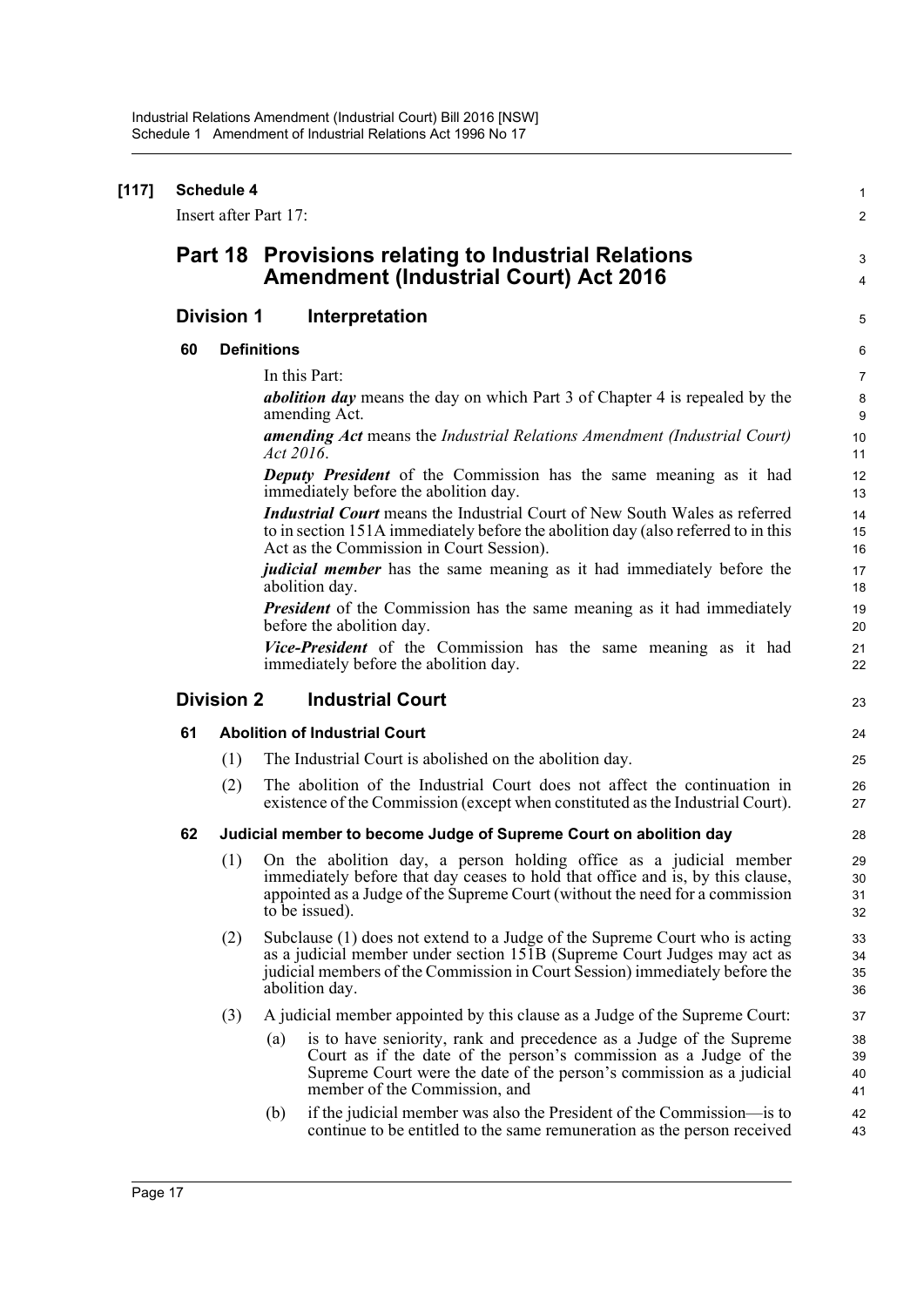as President immediately before the abolition day until such time as the remuneration of a puisne Judge of the Supreme Court exceeds that remuneration.

- (4) Service as a judicial member by a person appointed by this clause as a Judge of the Supreme Court is to be taken for all purposes (including for the purposes of the *Supreme Court Act 1970* and the *Judges' Pensions Act 1953*) to be service as a Judge of the Supreme Court.
- (5) The Governor may, on the recommendation of the Attorney General, issue an appropriate commission under the public seal of the State to a person who is to be (or has been) appointed by this clause as a Judge of the Supreme Court.
- (6) The Attorney General is to make a recommendation under subclause (5) as soon as practicable after the publication of a proclamation under the amending Act that specifies the commencement date for the repeal of Part 3 of Chapter 4 of this Act.
- (7) A commission may be issued under this clause before the abolition day, but must state that the person's appointment takes effect on the day that is the abolition day.
- (8) This clause does not limit the application of section 8 of the *Oaths Act 1900* to a person appointed by this clause as a Judge of the Supreme Court. **Note.** Section 8 of the *Oaths Act 1900* requires a Judge of the Supreme Court to take the oath of allegiance and the judicial oath.
- (9) Nothing in this clause prevents a person being appointed as a judicial officer of a different court or to a different office in the Supreme Court.

### **Division 3 Reconstitution of Commission**

|    | Division 3                                | <b>Reconstitution of Commission</b>                                                                                                                                                                                                    | 24             |  |
|----|-------------------------------------------|----------------------------------------------------------------------------------------------------------------------------------------------------------------------------------------------------------------------------------------|----------------|--|
| 63 | Renaming and abolition of certain offices |                                                                                                                                                                                                                                        |                |  |
|    | (1)                                       | On the abolition day:                                                                                                                                                                                                                  | 26             |  |
|    |                                           | the office of President of the Commission is abolished and replaced<br>(a)<br>with the office of Chief Commissioner, and                                                                                                               | 27<br>28       |  |
|    |                                           | the office of Vice-President of the Commission is abolished, and<br>(b)                                                                                                                                                                | 29             |  |
|    |                                           | the office of Deputy President of the Commission is abolished, and<br>(c)                                                                                                                                                              | 30             |  |
|    |                                           | (d)<br>the office of judicial member is abolished.                                                                                                                                                                                     | 31             |  |
|    | (2)                                       | A person who, immediately before the abolition day, held office as an Acting<br>Deputy President of the Commission is taken to have been appointed as an<br>Acting Commissioner for the remainder of the person's term of appointment. | 32<br>33<br>34 |  |
|    | (3)                                       | Anything done by the President of the Commission that, immediately before<br>the abolition day, had effect under this Act continues to have effect as if it had<br>been done by the Chief Commissioner.                                | 35<br>36<br>37 |  |
|    | (4)                                       | A person who ceases to hold an office by operation of this clause is not entitled<br>to any remuneration or compensation because of the loss of that office.                                                                           | 38<br>39       |  |
|    | (5)                                       | This clause does not limit the application of clause 62 to a person who is also<br>a judicial member.                                                                                                                                  | 40<br>41       |  |
| 64 |                                           | <b>Relationship of Division with Interpretation Act 1987</b>                                                                                                                                                                           | 42             |  |
|    |                                           | This Division does not limit section 53 of the <i>Interpretation Act 1987</i> in its<br>application to alterations made to legislation by the amending Act.                                                                            | 43<br>44       |  |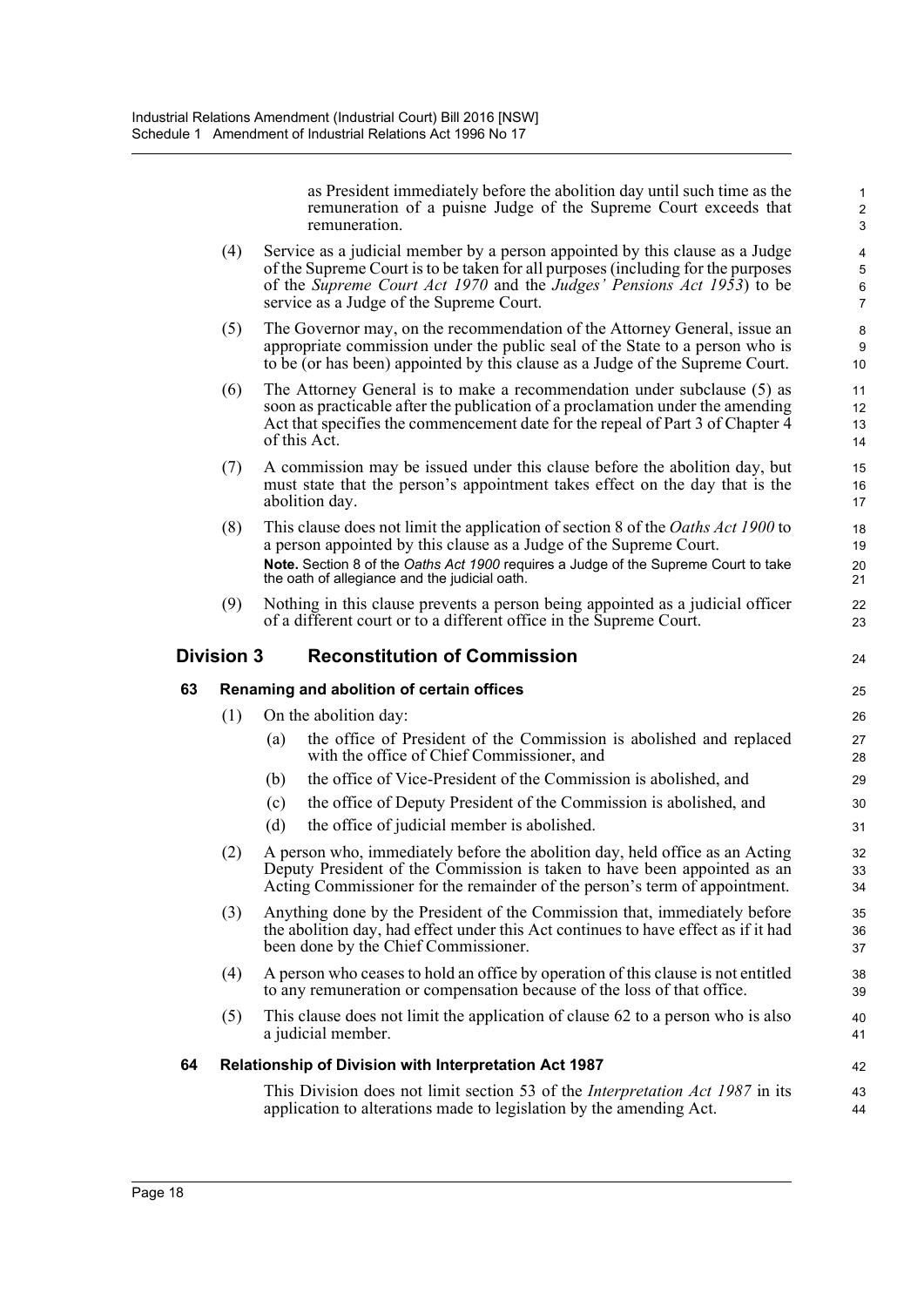|    | <b>Division 4</b>    |                | <b>Proceedings involving Industrial Court</b>                                                                                                                                                                                                                                         | 1                        |
|----|----------------------|----------------|---------------------------------------------------------------------------------------------------------------------------------------------------------------------------------------------------------------------------------------------------------------------------------------|--------------------------|
|    | <b>Subdivision 1</b> |                | Interpretation                                                                                                                                                                                                                                                                        | $\overline{c}$           |
| 65 |                      | Interpretation |                                                                                                                                                                                                                                                                                       | 3                        |
|    | (1)                  |                | In this Division:                                                                                                                                                                                                                                                                     | 4                        |
|    |                      |                | <i>part heard proceedings</i> means pending proceedings where the court in which<br>the proceedings were commenced had begun to hear (but had not determined)<br>the proceedings before the abolition day.                                                                            | 5<br>6<br>$\overline{7}$ |
|    |                      |                | <i>pending proceedings</i> are proceedings (including appeals) that:                                                                                                                                                                                                                  | 8                        |
|    |                      | (a)            | were commenced before the abolition day, and                                                                                                                                                                                                                                          | 9                        |
|    |                      | (b)            | have not been finally determined before that day by the court in which<br>the proceedings were commenced.                                                                                                                                                                             | 10<br>11                 |
|    |                      |                | Note. See subclause (2) as to the meaning of finally determined proceedings.                                                                                                                                                                                                          | 12                       |
|    |                      | means:         | successor court, in relation to a former function of the Industrial Court,                                                                                                                                                                                                            | 13<br>14                 |
|    |                      | (a)            | if an amendment made by the amending Act has resulted in the function<br>being conferred or imposed on the Supreme Court—the Supreme Court,<br><sub>or</sub>                                                                                                                          | 15<br>16<br>17           |
|    |                      | (b)            | if an amendment made by the amending Act has resulted in the function<br>being conferred or imposed on the District Court—the District Court.                                                                                                                                         | 18<br>19                 |
|    |                      |                | <b>Supreme Court</b> includes, where appropriate, the Court of Criminal Appeal.                                                                                                                                                                                                       | 20                       |
|    |                      | that:          | <i>unexercised right</i> means a right (including a right exercisable only with leave)                                                                                                                                                                                                | 21<br>22                 |
|    |                      | (a)            | was available to be exercised immediately before the abolition day, and                                                                                                                                                                                                               | 23                       |
|    |                      | (b)            | had not yet been exercised before that day.                                                                                                                                                                                                                                           | 24                       |
|    |                      |                | unheard proceedings means pending proceedings that had not been heard<br>before the abolition day by the court in which the proceedings were<br>commenced.                                                                                                                            | 25<br>26<br>27           |
|    | (2)                  |                | For the purposes of this Division, proceedings are not finally determined if:                                                                                                                                                                                                         | 28                       |
|    |                      | (a)            | any period for bringing an appeal as of right in respect of the<br>proceedings has not expired (ignoring any period that may be available<br>by way of extension of time to appeal), or                                                                                               | 29<br>30<br>31           |
|    |                      | (b)            | any appeal in respect of the proceedings is pending (whether or not it is<br>an appeal brought as of right).                                                                                                                                                                          | 32<br>33                 |
|    | (3)                  |                | To avoid doubt, this Division extends to proceedings before the President or a<br>judicial member in exercise of any functions conferred or imposed on them by<br>the <i>Criminal Procedure Act 1986</i> in the same way as it applies to proceedings<br>before the Industrial Court. | 34<br>35<br>36<br>37     |
|    | <b>Subdivision 2</b> |                | Determination of pending proceedings                                                                                                                                                                                                                                                  | 38                       |
| 66 |                      |                | Pending proceedings before Industrial Court                                                                                                                                                                                                                                           | 39                       |
|    | (1)                  |                | Unheard proceedings in the Industrial Court are taken, on and from the<br>abolition day, to have been duly commenced in the successor court for the<br>function concerned and may be heard and determined instead by that court.                                                      | 40<br>41<br>42           |
|    | (2)                  |                | In relation to part heard proceedings in the Industrial Court, the judicial<br>member (or person acting as a judicial member) constituting the Industrial<br>Court for those proceedings:                                                                                             | 43<br>44<br>45           |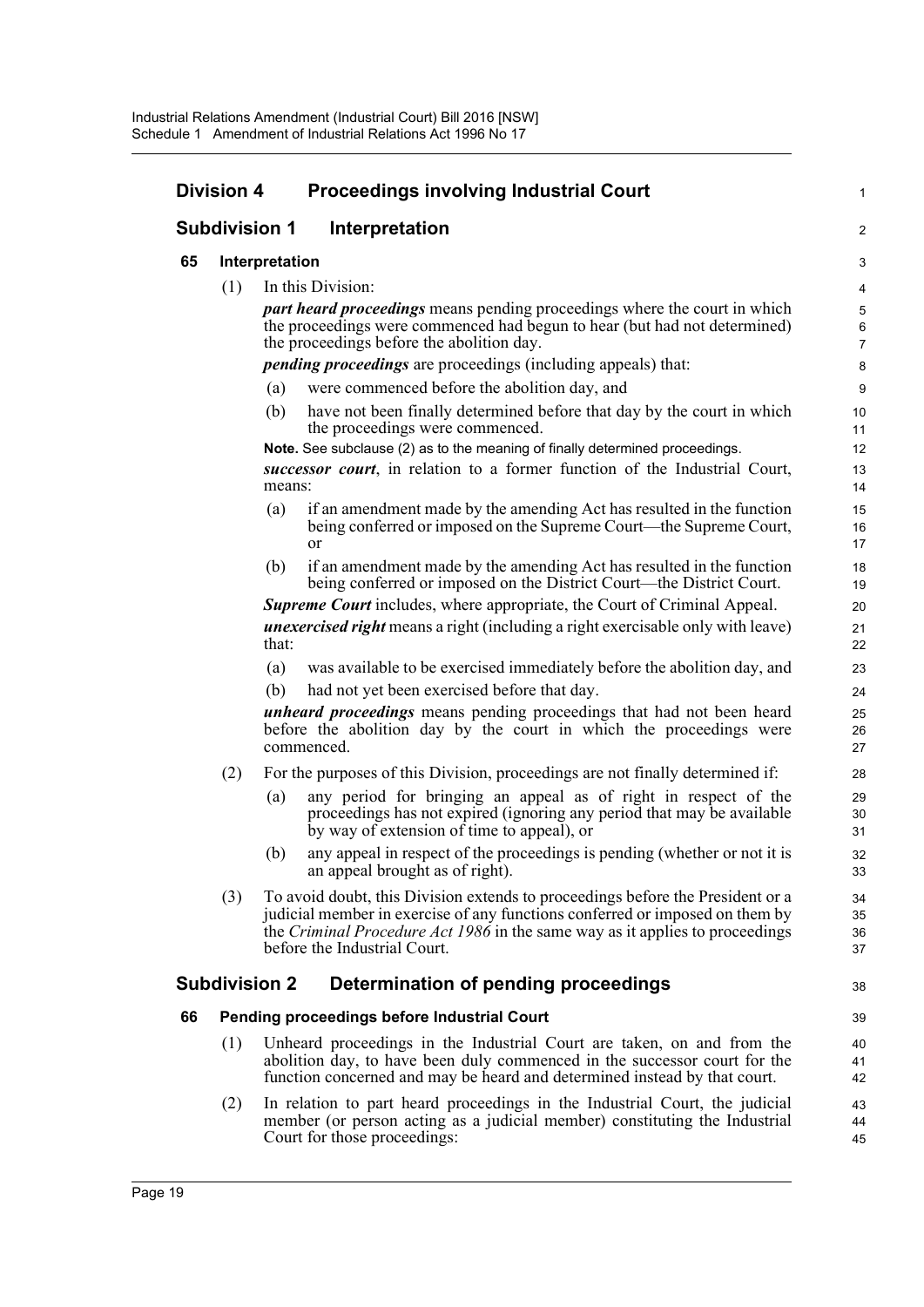|    |     | (a)                  | is to continue, on and from the abolition day, to hear the matter, and to<br>determine the matter, sitting as the Supreme Court, and                                                                                                                                                                                   | $\mathbf{1}$<br>$\overline{2}$ |
|----|-----|----------------------|------------------------------------------------------------------------------------------------------------------------------------------------------------------------------------------------------------------------------------------------------------------------------------------------------------------------|--------------------------------|
|    |     | (b)                  | may have regard to any record of the proceedings before the Industrial<br>Court, including a record of any evidence taken in the proceedings<br>before the Industrial Court.                                                                                                                                           | 3<br>$\overline{4}$<br>5       |
|    | (3) |                      | For the purposes of subclauses $(1)$ and $(2)$ :                                                                                                                                                                                                                                                                       | 6                              |
|    |     | (a)                  | the court determining the proceedings has and may exercise all the<br>functions that the Industrial Court had immediately before its abolition,<br>and                                                                                                                                                                 | 7<br>8<br>9                    |
|    |     | (b)                  | the provisions of any Act, statutory rule or other law that would have<br>applied to or in respect of the proceedings had the amending Act not<br>been enacted continue to apply.                                                                                                                                      | 10<br>11<br>12                 |
| 67 |     |                      | Pending proceedings before Supreme Court concerning Industrial Court                                                                                                                                                                                                                                                   | 13                             |
|    | (1) |                      | This clause applies to pending proceedings before the Supreme Court on an<br>appeal against, or for the judicial review of, a decision of the Industrial Court.                                                                                                                                                        | 14<br>15                       |
|    | (2) |                      | The Supreme Court may, on and from the abolition day, continue to deal with<br>the proceedings until they are concluded.                                                                                                                                                                                               | 16<br>17                       |
|    | (3) |                      | For this purpose:                                                                                                                                                                                                                                                                                                      | 18                             |
|    |     | (a)                  | the Supreme Court continues to have and may exercise all the functions<br>that the Court had in relation to the proceedings immediately before the<br>abolition day, and                                                                                                                                               | 19<br>20<br>21                 |
|    |     | (b)                  | the provisions of any Act, statutory rule or other law that would have<br>applied to or in respect of the proceedings had the amending Act not<br>been enacted continue to apply.                                                                                                                                      | 22<br>23<br>24                 |
|    | (4) |                      | Without limiting subclause (3), if the original powers of the Supreme Court<br>included the power to remit the proceedings to be heard and decided again by<br>the Industrial Court, the Supreme Court may determine the proceedings<br>instead of remitting them.                                                     | 25<br>26<br>27<br>28           |
|    |     | <b>Subdivision 3</b> | <b>Exercise of certain unexercised rights</b>                                                                                                                                                                                                                                                                          | 29                             |
| 68 |     |                      | Certain unexercised rights to apply or appeal to Industrial Court may be<br>exercised in successor body                                                                                                                                                                                                                | 30<br>31                       |
|    | (1) |                      | This clause applies to each of the following unexercised rights (an existing<br><i>unexercised application or appeal right</i> ):                                                                                                                                                                                      | 32<br>33                       |
|    |     | (a)                  | an unexercised right to apply to the Industrial Court for it to exercise a<br>function,                                                                                                                                                                                                                                | 34<br>35                       |
|    |     | (b)                  | an unexercised right to appeal to the Industrial Court against a decision<br>of another person or body.                                                                                                                                                                                                                | 36<br>37                       |
|    | (2) |                      | A person who has an existing unexercised application or appeal right may<br>apply or appeal to the successor body for the exercise of the same functions<br>that could have been exercised by the Industrial Court to which the right<br>relates had it not been abolished.                                            | 38<br>39<br>40<br>41           |
|    |     |                      | Note. An application or appeal under this clause that would have required leave before<br>the abolition day will still require such leave. Also, any time limits under existing law for<br>making the application or appeal will continue to apply to applications or appeals under<br>this clause. See subclause (3). | 42<br>43<br>44<br>45           |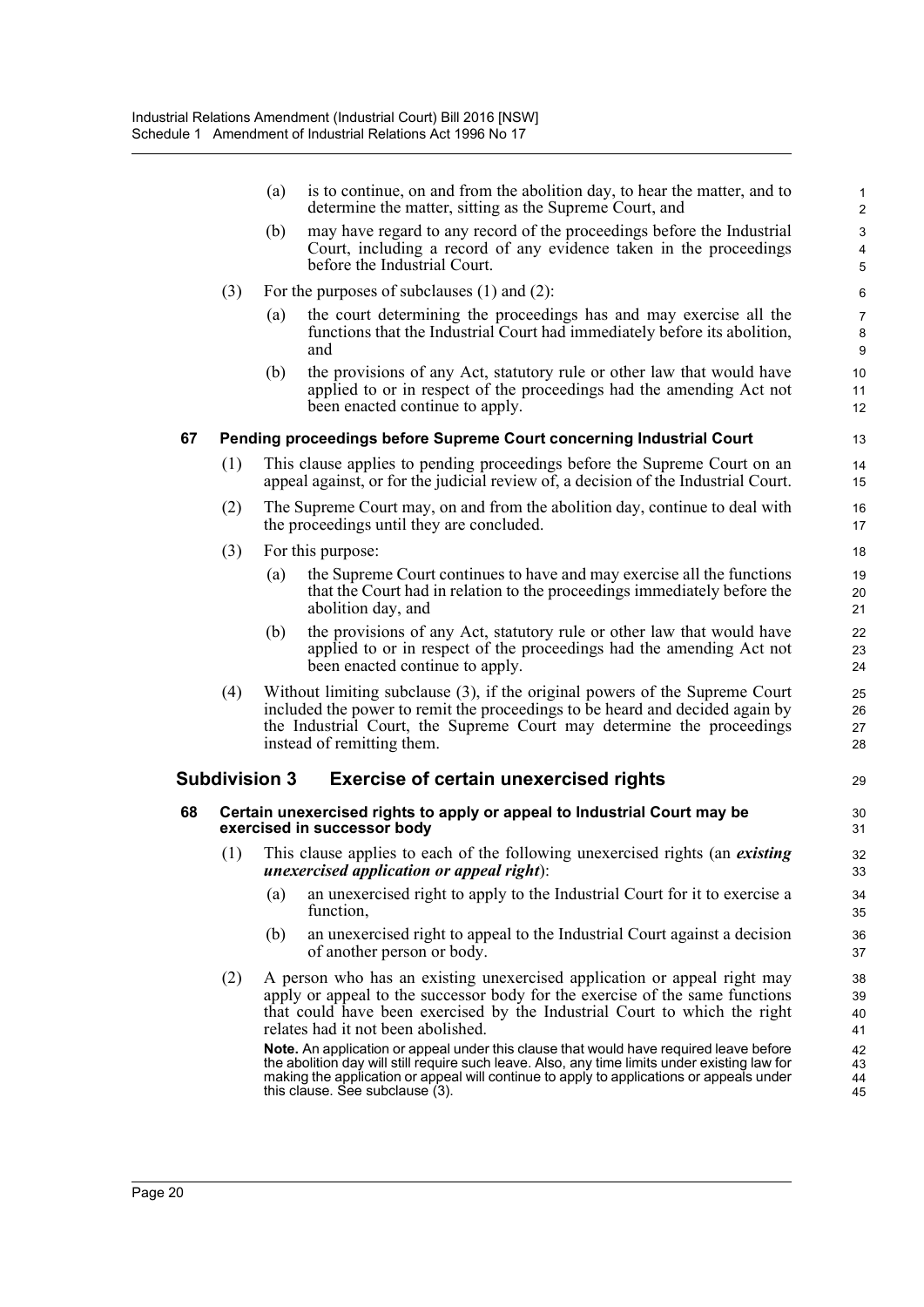- (3) For the purposes of subclause (2):
	- (a) the successor body has and may exercise all the functions that the Industrial Court would have had in relation to the application or appeal if it had been made before the abolition day (including any functions relating to the granting of leave to apply or appeal), and

40

- (b) the provisions of any Act, statutory rule or other law (including provisions concerning the time within which to apply or appeal) that would have applied to or in respect of the application or appeal had the amending Act not been enacted continue to apply.
- (4) In this clause:

*cancellation function* means the cancellation of the registration of an association of employing contractors under section 334.

*successor body* means:

- (a) in relation to the exercise of a cancellation function—a Full Bench of the Commission, or
- (b) in relation to the exercise of any other function—the successor court for the function.

#### **69 Certain unexercised rights to appeal against decisions of Industrial Court may continue to be exercised**

- (1) This clause applies to an unexercised right to appeal against a decision of the Industrial Court to the Supreme Court (an *existing unexercised appeal right*).
- (2) A person who has an existing unexercised appeal right may appeal against the decision of the Industrial Court to the Supreme Court. **Note.** An appeal under this clause that would have required leave before the abolition day will still require such leave. Also, any time limits under existing law for appealing will continue to apply to appeals under this clause. See subclause (3).
- (3) For the purposes of an appeal made to the Supreme Court under this clause:
	- (a) the Supreme Court continues to have and may exercise all the functions that the Court would have had if the appeal had been made to it before the abolition day (including any functions relating to the granting of leave to appeal), and
	- (b) the provisions of any Act, statutory rule or other law (including provisions concerning the time within which to appeal) that would have applied to or in respect of such an appeal had the amending Act not been enacted continue to apply.
- (4) Without limiting subclause (3), if the original powers of the Supreme Court included the power to remit the proceedings to be heard and decided again by the Industrial Court, the Supreme Court may determine the proceedings instead of remitting them.

### **Division 5 Miscellaneous**

#### **70 Construction of superseded references**

- (1) Subject to the regulations, a reference in any other Act, in an instrument made under any other Act or in any other document:
	- (a) to the Industrial Court or the Industrial Relations Commission in Court Session—is to be read as a reference to the successor court for the function concerned, and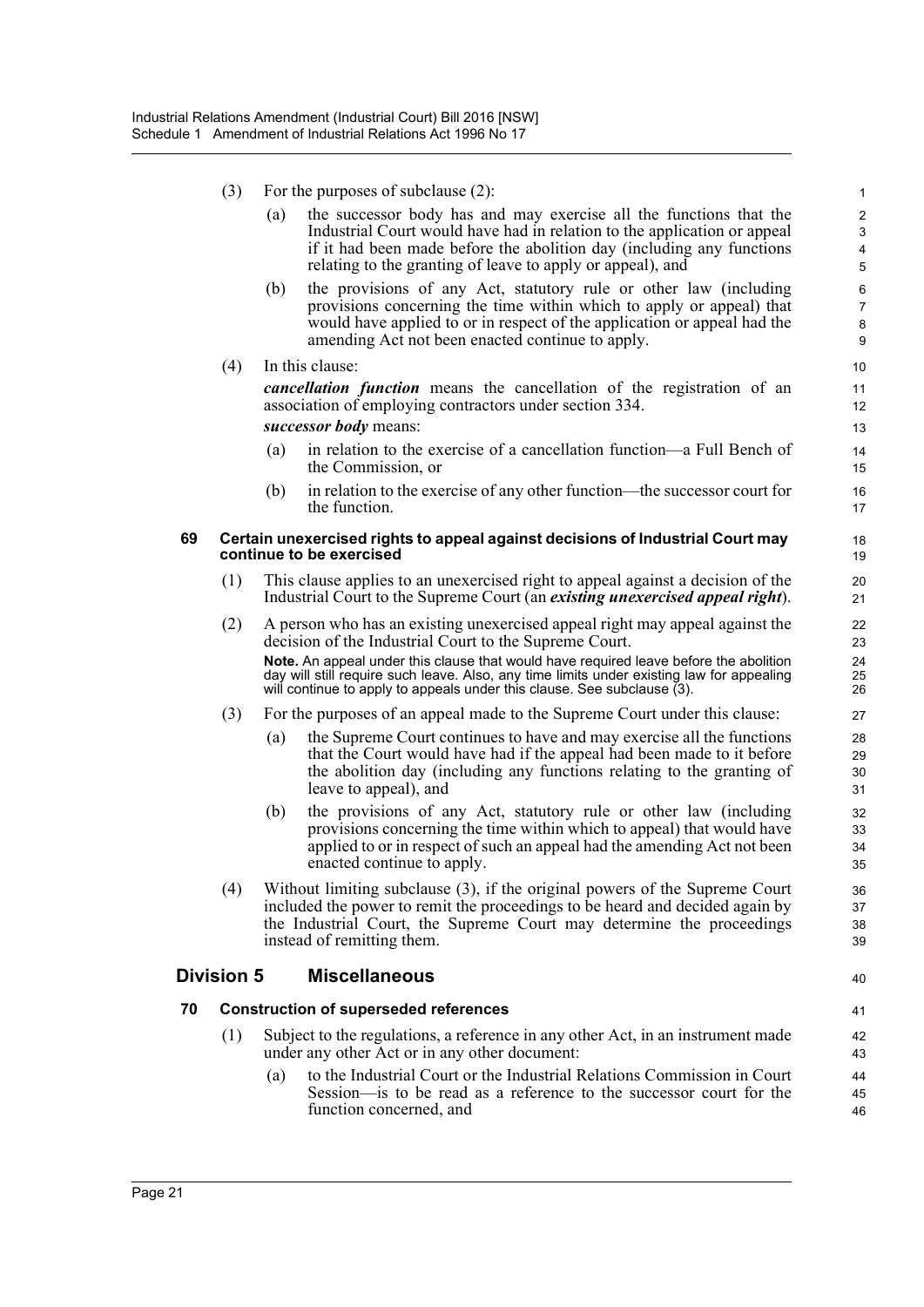(b) to the President, the Vice-President or a Deputy President of the Commission—is to be read as a reference to the Chief Commissioner, and (c) to a judicial member—is to be read as a reference to a Judge of the successor court for the function concerned. (2) Subclause (1) extends to a reference in a provision of the former *Industrial Relations Act 1991* (or the regulations under that Act) that continues to apply to a matter because of a provision of this Act or the regulations under this Act and, for that purpose, the successor court is taken to be the Supreme Court. (3) Subclauses (1) and (2) do not apply to the following references in the following provisions: (a) a provision of the amending Act, (b) a provision of the *Constitution Act 1902* or the *Judges' Pensions Act 1953*, (c) a provision of any other Act or instrument made under another Act that contains a reference inserted or substituted by, or retained despite, an amendment made to the provision by the amending Act, (d) a spent savings or transitional provision of any other Act or an instrument made under any other Act, (e) a provision of an Act, instrument made under an Act or any other document (or a provision belonging to a class of provisions) prescribed by the regulations. **71 Functions of judicial members conferred or imposed in their personal capacities** (1) This clause applies in relation to the exercise of functions that, immediately before the abolition day, were conferred or imposed on judicial members in a personal capacity rather than as members of the Commission (that is, as persona designata). (2) A judicial member (or acting judicial member) who was exercising a function to which this clause applies may complete the exercise of the function as if the amending Act had not been enacted. (3) An application for the exercise of a function to which this clause applies that has not yet been dealt with may be exercised by a person to whom the function has been transferred by the amending Act as if it had been made under the relevant amended legislative provision. **72 Arbitrators under Health Services Act 1997** (1) A person appointed as an arbitrator for a determination under section 90 of the *Health Services Act 1997* before the abolition day ceases to hold that office on that day. (2) Accordingly, any arbitration that is uncompleted by the person immediately before the abolition day cannot be completed by the person. (3) Nothing in this clause prevents another person from being appointed as an arbitrator for the determination under section 90 of the *Health Services Act 1997* (as substituted by the amending Act). (4) No compensation is payable to any person (including a person who ceases to hold office as an arbitrator) for any loss resulting from the operation of this clause. 1 2 3 4 5 6 7 8 9 10 11 12 13 14 15 16 17 18 19 20 21 22 23 24 25 26 27 28 29 30 31 32 33 34 35 36 37 38 39  $40$ 41 42 43 44 45 46 47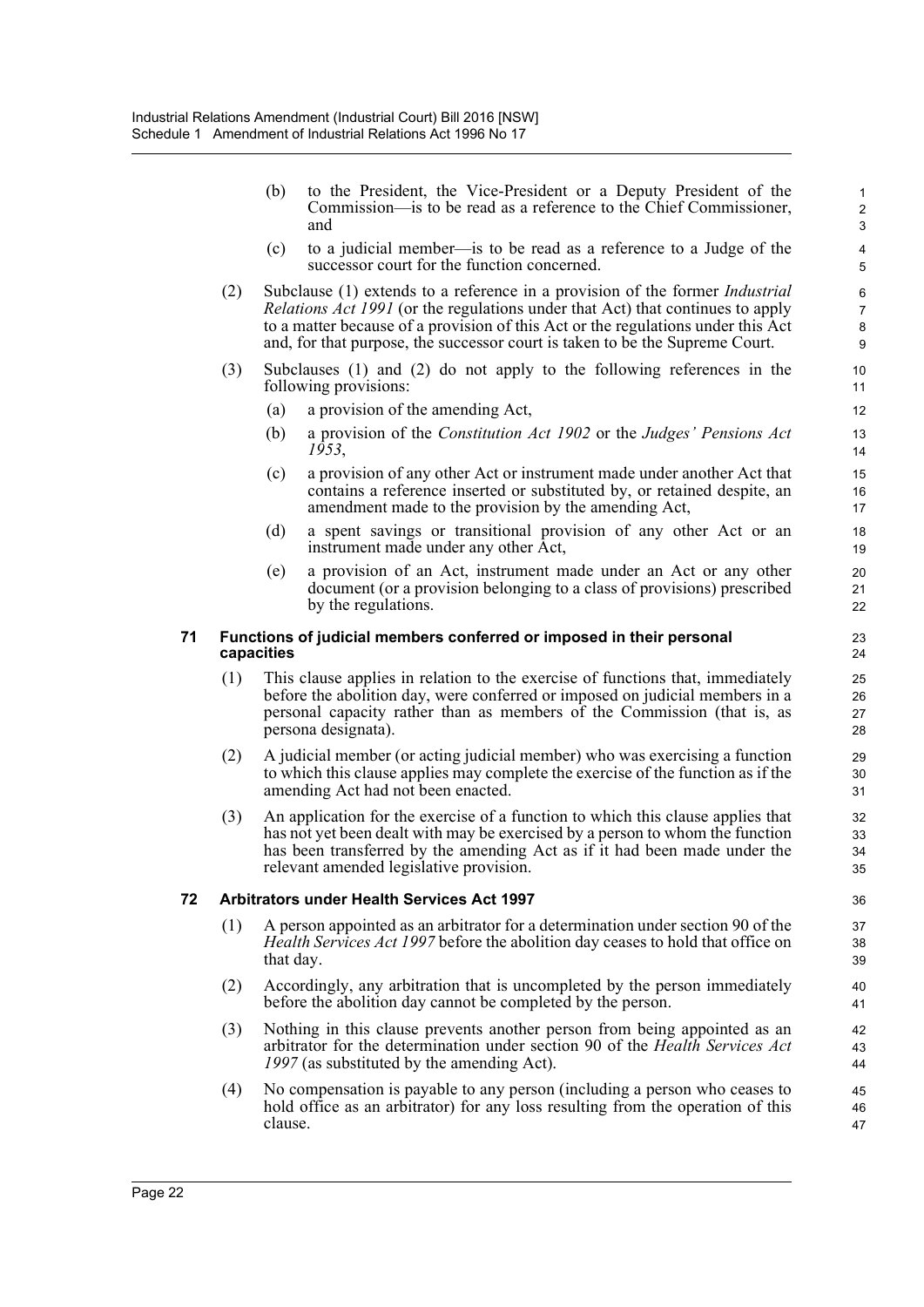| [118] | <b>Dictionary</b>                                                                                                      | 1                       |
|-------|------------------------------------------------------------------------------------------------------------------------|-------------------------|
|       | Omit the definitions of <i>Commission in Court Session</i> , <i>judicial member</i> and <i>Presidential</i><br>Member. | $\mathcal{P}$<br>3      |
|       | Insert in alphabetical order:                                                                                          | $\overline{\mathbf{4}}$ |
|       | <b>Chief Commissioner</b> means the Chief Commissioner of the Commission.                                              | 5                       |
|       | <b>Commissioner</b> means a Commissioner of the Commission.                                                            | 6                       |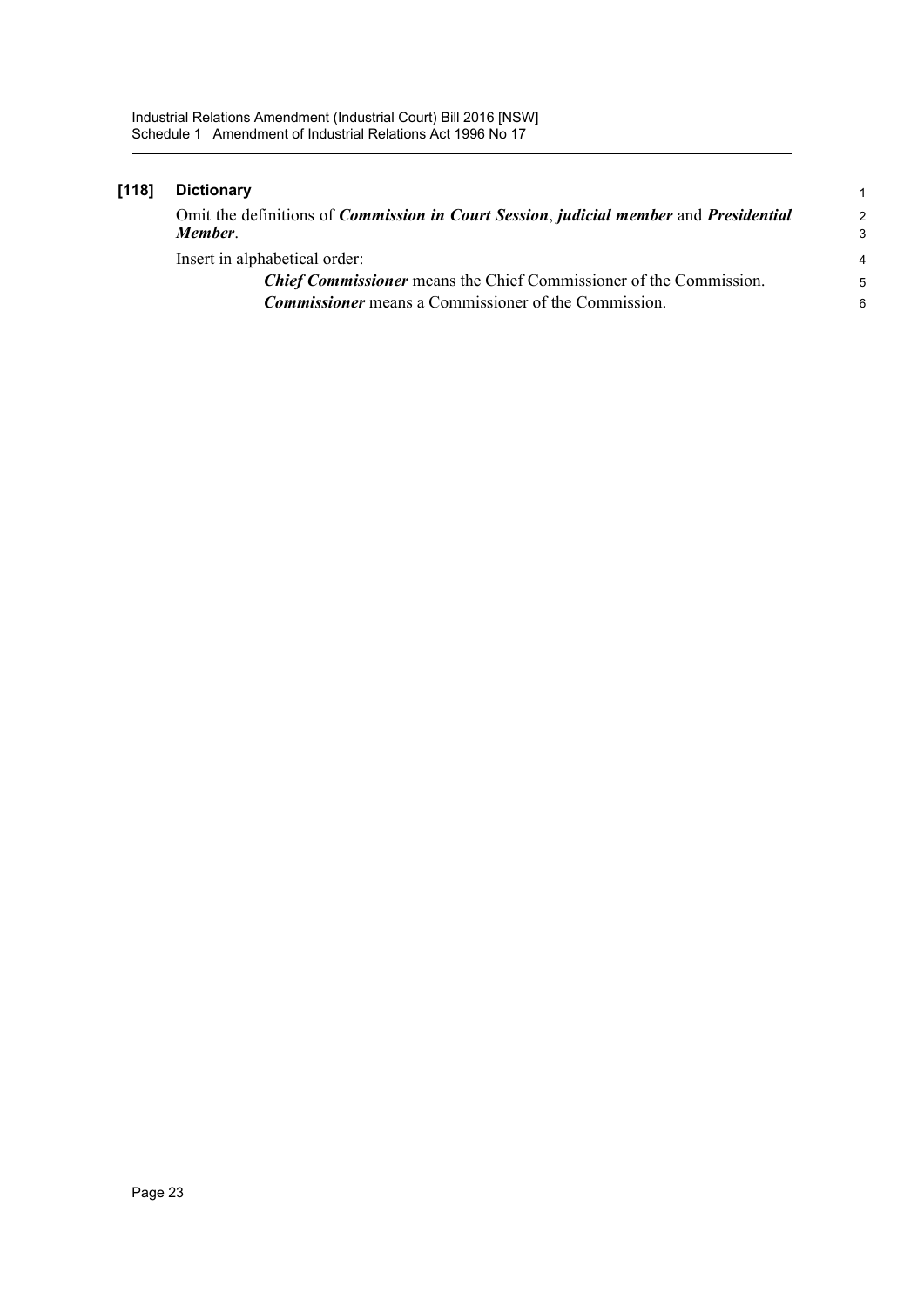<span id="page-27-0"></span>

|       | <b>Consequential amendment of other legislation</b><br><b>Schedule 2</b>                                                                                                          | 1                |
|-------|-----------------------------------------------------------------------------------------------------------------------------------------------------------------------------------|------------------|
| 2.1   | Annual Holidays Act 1944 No 31                                                                                                                                                    | $\overline{c}$   |
| [1]   | Section 12 Proceedings for recovery of penalties<br>Omit "Industrial Relations Commission in Court Session" wherever occurring.<br>Insert instead "Supreme Court".                | 3<br>4<br>5      |
| [2]   | Section 13 Recovery of holiday pay<br>Omit "Industrial Relations Commission in Court Session" wherever occurring in<br>section $13(1)$ .<br>Insert instead "Supreme Court".       | 6<br>7<br>8<br>9 |
| [3]   | Section 14 Provisions as to enforcement of orders, appeals etc<br>Omit "Industrial Relations Commission in Court Session" from section 14 (d).<br>Insert instead "Supreme Court". | 10<br>11<br>12   |
| 2.2   | <b>Anti-Discrimination Act 1977 No 48</b>                                                                                                                                         | 13               |
|       | Section 109 Order affecting industrial instrument<br>Omit "President". Insert instead "Chief Commissioner".                                                                       | 14<br>15         |
| 2.3   | <b>Bail Act 2013 No 26</b>                                                                                                                                                        | 16               |
| [1]   | <b>Section 4 Definitions</b><br>Omit "the Industrial Court," from paragraph (a) of the definition of <i>court</i> in section $4(1)$ .                                             | 17<br>18         |
| $[2]$ | Section 67 Powers specific to Court of Criminal Appeal<br>Omit ", the Industrial Court" from section $67(1)$ (e).                                                                 | 19<br>20         |
| $[3]$ | Section 69 Limited powers when decision made by Supreme Court or Court of<br><b>Criminal Appeal</b>                                                                               | 21<br>22         |
|       | Omit ", the Land and Environment Court or the Industrial Court" from section 69 (1).<br>Insert instead "or the Land and Environment Court".                                       | 23<br>24         |
|       | Section 80 Proceedings for fail to appear offence                                                                                                                                 | 25               |
| [4]   | Omit ", the Industrial Court" from section 80 (4).                                                                                                                                | 26               |
| [5]   | Section 94 Facilitation of proof of failure to appear                                                                                                                             | 27               |
|       | Omit ", the Industrial Court" from paragraph (a) of the definition of <i>court officer</i> in<br>section 94 $(5)$ .                                                               | 28<br>29         |
| [6]   | Section 95 Exercise of functions of bail authority by appropriate officers                                                                                                        | 30               |
|       | Omit ", the Industrial Court" from section 95 (2) (a).                                                                                                                            | 31               |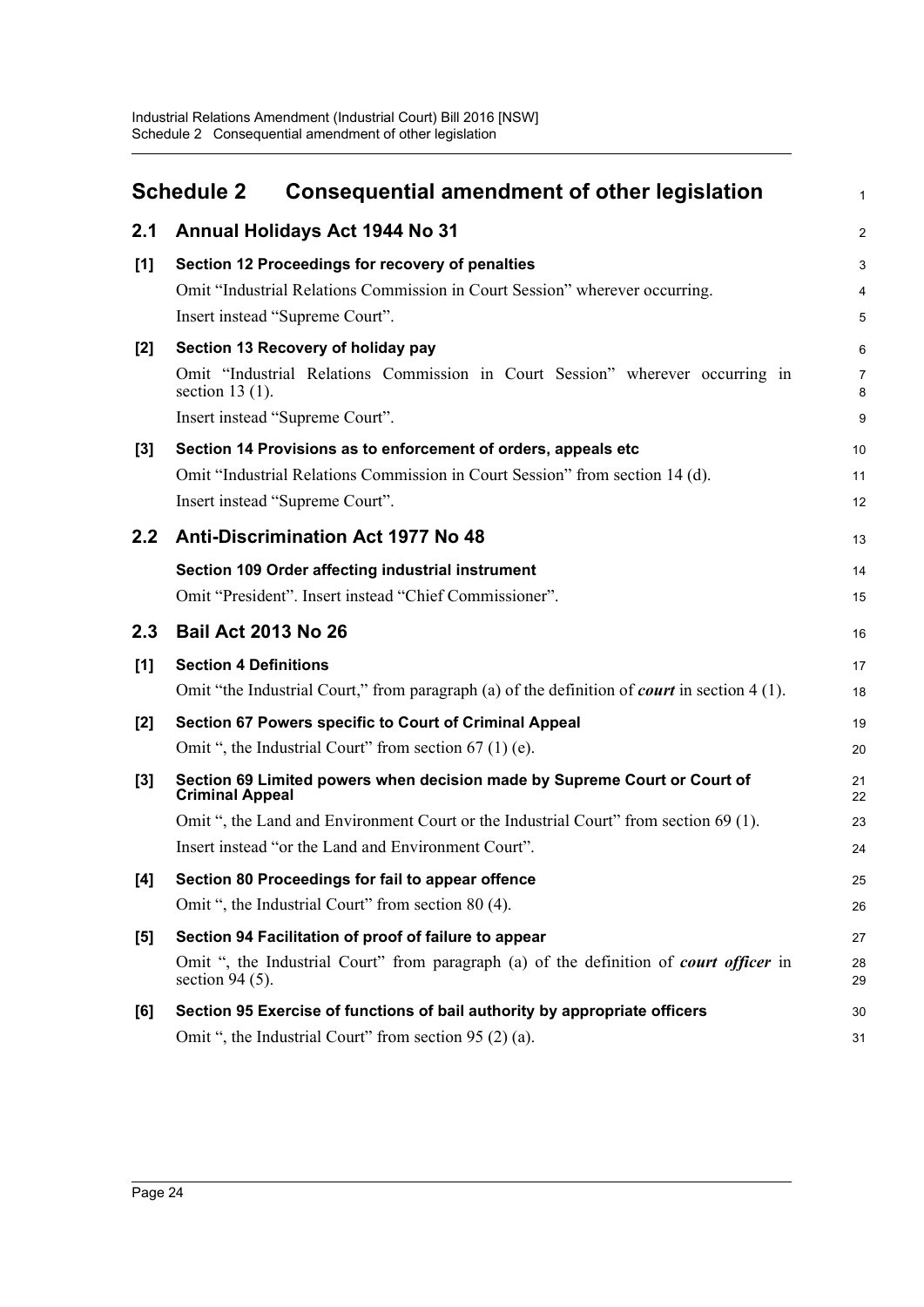| 2.4   | <b>Building and Construction Industry Long Service Payments Act 1986</b><br><b>No 19</b>                                                                                                                                        | $\mathbf{1}$<br>$\overline{2}$ |
|-------|---------------------------------------------------------------------------------------------------------------------------------------------------------------------------------------------------------------------------------|--------------------------------|
|       | <b>Section 64 Proceedings for offences</b>                                                                                                                                                                                      | 3                              |
|       | Omit "Industrial Relations Commission in Court Session" from section 64 (2).                                                                                                                                                    | 4                              |
|       | Insert instead "Supreme Court".                                                                                                                                                                                                 | 5                              |
| 2.5   | Civil and Administrative Tribunal Act 2013 No 2                                                                                                                                                                                 | 6                              |
| [1]   | <b>Section 4 Definitions</b>                                                                                                                                                                                                    | $\overline{7}$                 |
|       | Omit paragraph (c) of the definition of $NSW$ judicial officer from section 4 (1).                                                                                                                                              | 8                              |
| [2]   | Section 15 NSW judicial officers acting as members of Tribunal                                                                                                                                                                  | 9                              |
|       | Omit paragraph (c) of the definition of <i>relevant chief judicial officer</i> from section 15 $(5)$ .                                                                                                                          | 10                             |
| $[3]$ | <b>Section 82 Interpretation</b>                                                                                                                                                                                                | 11                             |
|       | Omit paragraph (b) of the definition of <i>senior judicial officer</i> from section 82 (5).                                                                                                                                     | 12                             |
| 2.6   | Civil Procedure Act 2005 No 28                                                                                                                                                                                                  | 13                             |
| [1]   | <b>Section 8 Uniform Rules Committee</b>                                                                                                                                                                                        | 14                             |
|       | Omit "12" from section 8 (1). Insert instead "11".                                                                                                                                                                              | 15                             |
| [2]   | Section 8 (1) (c2)                                                                                                                                                                                                              | 16                             |
|       | Omit the paragraph.                                                                                                                                                                                                             | 17                             |
| $[3]$ | Section 140 Transfer of proceedings to higher court                                                                                                                                                                             | 18                             |
|       | Omit "or 3" from section $140(5)$ .                                                                                                                                                                                             | 19                             |
| [4]   | Part 9, Division 3 Transfer of proceedings between Supreme Court and Industrial<br>Court                                                                                                                                        | 20<br>21                       |
|       | Omit the Division.                                                                                                                                                                                                              | 22                             |
| [5]   | <b>Schedule 1 Application of Act</b>                                                                                                                                                                                            | 23                             |
|       | Omit "(including the Commission in Court Session (the Industrial Court))" from Column 1.                                                                                                                                        | 24                             |
| [6]   | Schedule 2 Constitution and procedure of Uniform Rules Committee                                                                                                                                                                | 25                             |
|       | Omit "the President of the Industrial Relations Commission," from the definition of<br>ex-officio member in clause 1.                                                                                                           | 26<br>27                       |
| 2.7   | <b>Civil Procedure Regulation 2012</b>                                                                                                                                                                                          | 28                             |
|       | Clause 4 Fees payable in relation to court proceedings                                                                                                                                                                          | 29                             |
|       | Insert after clause $4(6)$ :                                                                                                                                                                                                    | 30                             |
|       | Despite subclause (2), no fee is payable by any of the following in relation to<br>(7)<br>industrial proceedings (as defined in Chapter 6A of the <i>Industrial Relations</i><br>Act 1996) unless Schedule 1 expressly says so: | 31<br>32<br>33                 |
|       | any industrial organisation within the meaning of that Act, or<br>(a)                                                                                                                                                           | 34                             |
|       |                                                                                                                                                                                                                                 |                                |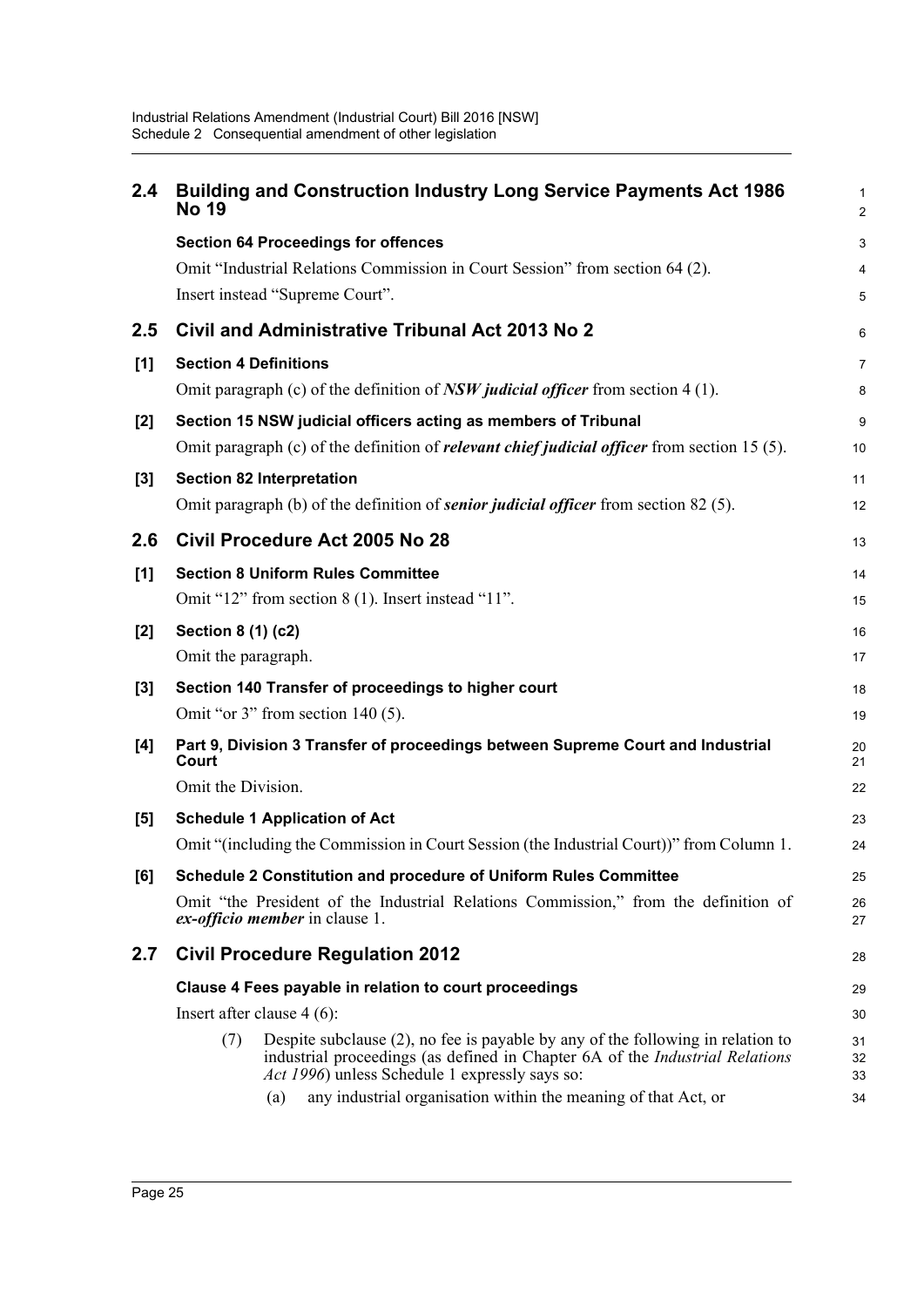|       | any association registered under Chapter 6 of that Act.<br>(b)<br>Note. Industrial proceedings are proceedings before the Supreme Court under certain industrial legislation such as the <i>Industrial Relations Act 1996</i> . | 1<br>$\overline{\mathbf{c}}$<br>3 |
|-------|---------------------------------------------------------------------------------------------------------------------------------------------------------------------------------------------------------------------------------|-----------------------------------|
| 2.8   | Coal and Oil Shale Mine Workers (Superannuation) Act 1941 No 45                                                                                                                                                                 | 4                                 |
| [1]   | Section 23 Questions may be referred to Supreme Court                                                                                                                                                                           | 5                                 |
|       | Omit "Industrial Relations Commission in Court Session" wherever occurring.                                                                                                                                                     | 6                                 |
|       | Insert instead "Supreme Court".                                                                                                                                                                                                 | 7                                 |
| $[2]$ | Section 29 Offences relating to benefit payments                                                                                                                                                                                | 8                                 |
|       | Omit "Industrial Relations Commission in Court Session" from section 29 (1) (b).<br>Insert instead "Supreme Court".                                                                                                             | 9<br>10                           |
| 2.9   | <b>Contract Cleaning Industry (Portable Long Service Leave Scheme) Act</b><br>2010 No 122                                                                                                                                       | 11<br>12                          |
|       | Section 103 Nature of proceedings for offences                                                                                                                                                                                  | 13                                |
|       | Omit "Industrial Relations Commission in Court Session" from section 103 (2).                                                                                                                                                   | 14                                |
|       | Insert instead "Supreme Court".                                                                                                                                                                                                 | 15                                |
|       | 2.10 Court Information Act 2010 No 24                                                                                                                                                                                           | 16                                |
|       | <b>Section 4 Definitions</b>                                                                                                                                                                                                    | 17                                |
|       | Omit "Industrial Court," from the definition of <i>court</i> in section 4 (1).                                                                                                                                                  | 18                                |
|       | 2.11 Court Suppression and Non-publication Orders Act 2010 No 106                                                                                                                                                               | 19                                |
|       | <b>Section 3 Definitions</b>                                                                                                                                                                                                    | 20                                |
|       | Omit "Industrial Court," from paragraph (a) of the definition of court.                                                                                                                                                         | 21                                |
|       | 2.12 Criminal Appeal Act 1912 No 16                                                                                                                                                                                             | 22                                |
| [1]   | <b>Section 2 Definitions</b>                                                                                                                                                                                                    | 23                                |
|       | Omit section 2 (4).                                                                                                                                                                                                             | 24                                |
| $[2]$ | Section 5ABA Appeal in criminal cases dealt with by Industrial Relations<br><b>Commission in Court Session in its summary jurisdiction</b>                                                                                      | 25<br>26                          |
|       | Omit the section.                                                                                                                                                                                                               | 27                                |
| $[3]$ | Section 5AE Point of law stated during summary proceedings                                                                                                                                                                      | 28                                |
|       | Omit "the Industrial Relations Commission in Court Session in its summary jurisdiction,"<br>from section $5AE(1)$ .                                                                                                             | 29<br>30                          |
| [4]   | Section 5AG Appeal in certain OHS criminal cases dealt with by Industrial Relations<br><b>Commission in Court Session</b>                                                                                                       | 31<br>32                          |
|       | Omit the section.                                                                                                                                                                                                               | 33                                |
|       |                                                                                                                                                                                                                                 |                                   |
| $[5]$ | Section 5BB Case stated from Industrial Relations Commission in Court Session                                                                                                                                                   | 34                                |
|       | Omit the section.                                                                                                                                                                                                               | 35                                |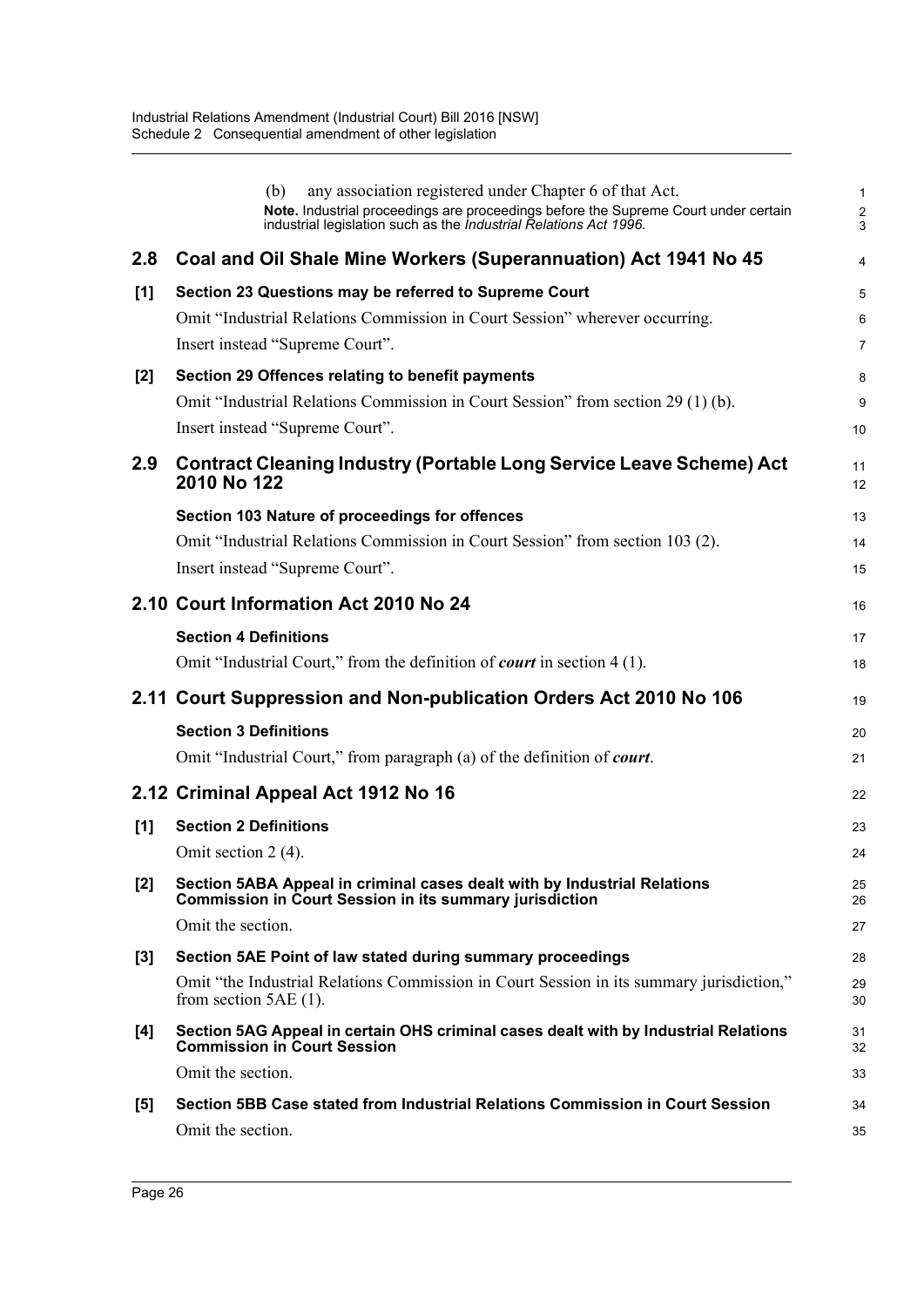|       | 2.13 Criminal Procedure Act 1986 No 209                                                                                                              | 1                       |
|-------|------------------------------------------------------------------------------------------------------------------------------------------------------|-------------------------|
| [1]   | <b>Section 3 Definitions</b>                                                                                                                         | $\overline{\mathbf{c}}$ |
|       | Omit "the Industrial Relations Commission," from paragraph (a) of the definition of <i>court</i><br>in section $3(1)$ .                              | 3<br>4                  |
| $[2]$ | Section 3 (1), definition of "Industrial Relations Commission in Court Session"                                                                      | 5                       |
|       | Omit the definition.                                                                                                                                 | 6                       |
| $[3]$ | Section 28 Application of Part and definition                                                                                                        | 7                       |
|       | Omit ", the President or a judicial member of the Industrial Relations Commission" from<br>the definition of <b>Judge</b> in section 28 (2).         | 8<br>9                  |
| [4]   | <b>Section 170 Application</b>                                                                                                                       | 10                      |
|       | Omit section $170(3)$ (b).                                                                                                                           | 11                      |
| [5]   | <b>Section 171 Definitions</b>                                                                                                                       | 12                      |
|       | Omit "and the President or a judicial member of the Industrial Relations Commission" from<br>the definition of <b>Judge</b> .                        | 13<br>14                |
| [6]   | <b>Section 275 Definition</b>                                                                                                                        | 15                      |
|       | Omit ", the President or a judicial member of the Industrial Relations Commission" from<br>the definition of <b>Judge</b> .                          | 16<br>17                |
| [7]   | Section 312 Persons arrested under bench warrants                                                                                                    | 18                      |
|       | Omit ", the President or a judicial member of the Industrial Relations Commission" from<br>the definition of <b><i>Judge</i></b> in section 312 (3). | 19<br>20                |
|       | 2.14 Dangerous Goods (Road and Rail Transport) Act 2008 No 95                                                                                        | 21                      |
| [1]   | Section 47 Proceedings for an offence                                                                                                                | 22                      |
|       | Omit "Industrial Court of New South Wales" wherever occurring in section 47 (2) (b)<br>and $(3)$ .                                                   | 23<br>24                |
|       | Insert instead "District Court".                                                                                                                     | 25                      |
| $[2]$ | <b>Section 47 (4)</b>                                                                                                                                | 26                      |
|       | Omit the subsection.                                                                                                                                 | 27                      |
|       | 2.15 Electronic Transactions (ECM Courts) Order 2005                                                                                                 | 28                      |
| [1]   | <b>Schedule 1 Authority to use JusticeLink</b>                                                                                                       | 29                      |
|       | Omit "(including the Industrial Court)" from Column 1 of the matter relating to the<br><b>Industrial Relations Commission.</b>                       | 30<br>31                |
| $[2]$ | <b>Schedule 5 Authority to use Online Registry</b>                                                                                                   | 32                      |
|       | Omit "(including the Industrial Court)" from Column 1 of the matter relating to the<br><b>Industrial Relations Commission.</b>                       | 33<br>34                |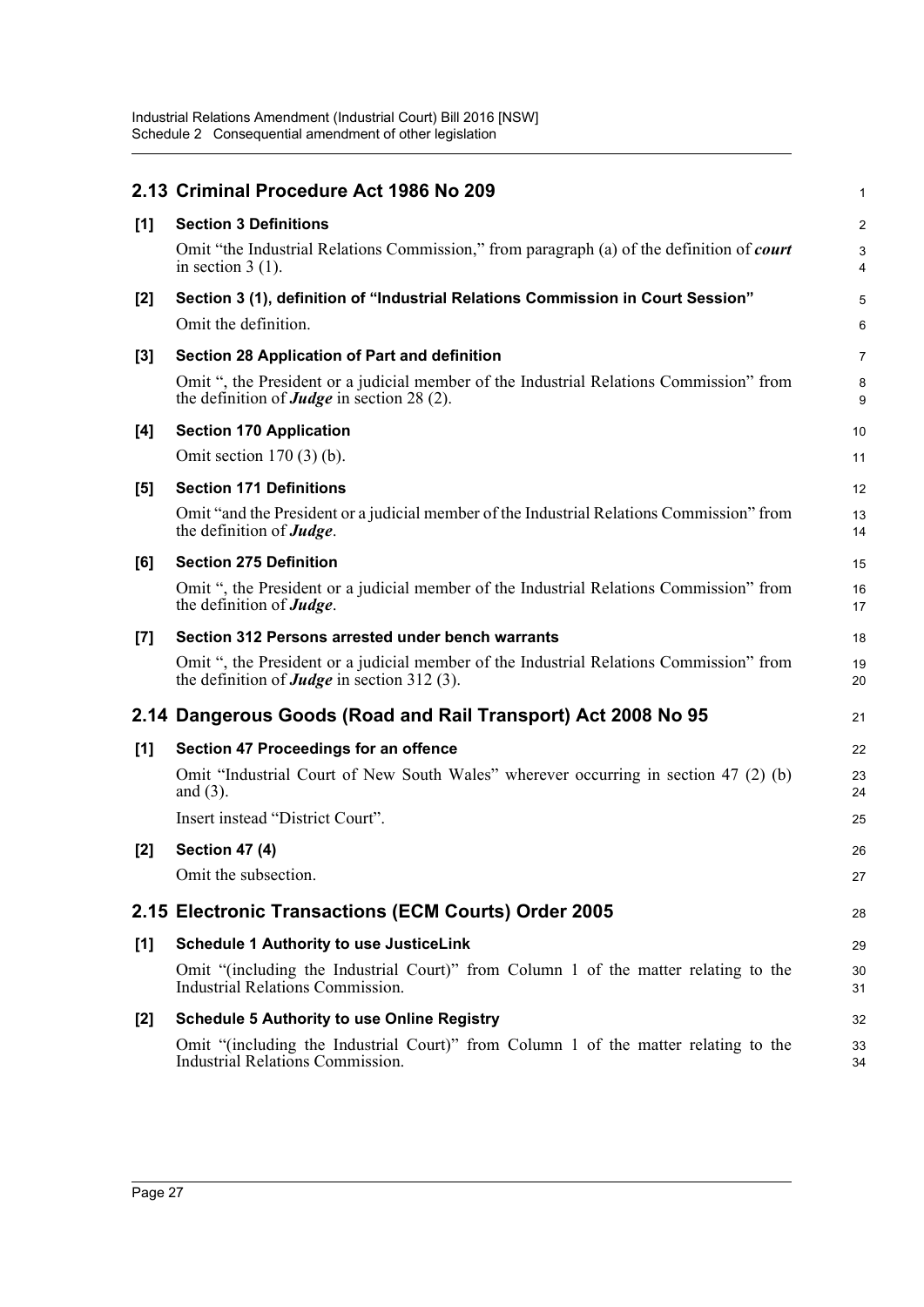|       | 2.16 Employment Protection Act 1982 No 122                                                                       | 1                       |
|-------|------------------------------------------------------------------------------------------------------------------|-------------------------|
| [1]   | <b>Section 4 Definitions</b>                                                                                     | $\overline{\mathbf{c}}$ |
|       | Omit the definitions of <i>Commission</i> , <i>member</i> and <i>President</i> . Insert in alphabetical order:   | 3                       |
|       | <b>Chief Commissioner</b> means the Chief Commissioner of the Commission.                                        | 4                       |
|       | <b>Commission</b> means the Industrial Relations Commission.                                                     | 5                       |
|       | <i>member</i> means a member of the Commission.                                                                  | 6                       |
| $[2]$ | Section 11 Chief Commissioner to be notified by Registrar                                                        | 7                       |
|       | Omit "President" wherever occurring. Insert instead "Chief Commissioner".                                        | 8                       |
| $[3]$ | Section 12 Report to be considered by Commission                                                                 | 9                       |
|       | Omit "President" wherever occurring in section 12 (1) and (2).                                                   | 10                      |
|       | Insert instead "Chief Commissioner".                                                                             | 11                      |
| [4]   | <b>Section 15 Appeals</b>                                                                                        | 12                      |
|       | Omit "the Commission in court session" from section 15 (1).                                                      | 13                      |
|       | Insert instead "the Commission constituted by a Full Bench".                                                     | 14                      |
| [5]   | <b>Section 15 (3)</b>                                                                                            | 15                      |
|       | Omit "Commission in court session" wherever occurring. Insert instead "Commission".                              | 16                      |
|       | 2.17 Essential Services Act 1988 No 41                                                                           | 17                      |
| [1]   | Section 17 Suspension and cancellation of registration of industrial organisation                                | 18                      |
|       | Omit "President" from section 17 (2) (a). Insert instead "Chief Commissioner".                                   | 19                      |
| $[2]$ | Section 19 Amendment of rules following cancellation of registration                                             | 20                      |
|       | Omit "Industrial Relations Commission in Court Session" wherever occurring in<br>section 19 $(1)$ and $(2)$ .    | 21<br>22                |
|       | Insert instead "Supreme Court".                                                                                  | 23                      |
| $[3]$ | Section 22 Appeals against cancellation of registration                                                          | 24                      |
|       | Omit "Full Industrial Relations Commission in Court Session" wherever occurring in<br>section 22 $(1)$ – $(3)$ . | 25<br>26                |
|       | Insert instead "Supreme Court".                                                                                  | 27                      |
| [4]   | Section 23 Appeals against amendment of rules                                                                    | 28                      |
|       | Omit "Full Industrial Relations Commission in Court Session" wherever occurring.                                 | 29                      |
|       | Insert instead "Supreme Court".                                                                                  | 30                      |
| [5]   | Section 24 Provisions relating to appeals                                                                        | 31                      |
|       | Omit "Full Industrial Relations Commission in Court Session".                                                    | 32                      |
|       | Insert instead "Supreme Court".                                                                                  | 33                      |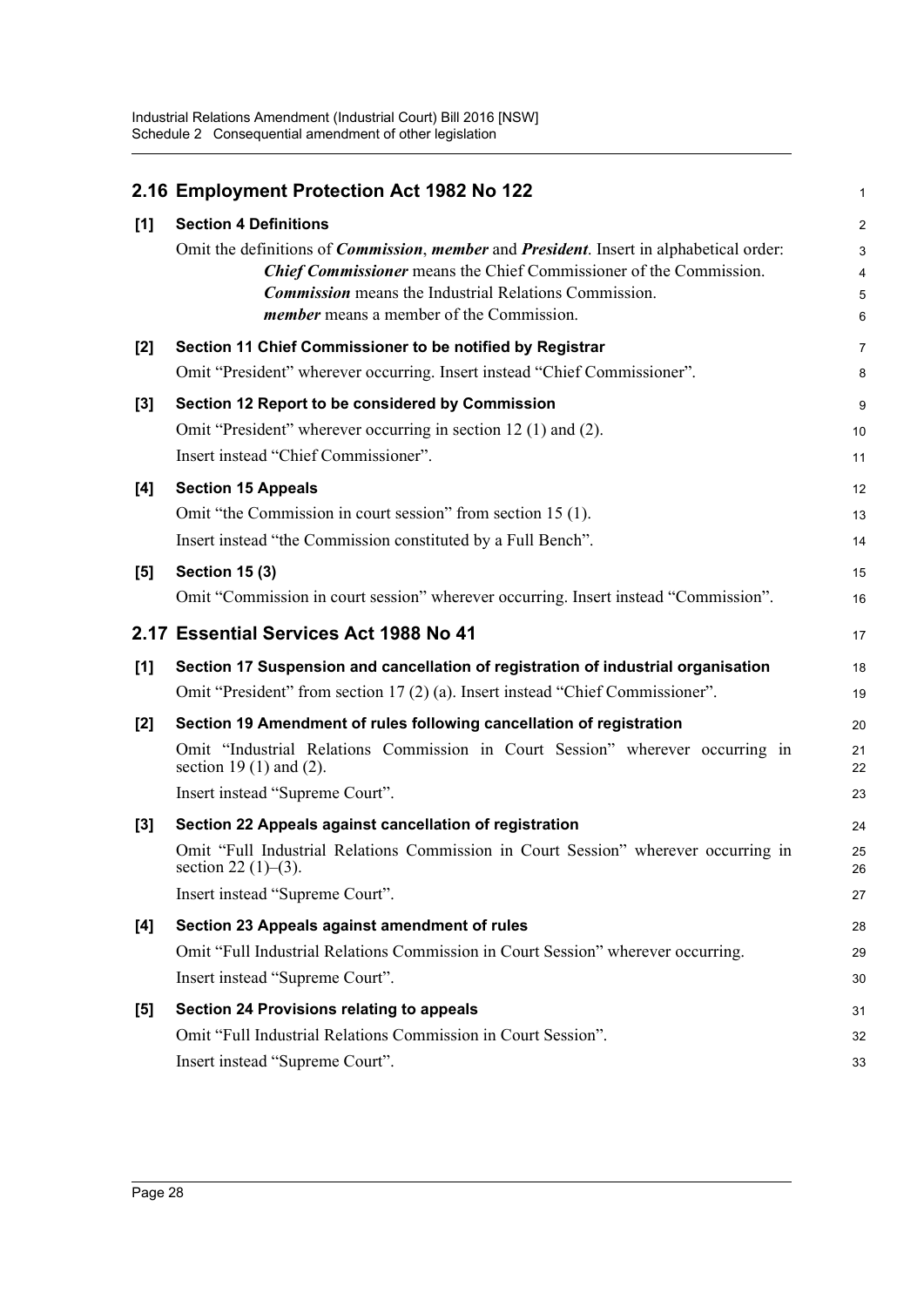| [6]   |                                            |                            | Section 26 Recovery of penalty by appointment of receiver                                                                                                                                                                                                                              | $\mathbf{1}$         |  |  |
|-------|--------------------------------------------|----------------------------|----------------------------------------------------------------------------------------------------------------------------------------------------------------------------------------------------------------------------------------------------------------------------------------|----------------------|--|--|
|       |                                            | section 26 $(4)$ – $(6)$ . | Omit "Industrial Relations Commission in Court Session" wherever occurring in                                                                                                                                                                                                          | $\overline{c}$<br>3  |  |  |
|       |                                            |                            | Insert instead "Supreme Court".                                                                                                                                                                                                                                                        | 4                    |  |  |
|       |                                            |                            | 2.18 Evidence on Commission Act 1995 No 26                                                                                                                                                                                                                                             | 5                    |  |  |
| [1]   |                                            |                            | <b>Section 4 Definitions</b>                                                                                                                                                                                                                                                           | 6                    |  |  |
|       |                                            |                            | Omit paragraph (c) of the definition of <i>superior court</i> .                                                                                                                                                                                                                        | $\overline{7}$       |  |  |
| [2]   |                                            |                            | <b>Section 18 Definitions</b>                                                                                                                                                                                                                                                          | 8                    |  |  |
|       |                                            |                            | Omit paragraph (c) of the definition of <i>superior court</i> .                                                                                                                                                                                                                        | 9                    |  |  |
| $[3]$ |                                            |                            | <b>Section 37 Regulations</b>                                                                                                                                                                                                                                                          | 10                   |  |  |
|       |                                            |                            | Omit ", the Industrial Relations Commission" from section 37 (2).                                                                                                                                                                                                                      | 11                   |  |  |
|       |                                            |                            | 2.19 Explosives Act 2003 No 39                                                                                                                                                                                                                                                         | 12                   |  |  |
|       | <b>Section 32 Proceedings for offences</b> |                            |                                                                                                                                                                                                                                                                                        |                      |  |  |
|       |                                            |                            | Omit "Industrial Relations Commission in Court Session" from section 32 (1) (b).                                                                                                                                                                                                       | 14                   |  |  |
|       |                                            |                            | Insert instead "District Court".                                                                                                                                                                                                                                                       | 15                   |  |  |
|       |                                            |                            | 2.20 Health Services Act 1997 No 154                                                                                                                                                                                                                                                   | 16                   |  |  |
| [1]   |                                            | <b>Section 90</b>          |                                                                                                                                                                                                                                                                                        | 17                   |  |  |
|       |                                            |                            | Omit the section. Insert instead:                                                                                                                                                                                                                                                      | 18                   |  |  |
|       | 90                                         |                            | Appointment of arbitrator by relevant Minister                                                                                                                                                                                                                                         | 19                   |  |  |
|       |                                            | (1)                        | On receipt of an application under section 89, the relevant Minister must<br>appoint a person in accordance with the regulations to be the arbitrator for the<br>purposes of making a determination under this Part.                                                                   | 20<br>21<br>22       |  |  |
|       |                                            | (2)                        | The regulations may make provision for or with respect to the appointment of<br>persons as arbitrators (including the qualifications for appointment).                                                                                                                                 | 23<br>24             |  |  |
| [2]   |                                            | <b>Section 97</b>          |                                                                                                                                                                                                                                                                                        | 25                   |  |  |
|       |                                            |                            | Omit the section. Insert instead:                                                                                                                                                                                                                                                      | 26                   |  |  |
|       | 97                                         |                            | Interpretation of a determination                                                                                                                                                                                                                                                      | 27                   |  |  |
|       |                                            | (1)                        | The Minister or the Association may apply to the Supreme Court for a<br>declaration of right under section 355C of the <i>Industrial Relations Act 1996</i> in<br>respect of the interpretation, application or operation of a determination made<br>under this Part.                  | 28<br>29<br>30<br>31 |  |  |
|       |                                            | (2)                        | Subject to subsection (1), the <i>Industrial Relations Act 1996</i> applies to any such<br>application in the same way as it applies to an application for a declaration of<br>right in relation to any other matter in which the Industrial Relations<br>Commission has jurisdiction. | 32<br>33<br>34<br>35 |  |  |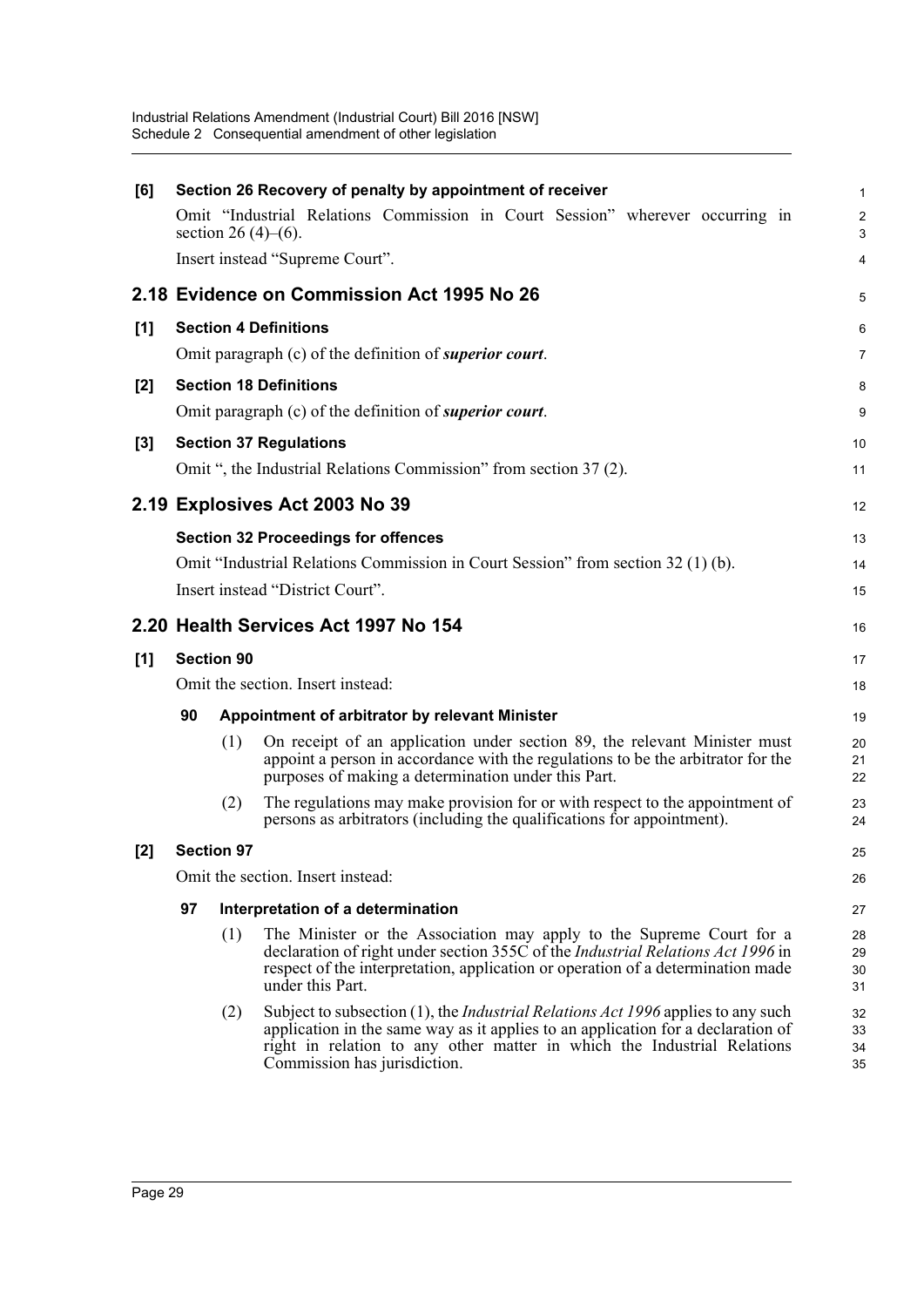|       | 2.21 Industrial Relations (Child Employment) Act 2006 No 96                                                                                         | $\mathbf{1}$   |
|-------|-----------------------------------------------------------------------------------------------------------------------------------------------------|----------------|
| [1]   | <b>Section 3 Definitions</b>                                                                                                                        | $\overline{2}$ |
|       | Omit "Industrial Court of New South Wales" from paragraph (a) of the definition of<br><i>industrial court</i> in section 3 (1).                     | 3<br>4         |
|       | Insert instead "Supreme Court".                                                                                                                     | 5              |
| $[2]$ | <b>Section 12 Appeal to Supreme Court</b>                                                                                                           | 6              |
|       | Omit "Industrial Court of New South Wales" from section 12(1).                                                                                      | $\overline{7}$ |
|       | Insert instead "Supreme Court".                                                                                                                     | 8              |
| $[3]$ | Section 12 (2)-(4)                                                                                                                                  | 9              |
|       | Omit "Industrial Court" wherever occurring. Insert instead "Supreme Court".                                                                         | 10             |
| [4]   | Section 16 Applied provisions of Industrial Relations Act 1996                                                                                      | 11             |
|       | Omit "Industrial Court of New South Wales" from section 16 (7).                                                                                     | 12             |
|       | Insert instead "Supreme Court".                                                                                                                     | 13             |
|       | 2.22 Industrial Relations (General) Regulation 2015                                                                                                 | 14             |
| [1]   | <b>Clause 3 Definitions</b>                                                                                                                         | 15             |
|       | Omit the definition of <i>Industrial Court</i> from clause 3 (1).                                                                                   | 16             |
| $[2]$ | <b>Clause 15 Acting President</b>                                                                                                                   | 17             |
|       | Omit the clause.                                                                                                                                    | 18             |
| $[3]$ | <b>Clause 16</b>                                                                                                                                    | 19             |
|       | Omit the clause. Insert instead:                                                                                                                    | 20             |
|       | 16<br>Oaths to be taken by members of Commission                                                                                                    | 21             |
|       | A member of the Commission appointed after the commencement of the Act<br>is to take, on appointment, the oath of allegiance and the official oath. | 22<br>23       |
| [4]   | Clause 46 Industrial Magistrate-civil procedure                                                                                                     | 24             |
|       | Omit the clause.                                                                                                                                    | 25             |
| [5]   | <b>Schedule 1 Commission fees</b>                                                                                                                   | 26             |
|       | Omit the matter relating to Fees for proceedings before Commission sitting as Industrial<br>Court.                                                  | 27<br>28       |
| [6]   | <b>Schedule 1</b>                                                                                                                                   | 29             |
|       | Omit "(otherwise than sitting as Industrial Court)".                                                                                                | 30             |
|       | 2.23 Judges' Pensions Act 1953 No 41                                                                                                                | 31             |
| [1]   | <b>Section 2 Definitions</b>                                                                                                                        | 32             |
|       | Insert after section $2(2)$ :                                                                                                                       | 33             |
|       | Notes included in this Act do not form part of this Act.<br>(3)                                                                                     | 34             |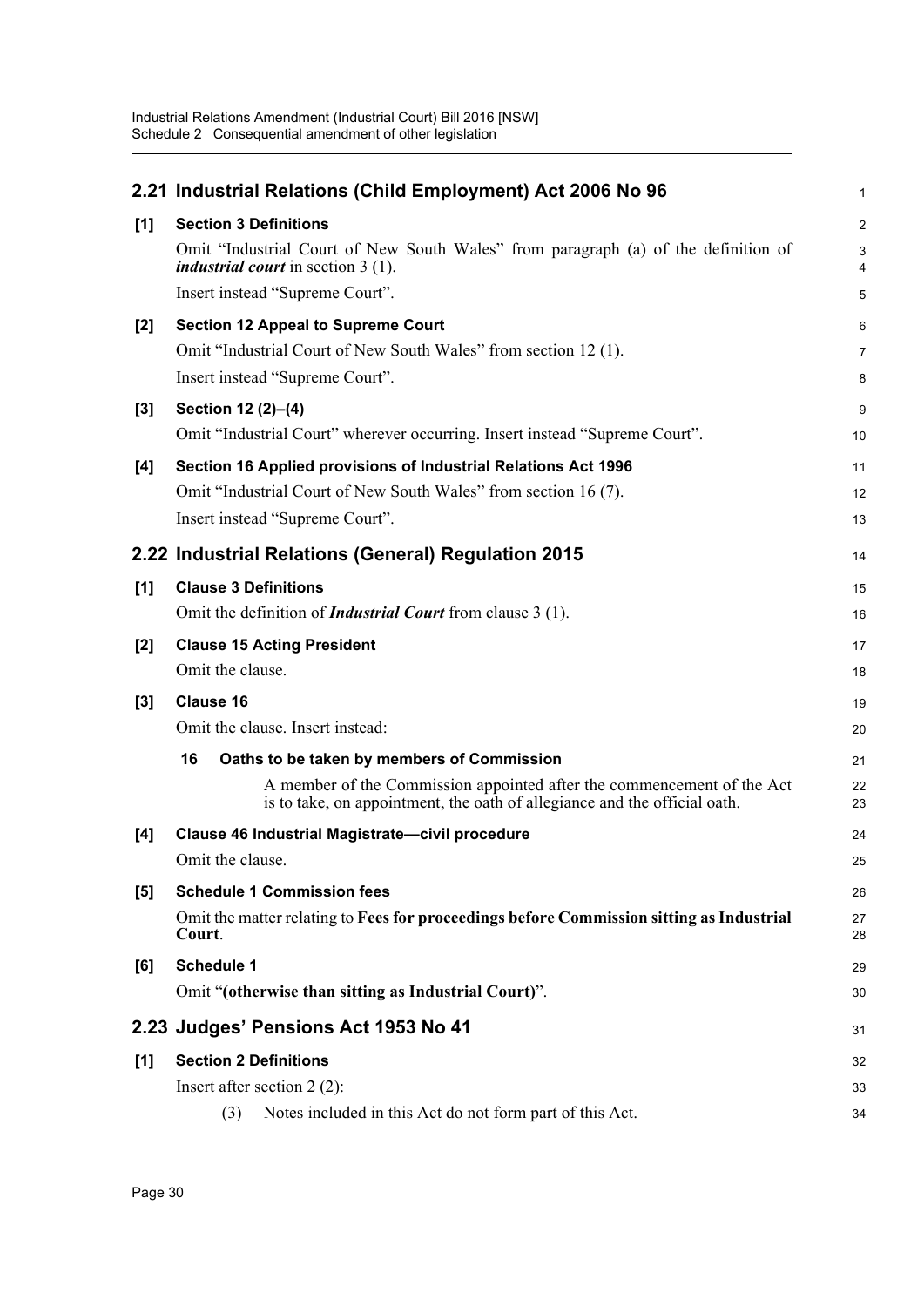| $[2] % \includegraphics[width=0.9\columnwidth]{figures/fig_10.pdf} \caption{The figure shows the number of times and the number of times. The number of times are indicated with the number of times.} \label{fig:2}$ | <b>Section 2D</b> |  |
|-----------------------------------------------------------------------------------------------------------------------------------------------------------------------------------------------------------------------|-------------------|--|
|                                                                                                                                                                                                                       |                   |  |

Insert after section 2C:

#### **2D Continuity of office—Industrial Relations Commission and Industrial Court**

- (1) On and from the abolition of the offices of President of the Industrial Relations Commission (*IRC President*), Vice-President of the Commission (*IRC Vice-President*), Deputy President of the Commission (*IRC Deputy President*) and judicial member of the Commission (*IRC judicial member*):
	- (a) for a retired or deceased IRC President—the office of Chief Judge of the Land and Environment Court (or, if that office is abolished, a comparable judicial office) is to be treated as the judicial office of equivalent status to the office of IRC President in determining the notional judicial salary under this Act for the former IRC President, and

1  $\mathfrak{p}$ 

(b) for a retired or deceased IRC Vice-President, IRC Deputy President or IRC judicial member (except if the person was also the IRC President)—the office of puisne Judge of the Supreme Court is to be treated as the judicial office of equivalent status to any of those abolished offices in determining the notional judicial salary under this Act for a former holder of any of the abolished offices.

**Note.** Part 18 of Schedule 4 to the *Industrial Relations Act 1996* (as inserted by the *Industrial Relations Amendment (Industrial Court) Act 2016*) abolished the Industrial Court and the offices of IRC President, IRC Vice-President, IRC Deputy President and IRC judicial member. It appointed the incumbent IRC President (who was also an IRC judicial member) as a Judge of the Supreme Court and preserved the person's final remuneration as IRC President until the remuneration of a puisne Judge of the Supreme Court exceeded that remuneration. It also provided that the IRC President's service as an IRC judicial member was to count towards his service as a Judge of the Supreme Court for all purposes (including this Act).

- (2) Subsection (1) extends to a retired or deceased former IRC President who was appointed as a Judge of the Supreme Court by Part 18 of Schedule 4 to the *Industrial Relations Act 1996* if that person is entitled at the time of retirement or death to receive remuneration by reference to the person's former office as IRC President instead of as a Judge of the Supreme Court.
- (3) To avoid doubt, any notional judicial salary for a retired or deceased IRC President who was also an IRC judicial member that was determined before the abolition of those offices is taken to have been validly determined for the purposes of this Act if it was determined by reference to the salary payable to a current IRC President rather than to a current IRC judicial member.

#### **2.24 Judicial Officers Act 1986 No 100**

|       | 2.24 Judicial Officers Act 1986 No 100                                                                                             | 38       |
|-------|------------------------------------------------------------------------------------------------------------------------------------|----------|
| [1]   | <b>Section 3 Definitions</b>                                                                                                       | 39       |
|       | Omit "(including a judicial member)" from paragraph (b) of the definition of <i>judicial</i><br><i>officer</i> in section $3(1)$ . | 40<br>41 |
| [2]   | Section 3 (4)                                                                                                                      | 42       |
|       | Omit the subsection.                                                                                                               | 43       |
| $[3]$ | Section 3 (5) (b)                                                                                                                  | 44       |
|       | Omit "President". Insert instead "Chief Commissioner".                                                                             | 45       |
| [4]   | <b>Section 5 The Commission</b>                                                                                                    | 46       |
|       | Omit "President" from section 5 (4) (c). Insert instead "Chief Commissioner".                                                      | 47       |
|       |                                                                                                                                    |          |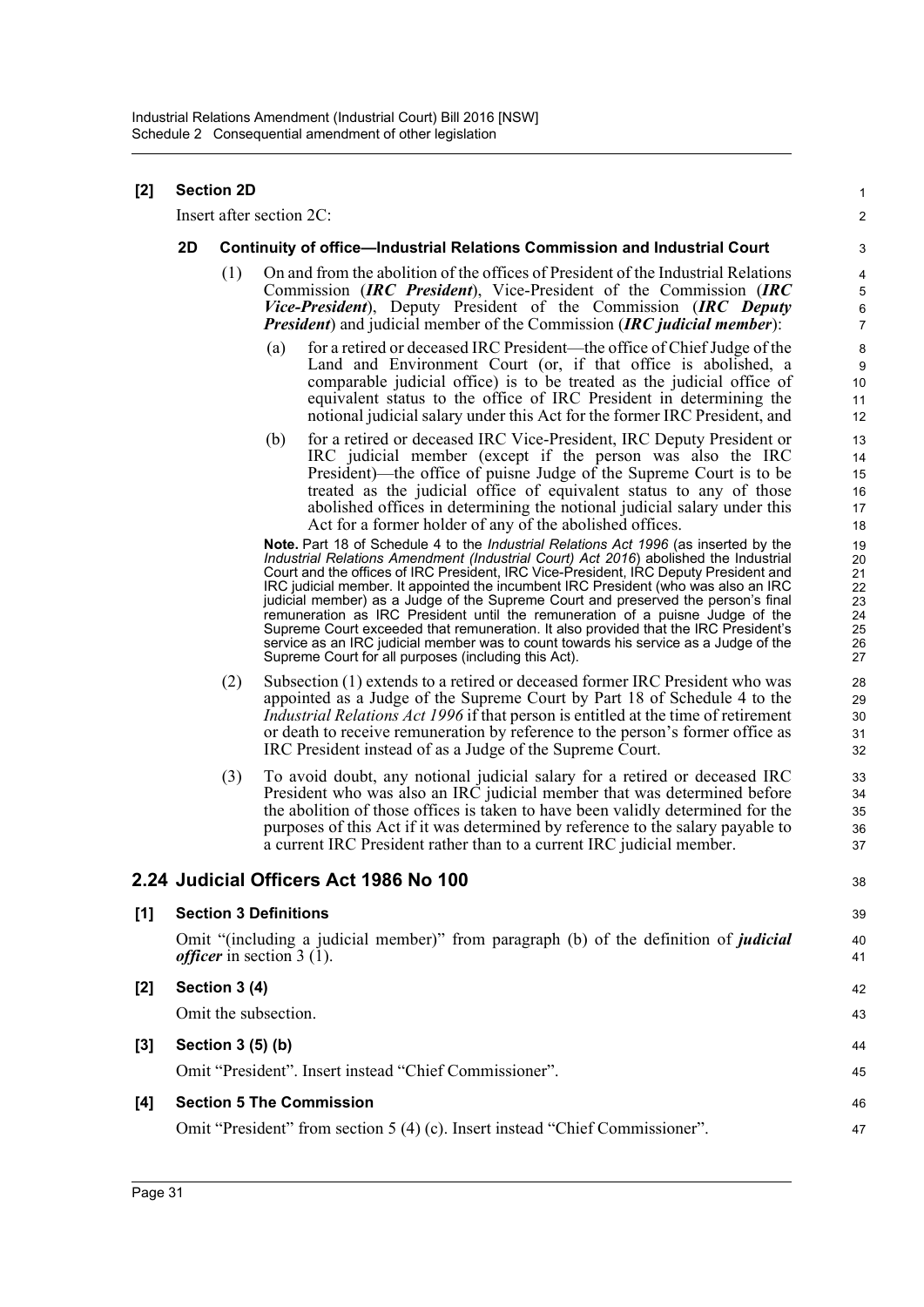| $[5]$ | Section 44 Retirement of judicial officers                                                                                                                                                       | $\mathbf{1}$   |
|-------|--------------------------------------------------------------------------------------------------------------------------------------------------------------------------------------------------|----------------|
|       | Omit "non-judicial" from section 44 (2).                                                                                                                                                         | 2              |
| [6]   | Schedule 4A NSW and corresponding courts                                                                                                                                                         | 3              |
|       | Omit "Industrial Court;" from Column 1.                                                                                                                                                          | 4              |
|       | 2.25 Land and Environment Court Act 1979 No 204                                                                                                                                                  | 5              |
|       | <b>Section 9 Remuneration etc</b>                                                                                                                                                                | 6              |
|       | Omit "Industrial Relations Commission of New South Wales" from section 9 (2A).                                                                                                                   | $\overline{7}$ |
|       | Insert instead "Court of Appeal".                                                                                                                                                                | 8              |
|       | 2.26 Long Service Leave Act 1955 No 38                                                                                                                                                           | 9              |
| [1]   | Section 12 Recovery of long service leave pay                                                                                                                                                    | 10             |
|       | Omit "Industrial Relations Commission in Court Session" wherever occurring in<br>section $12(1)$ .                                                                                               | 11<br>12       |
|       | Insert instead "Supreme Court".                                                                                                                                                                  | 13             |
| $[2]$ | Section 14 Provisions as to enforcement of orders, appeals etc                                                                                                                                   | 14             |
|       | Omit "Industrial Relations Commission in Court Session" from section 14 (c).                                                                                                                     | 15             |
|       | Insert instead "Supreme Court".                                                                                                                                                                  | 16             |
|       | 2.27 Long Service Leave (Metalliferous Mining Industry) Act 1963 No 48                                                                                                                           | 17             |
| [1]   | Section 12 Recovery of long service leave pay                                                                                                                                                    | 18             |
|       | Omit "Industrial Relations Commission in Court Session" wherever occurring in<br>section $12(1)$ .                                                                                               | 19<br>20       |
|       | Insert instead "Supreme Court".                                                                                                                                                                  | 21             |
| $[2]$ | Section 14 Provisions as to enforcement of orders, appeals etc                                                                                                                                   | 22             |
|       | Omit "Industrial Relations Commission in Court Session" from section 14 (c).                                                                                                                     | 23             |
|       | Insert instead "Supreme Court".                                                                                                                                                                  | 24             |
|       | 2.28 Parliamentary Remuneration Act 1989 No 160                                                                                                                                                  | 25             |
| $[1]$ | <b>Section 3 Definitions</b>                                                                                                                                                                     | 26             |
|       | Omit the definition of <b>President</b> from section $3(1)$ . Insert in alphabetical order:<br><b>Chief Commissioner</b> means the Chief Commissioner of the Industrial<br>Relations Commission. | 27<br>28<br>29 |
| $[2]$ | Sections 11 (1) and (2) and 14H (1) and (2)                                                                                                                                                      | 30             |
|       | Omit "President" wherever occurring. Insert instead "Chief Commissioner".                                                                                                                        | 31             |
| $[3]$ | <b>Schedule 2 Parliamentary Remuneration Tribunal</b>                                                                                                                                            | 32             |
|       | Omit clause 1 (1). Insert instead:                                                                                                                                                               | 33             |
|       | The Tribunal is to consist of a person, appointed by the Governor on a<br>(1)<br>part-time basis, who holds or has held a judicial office of this State.                                         | 34<br>35       |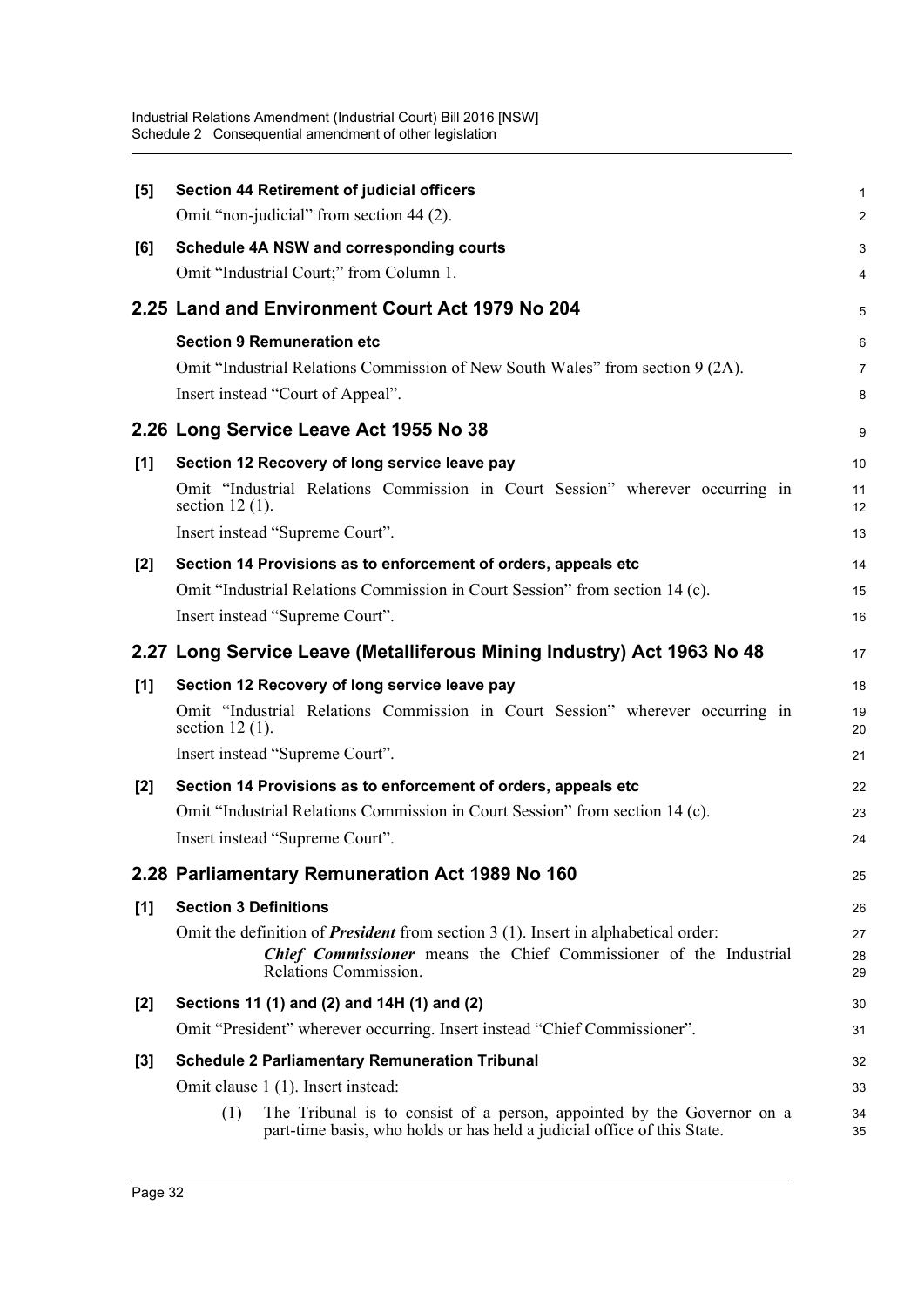|       | (1A)                         | The Minister is not to recommend to the Governor the appointment of a person<br>as the Tribunal unless the Minister certifies that the Chief Justice of the<br>Supreme Court has nominated the person for the appointment.                                                                                                                       | 1<br>$\overline{\mathbf{c}}$<br>3 |
|-------|------------------------------|--------------------------------------------------------------------------------------------------------------------------------------------------------------------------------------------------------------------------------------------------------------------------------------------------------------------------------------------------|-----------------------------------|
| [4]   |                              | Schedule 2, clause 1 (3)                                                                                                                                                                                                                                                                                                                         | 4                                 |
|       | Insert after clause $1(2)$ : |                                                                                                                                                                                                                                                                                                                                                  | 5                                 |
|       | (3)                          | A person holding office as the Tribunal immediately before the substitution of<br>subclause (1) by the <i>Industrial Relations Amendment (Industrial Court)</i><br>Act 2016 continues in office despite that substitution until the person's term<br>ends, unless the person sooner vacates that office.                                         | 6<br>7<br>8<br>9                  |
| [5]   |                              | Schedule 2, clause 3 (1)                                                                                                                                                                                                                                                                                                                         | 10                                |
|       |                              | Omit "President". Insert instead "Chief Justice".                                                                                                                                                                                                                                                                                                | 11                                |
| [6]   |                              | Schedule 2, clause 4 (1) (g)                                                                                                                                                                                                                                                                                                                     | 12                                |
|       |                              | Omit "on the recommendation of the President".                                                                                                                                                                                                                                                                                                   | 13                                |
| $[7]$ |                              | Schedule 2, clause 4 (2)                                                                                                                                                                                                                                                                                                                         | 14                                |
|       |                              | Omit ", on the recommendation of the President,".                                                                                                                                                                                                                                                                                                | 15                                |
| [8]   |                              | Schedule 2, clause 4 (3)                                                                                                                                                                                                                                                                                                                         | 16                                |
|       | Insert after clause $4(2)$ : |                                                                                                                                                                                                                                                                                                                                                  | 17                                |
|       | (3)                          | The Minister is not to recommend to the Governor the removal of a person<br>from office under subclause $(1)$ (g) or $(2)$ unless the Minister certifies that the<br>Chief Justice of the Supreme Court has advised the Minister that the person<br>should be removed from office.                                                               | 18<br>19<br>20<br>21              |
|       |                              | 2.29 Passenger Transport Act 1990 No 39                                                                                                                                                                                                                                                                                                          | 22                                |
|       |                              | Section 52 Applications to Civil and Administrative Tribunal                                                                                                                                                                                                                                                                                     | 23                                |
|       | Omit section 52 (2).         |                                                                                                                                                                                                                                                                                                                                                  | 24                                |
|       |                              | 2.30 Police Act 1990 No 47                                                                                                                                                                                                                                                                                                                       | 25                                |
|       |                              | Section 181K Constitution of Commission for the purposes of Division 1C                                                                                                                                                                                                                                                                          | 26                                |
|       |                              | Omit section $181K(2)$ and (3). Insert instead:                                                                                                                                                                                                                                                                                                  | 27                                |
|       | (2)                          | An appeal from the decision of the Commission on a review under<br>Division 1C is to be conducted before a Full Bench of the Commission<br>constituted by 3 members who are each Australian lawyers.                                                                                                                                             | 28<br>29<br>30                    |
|       | (3)                          | A Magistrate (including an Industrial Magistrate) may act as member of the<br>Commission for the purposes of an appeal if:<br>the Chief Magistrate of the Local Court has, at the request of the Chief<br>(a)<br>Commissioner of the Commission, nominated the Magistrate to act as a<br>member of the Commission in relation to the appeal, and | 31<br>32<br>33<br>34<br>35        |
|       |                              | the Magistrate consents to acting as a member of the Commission in<br>(b)<br>relation to the appeal.                                                                                                                                                                                                                                             | 36<br>37                          |
|       | (4)                          | The following provisions apply to and in respect of a Magistrate who acts as a<br>member of the Commission pursuant to this section:                                                                                                                                                                                                             | 38<br>39                          |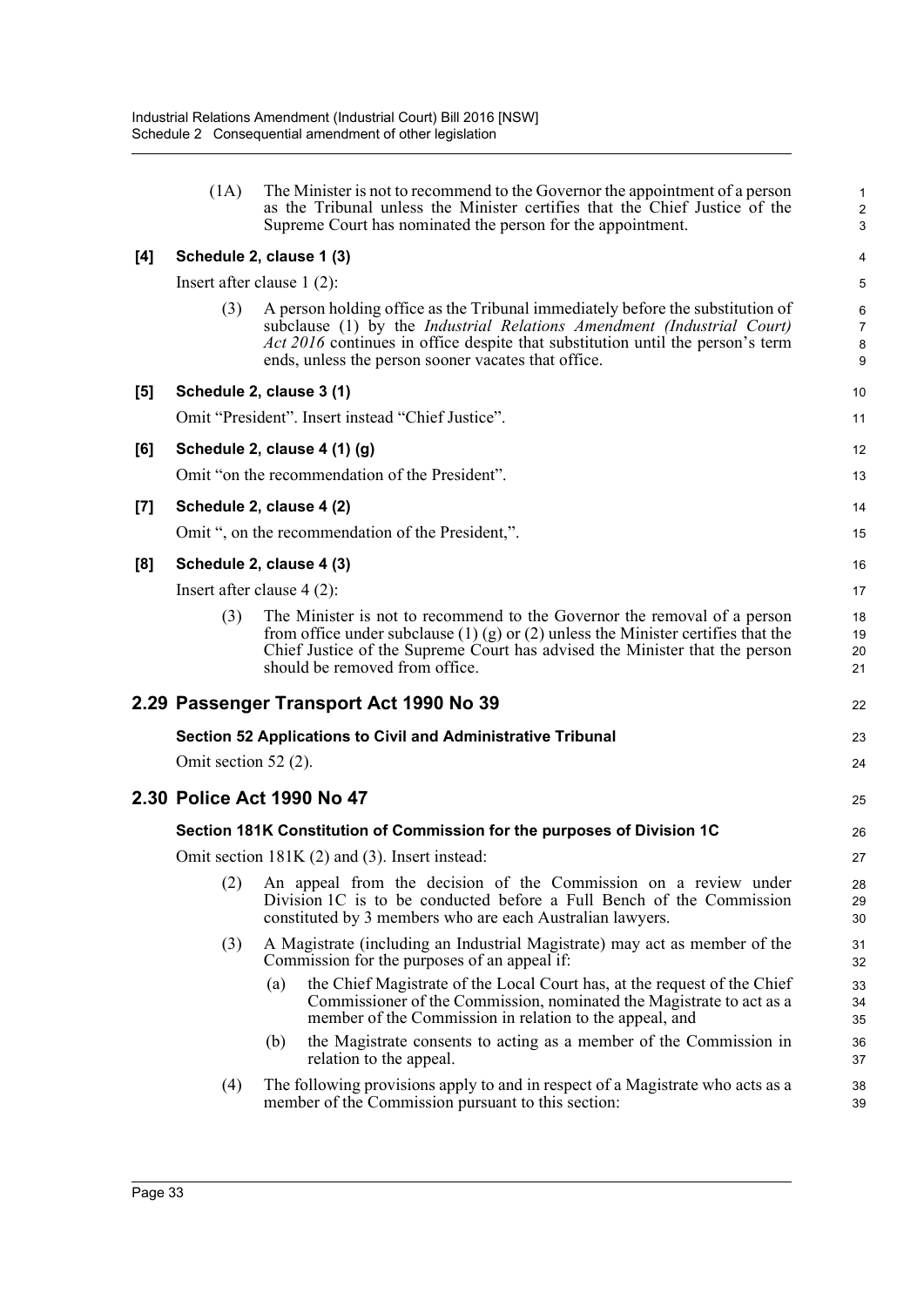|     | (a)                                | the Magistrate has, while acting as a member, all the powers,<br>authorities, privileges and immunities of a member,                                                                                                                                                                                                | 1<br>$\overline{c}$   |
|-----|------------------------------------|---------------------------------------------------------------------------------------------------------------------------------------------------------------------------------------------------------------------------------------------------------------------------------------------------------------------|-----------------------|
|     | (b)                                | the Magistrate may attend the sittings of the Commission for the<br>purpose of giving judgment in, or otherwise completing, any<br>proceedings which have been heard by the Commission while the<br>Magistrate was acting as a member in the proceedings even if the<br>Magistrate is no longer acting as a member, | 3<br>4<br>5<br>6<br>7 |
|     | (c)                                | the Magistrate is not, while receiving remuneration as a Magistrate,<br>entitled to remuneration for acting as a member,                                                                                                                                                                                            | 8<br>9                |
|     | (d)                                | any service of the Magistrate while acting as a member is taken for all<br>purposes (including for the purposes of the <i>Local Court Act 2007</i> ) to be<br>service as a Magistrate,                                                                                                                              | 10<br>11<br>12        |
|     | (e)                                | nothing in this Act or any other law requires the Magistrate to devote<br>the whole of his or her time to the duties of acting as a member.                                                                                                                                                                         | 13<br>14              |
|     |                                    | 2.31 Rail Safety (Adoption of National Law) Act 2012 No 82                                                                                                                                                                                                                                                          | 15                    |
|     |                                    | Schedule 1 New South Wales changes and additions to Rail Safety National Law                                                                                                                                                                                                                                        | 16                    |
|     | Schedule 1 [12].                   | Omit "Industrial Court" wherever occurring in section 218A (2) (b) and (5) in                                                                                                                                                                                                                                       | 17<br>18              |
|     | Insert instead "Supreme Court".    |                                                                                                                                                                                                                                                                                                                     | 19                    |
|     |                                    | 2.32 Statutory and Other Offices Remuneration Act 1975 (1976 No 4)                                                                                                                                                                                                                                                  | 20                    |
| [1] | <b>Schedule 1 Public offices</b>   |                                                                                                                                                                                                                                                                                                                     | 21                    |
|     | Commission.                        | Omit the matters relating to the President and Vice-President of the Industrial Relations                                                                                                                                                                                                                           | 22<br>23              |
| [2] | <b>Schedule 2 Public offices</b>   |                                                                                                                                                                                                                                                                                                                     | 24                    |
|     | Part 1.                            | Omit the matter relating to a Deputy President of the Industrial Relations Commission from                                                                                                                                                                                                                          | 25<br>26              |
|     | Insert instead:                    |                                                                                                                                                                                                                                                                                                                     | 27                    |
|     |                                    | Chief Commissioner of the Industrial Relations Commission                                                                                                                                                                                                                                                           | 28                    |
| [3] | <b>Schedule 4 Excluded offices</b> |                                                                                                                                                                                                                                                                                                                     | 29                    |
|     |                                    | Omit the matter relating to a Deputy President of the Industrial Relations Commission.                                                                                                                                                                                                                              | 30                    |
|     |                                    | 2.33 Superannuation Administration Act 1996 No 39                                                                                                                                                                                                                                                                   | 31                    |
| [1] | <b>Section 88 Appeals</b>          |                                                                                                                                                                                                                                                                                                                     | 32                    |
|     | section $88(1)$ .                  | Omit "Industrial Relations Commission in Court Session (the <i>Commission</i> )" from                                                                                                                                                                                                                               | 33<br>34              |
|     | Insert instead "Supreme Court".    |                                                                                                                                                                                                                                                                                                                     | 35                    |
| [2] | Section 88 (2)-(6)                 |                                                                                                                                                                                                                                                                                                                     | 36                    |
|     |                                    | Omit "Commission" wherever occurring. Insert instead "Supreme Court".                                                                                                                                                                                                                                               | 37                    |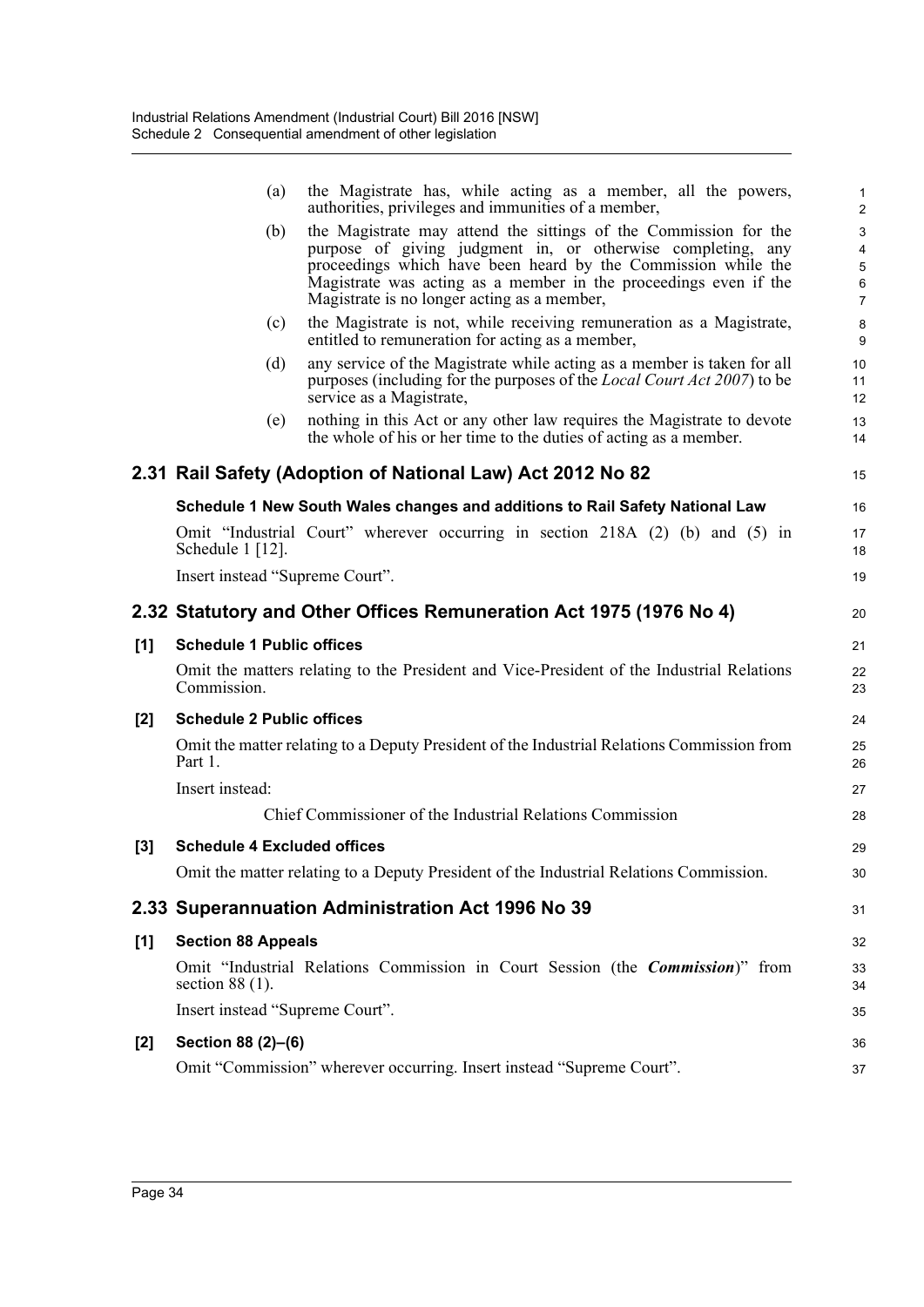|       |                                  |     | 2.34 Supreme Court Act 1970 No 52                                                                                                                                                                                                                                                                                                                                                           | $\mathbf{1}$              |
|-------|----------------------------------|-----|---------------------------------------------------------------------------------------------------------------------------------------------------------------------------------------------------------------------------------------------------------------------------------------------------------------------------------------------------------------------------------------------|---------------------------|
| [1]   | <b>Supreme Court Judges</b>      |     | Section 37C Judicial members of Industrial Relations Commission may act as                                                                                                                                                                                                                                                                                                                  | 2<br>3                    |
|       | Omit the section.                |     |                                                                                                                                                                                                                                                                                                                                                                                             | $\overline{4}$            |
| $[2]$ |                                  |     | Section 48 Assignment to the Court of Appeal                                                                                                                                                                                                                                                                                                                                                | 5                         |
|       |                                  |     | Omit subparagraph (ii) from the definition of <i>specified tribunal</i> in section 48 (1) (a).                                                                                                                                                                                                                                                                                              | 6                         |
| $[3]$ |                                  |     | Section 101 Appeal in proceedings before the Court                                                                                                                                                                                                                                                                                                                                          | 7                         |
|       | Insert after section 101 $(3)$ : |     |                                                                                                                                                                                                                                                                                                                                                                                             | 8                         |
|       | (3A)                             |     | In relation to industrial proceedings within the meaning of Chapter 6A of the<br>Industrial Relations Act 1996 (except criminal proceedings), each of the<br>following persons is entitled to appeal to the Court of Appeal as provided by<br>this section against a judgment, order, opinion, direction, determination or<br>other decision in the proceedings of the Court in a Division: | 9<br>10<br>11<br>12<br>13 |
|       |                                  | (a) | a party to the proceedings,                                                                                                                                                                                                                                                                                                                                                                 | 14                        |
|       |                                  | (b) | an industrial organisation within the meaning of the <i>Industrial Relations</i><br>Act 1996, or an association registered under Chapter 6 of that Act,<br>affected by the decision,                                                                                                                                                                                                        | 15<br>16<br>17            |
|       |                                  | (c) | the Minister administering the <i>Industrial Relations Act 1996</i> if the<br>Minister considers that the public interest is, or is likely to be, affected<br>by the decision,                                                                                                                                                                                                              | 18<br>19<br>20            |
|       |                                  | (d) | the President of the Anti-Discrimination Board if that President<br>considers that the decision is inconsistent with the principles contained<br>in the Anti-Discrimination Act 1977.                                                                                                                                                                                                       | 21<br>22<br>23            |
|       |                                  |     | 2.35 Vexatious Proceedings Act 2008 No 80                                                                                                                                                                                                                                                                                                                                                   | 24                        |
| [1]   | <b>Section 3 Definitions</b>     |     |                                                                                                                                                                                                                                                                                                                                                                                             | 25                        |
|       |                                  |     | Omit paragraphs (b) and (c) of the definition of <i>appropriate registrar</i> in section $3(1)$ .                                                                                                                                                                                                                                                                                           | 26                        |
|       | Insert instead:                  |     |                                                                                                                                                                                                                                                                                                                                                                                             | 27                        |
|       |                                  | (b) | in relation to the Land and Environment Court—the Registrar of that<br>Court.                                                                                                                                                                                                                                                                                                               | 28<br>29                  |
| [2]   |                                  |     | Section 3 (1), definition of "authorised court"                                                                                                                                                                                                                                                                                                                                             | 30                        |
|       |                                  |     | Omit paragraph (c) of the definition.                                                                                                                                                                                                                                                                                                                                                       | 31                        |
| $[3]$ | Section 3 (2A)                   |     |                                                                                                                                                                                                                                                                                                                                                                                             | 32                        |
|       | Insert after section $3(2)$ :    |     |                                                                                                                                                                                                                                                                                                                                                                                             | 33                        |
|       | (2A)                             |     | On and from the abolition of the Industrial Court:                                                                                                                                                                                                                                                                                                                                          | 34                        |
|       |                                  | (a) | the Supreme Court is taken to be the authorised court in connection with<br>vexatious proceedings orders made by the Industrial Court before its<br>abolition, and                                                                                                                                                                                                                          | 35<br>36<br>37            |
|       |                                  | (b) | the appropriate registrar for such an order is taken to be the<br>Prothonotary of the Supreme Court.                                                                                                                                                                                                                                                                                        | 38<br>39                  |
| [4]   |                                  |     | Section 8 Making of vexatious proceedings order                                                                                                                                                                                                                                                                                                                                             | 40                        |
|       | Omit section $8(9)$ .            |     |                                                                                                                                                                                                                                                                                                                                                                                             | 41                        |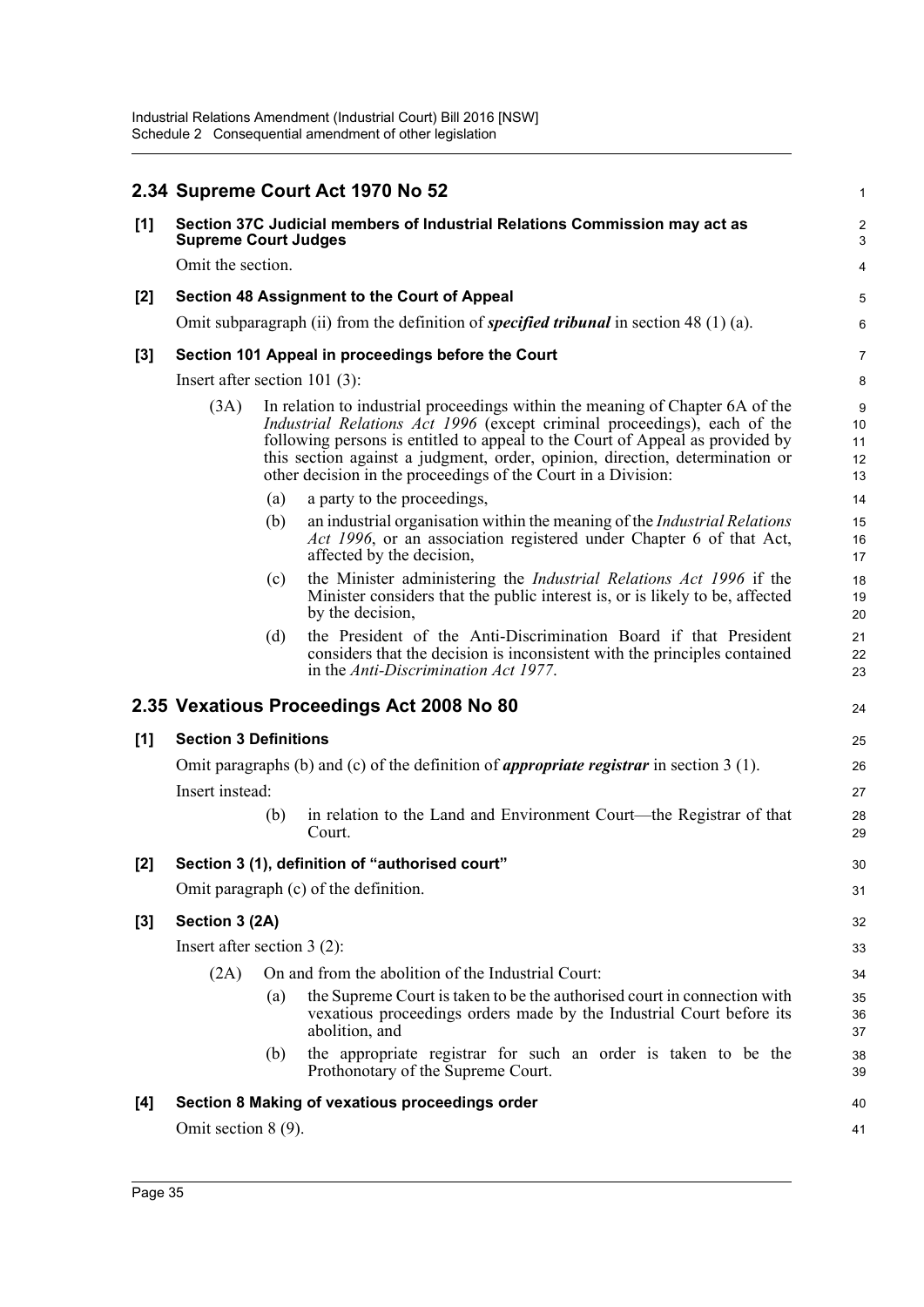| [5]   | Section 12 Appropriate authorised courts for granting leave |     |     |                                                                                                                                                                                                                                                                 |                     |  |
|-------|-------------------------------------------------------------|-----|-----|-----------------------------------------------------------------------------------------------------------------------------------------------------------------------------------------------------------------------------------------------------------------|---------------------|--|
|       |                                                             |     |     | Omit section 12 (c). Insert instead:                                                                                                                                                                                                                            | 2                   |  |
|       |                                                             |     | (c) | in the case of a vexatious proceedings order made by the Supreme Court                                                                                                                                                                                          | 3                   |  |
|       |                                                             |     |     | that operates to prohibit proceedings being instituted in the Industrial<br>Relations Commission—the Supreme Court.                                                                                                                                             | $\overline{4}$<br>5 |  |
| [6]   | <b>Section 12 (2)</b>                                       |     |     |                                                                                                                                                                                                                                                                 | 6                   |  |
|       |                                                             |     |     | Insert at the end of the section:                                                                                                                                                                                                                               | 7                   |  |
|       |                                                             | (2) |     | On and from the abolition of the Industrial Court, the <i>appropriate authorised</i><br><i>court</i> in relation to the granting of leave to institute proceedings prohibited by<br>a vexatious proceedings order of the Industrial Court is the Supreme Court. | 8<br>9<br>10        |  |
|       |                                                             |     |     | 2.36 Victims Rights and Support Act 2013 No 37                                                                                                                                                                                                                  | 11                  |  |
|       |                                                             |     |     | <b>Section 105 Application of Part</b>                                                                                                                                                                                                                          | 12                  |  |
|       | Omit section $105(1)$ (f).                                  |     |     |                                                                                                                                                                                                                                                                 | 13                  |  |
|       |                                                             |     |     | 2.37 Work Health and Safety Act 2011 No 10                                                                                                                                                                                                                      | 14                  |  |
| [1]   | <b>Section 4 Definitions</b>                                |     |     |                                                                                                                                                                                                                                                                 | 15                  |  |
|       |                                                             |     |     | Omit the definition of <i>Industrial Court</i> .                                                                                                                                                                                                                | 16                  |  |
| [2]   |                                                             |     |     | <b>Section 229B Procedure for offences</b>                                                                                                                                                                                                                      | 17                  |  |
|       |                                                             |     |     | Omit section 229B $(2)$ and $(6)$ (including the note).                                                                                                                                                                                                         | 18                  |  |
| $[3]$ |                                                             |     |     | Section 255 Proceedings for contravention of WHS civil penalty provision                                                                                                                                                                                        | 19                  |  |
|       |                                                             |     |     | Omit "Industrial Court". Insert instead "District Court".                                                                                                                                                                                                       | 20                  |  |
|       | <b>No 86</b>                                                |     |     | 2.38 Workplace Injury Management and Workers Compensation Act 1998                                                                                                                                                                                              | 21<br>22            |  |
| [1]   |                                                             |     |     | <b>Section 245 Proceedings for offences</b>                                                                                                                                                                                                                     | 23                  |  |
|       |                                                             |     |     | Omit "Industrial Relations Commission in Court Session" wherever occurring in<br>section 245 (1) (b) and (3).                                                                                                                                                   | 24<br>25            |  |
|       |                                                             |     |     | Insert instead "District Court".                                                                                                                                                                                                                                | 26                  |  |
| $[2]$ | <b>Section 245 (4)</b>                                      |     |     |                                                                                                                                                                                                                                                                 | 27                  |  |
|       | Omit the subsection.                                        |     |     |                                                                                                                                                                                                                                                                 | 28                  |  |
| $[3]$ |                                                             |     |     | <b>Schedule 5 Provisions relating to members of Commission</b>                                                                                                                                                                                                  | 29                  |  |
|       | Omit clause 1 (c).                                          |     |     |                                                                                                                                                                                                                                                                 | 30                  |  |
|       |                                                             |     |     | 2.39 Workplace Surveillance Act 2005 No 47                                                                                                                                                                                                                      | 31                  |  |
| [1]   | <b>Section 41</b>                                           |     |     |                                                                                                                                                                                                                                                                 | 32                  |  |
|       |                                                             |     |     | Omit the section. Insert instead:                                                                                                                                                                                                                               | 33                  |  |
|       | 41                                                          |     |     | <b>Application to eligible Supreme Court Judge</b>                                                                                                                                                                                                              | 34                  |  |
|       |                                                             | (1) |     | An applicant for a covert surveillance authority who is aggrieved by a decision<br>of a Magistrate to refuse to issue or to vary or cancel a covert surveillance                                                                                                | 35<br>36            |  |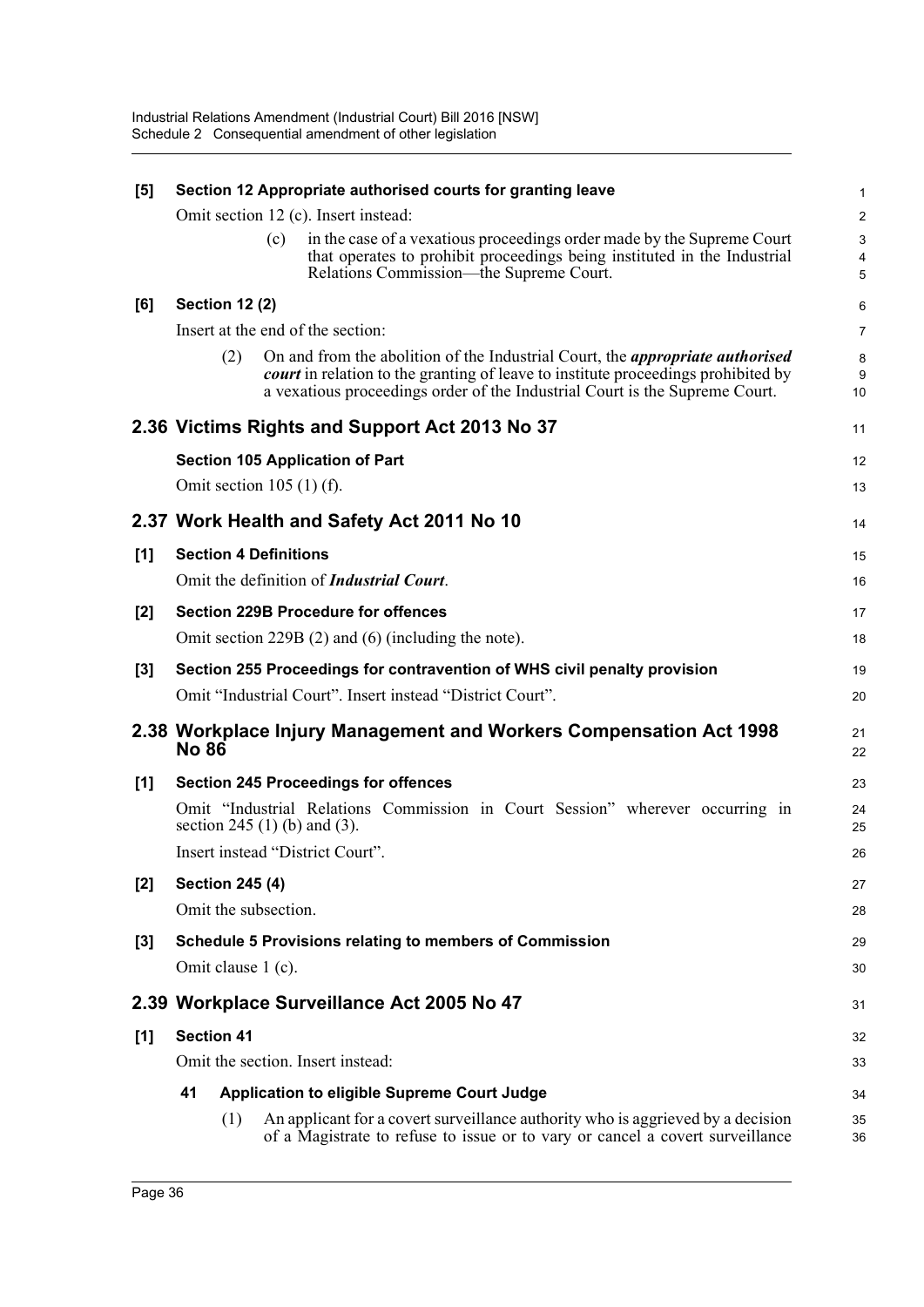authority may make an application to an eligible Supreme Court Judge to issue, vary or cancel the authority.

31

32 33

39 40

- (2) An employee affected by a covert surveillance authority who is aggrieved by a decision of a Magistrate to refuse to vary or cancel a covert surveillance authority may make an application to an eligible Supreme Court Judge to vary or cancel the authority.
- (3) The application must be made within 30 days after the decision is given or within such further period as the eligible Supreme Court Judge allows.
- (4) Part 4 applies to or in respect of the issue, variation or cancellation of a covert surveillance authority by an eligible Supreme Court Judge to whom an application is made under this section in the same way as it applies to the issue, variation or cancellation of such an authority by a Magistrate. **Note.** For example, section 33 (as applied by this subsection) requires an eligible Supreme Court Judge to record relevant particulars of the issue, variation or cancellation of a covert surveillance authority.
- (5) An application to a Magistrate for the issue or for a variation or cancellation of an authority is taken (for the purposes only of an application under this section) to have been refused if it is not decided within the period of 30 days after the making of the application to the Magistrate.
- (6) The imposition of a function on an eligible Supreme Court Judge under this section is not a conferral of jurisdiction on the Supreme Court.
- (7) An eligible Supreme Court Judge has the same protection and immunity when exercising functions under this section as the Judge has when exercising functions under the *Surveillance Devices Act 2007*.

(8) In this section: *eligible Supreme Court Judge* means a Judge of the Supreme Court who is an eligible Judge for the purposes of the *Surveillance Devices Act 2007*.

#### **[2] Section 45 Summary procedure for offences**

Omit "Industrial Relations Commission in Court Session" from section 45 (2). Insert instead "Supreme Court".

### **2.40 Workplace Surveillance Regulation 2012**

| [1] | <b>Clause 4 Forms</b> |  |
|-----|-----------------------|--|
|     |                       |  |

Omit clause 4 (6)–(8). Insert instead:

(6) **Form of application to eligible Supreme Court Judge for authority** An application made under section 41 of the Act to an eligible Supreme Court Judge to issue a covert surveillance authority is to be in Form 6. (7) **Form of application to eligible Supreme Court Judge for variation of authority** 34 35 36 37 38

An application made under section 41 of the Act to an eligible Supreme Court Judge to vary a covert surveillance authority is to be in Form 7.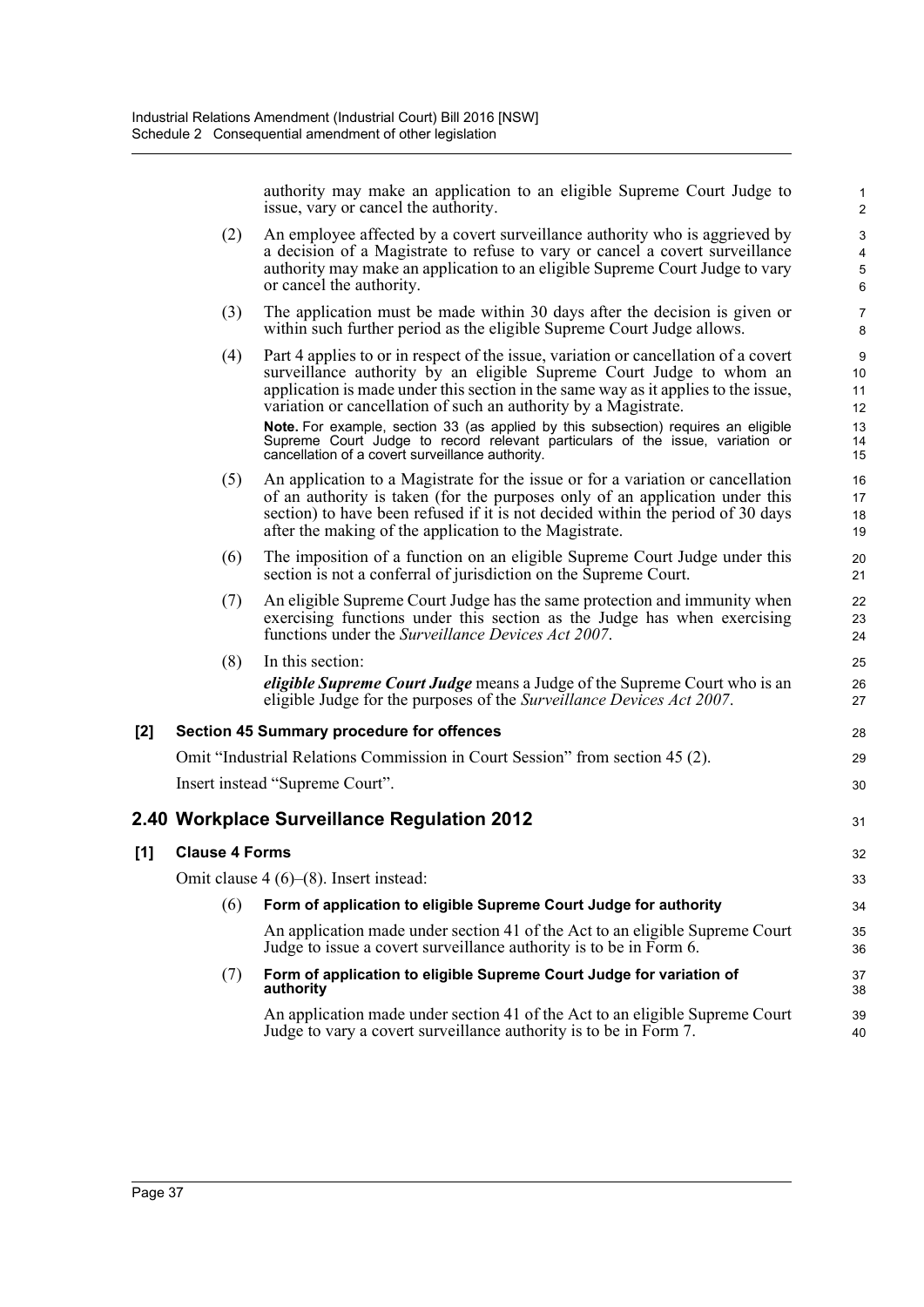|     | (8)                                                                                            | Form of application to eligible Supreme Court Judge for cancellation of<br>authority                                                                | $\frac{1}{2}$ |
|-----|------------------------------------------------------------------------------------------------|-----------------------------------------------------------------------------------------------------------------------------------------------------|---------------|
|     |                                                                                                | An application made under section 41 of the Act to an eligible Supreme Court<br>Judge to cancel a covert surveillance authority is to be in Form 8. | 3<br>4        |
| [2] | <b>Schedule 1 Forms</b>                                                                        |                                                                                                                                                     | 5             |
|     | Omit "judicial member of the Industrial Relations Commission" wherever occurring in<br>Form 2. |                                                                                                                                                     | 6<br>7        |
|     | Insert instead "eligible Supreme Court Judge".                                                 |                                                                                                                                                     | 8             |
| [3] | Schedule 1, Form 6                                                                             |                                                                                                                                                     | 9             |
|     | Omit "a judicial member of the Industrial Relations Commission" from the note.                 |                                                                                                                                                     | 10            |
|     | Insert instead "an eligible Supreme Court Judge".                                              |                                                                                                                                                     | 11            |
| [4] | Schedule 1, Forms 7 and 8                                                                      |                                                                                                                                                     | 12            |
|     | Omit "a judicial member of the Industrial Relations Commission" wherever occurring.            |                                                                                                                                                     | 13            |
|     | Insert instead "an eligible Supreme Court Judge".                                              |                                                                                                                                                     | 14            |